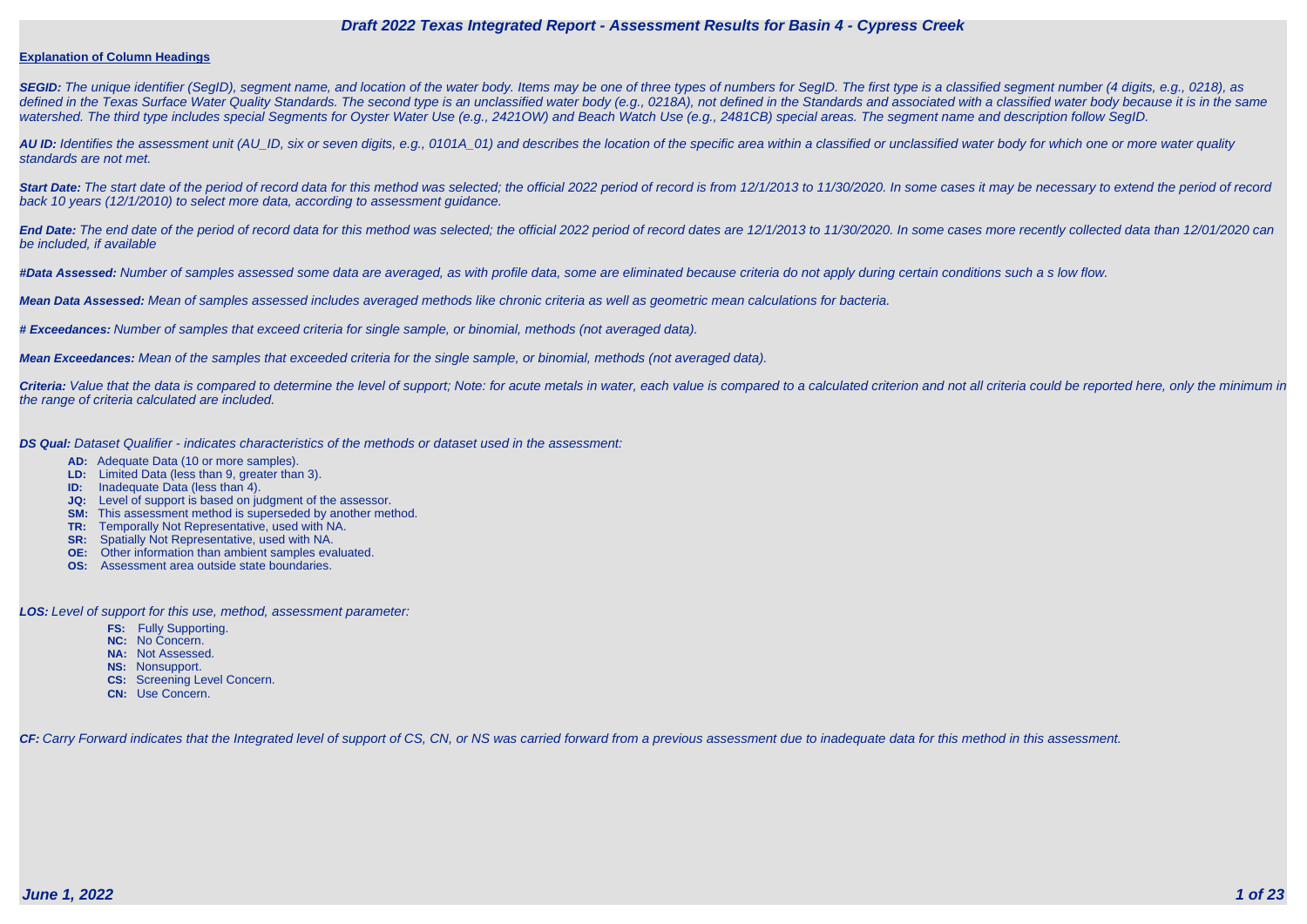

Int LOS: Integrated level of support. This is the overall level of support for this use, method, parameter group, which could be different from the LOS (described above) due to carry forward information or other types of changes. New Code added in 2010: PI = Pending Issue

**TCEQ Cause:** This is the impairment description (e.g., bacteria, depressed dissolved oxygen, etc.).

#### **Cat:**

**Category 3:** There is insufficient or unreliable available data and/or information to make a use support determination.

 **Category 4:** Available data and/or information indicate that at least one designated use is not being supported or is threatened, but a TMDL is not needed. **Category 4a:** A state-developed TMDL has been approved by EPA or a TMDL has been established by EPA for any water-pollutant combination. **Category 4b:** Other required control measures are expected to result in the attainment of an applicable water quality standard in a reasonable period of time. **Category 4c:** The impairment or threat is not caused by a pollutant.

**Category 5:** Available data and/or information indicate that at least one designated use is not being supported or is threatened, and a TMDL is needed.

**Category 5a:** A TMDL is underway, scheduled, or will be scheduled.

**Category 5b:** A review of the standards for the water body will be conducted before a management strategy is selected.

**Category 5c:** Additional data and information will be collected or evaluated before a management strategy is selected.

Category 5n: Water body does not meet its applicable Chl a criterion, but additional study is needed to verify whether exceedance is associated with causal nutrient parameters or impacts to response variables.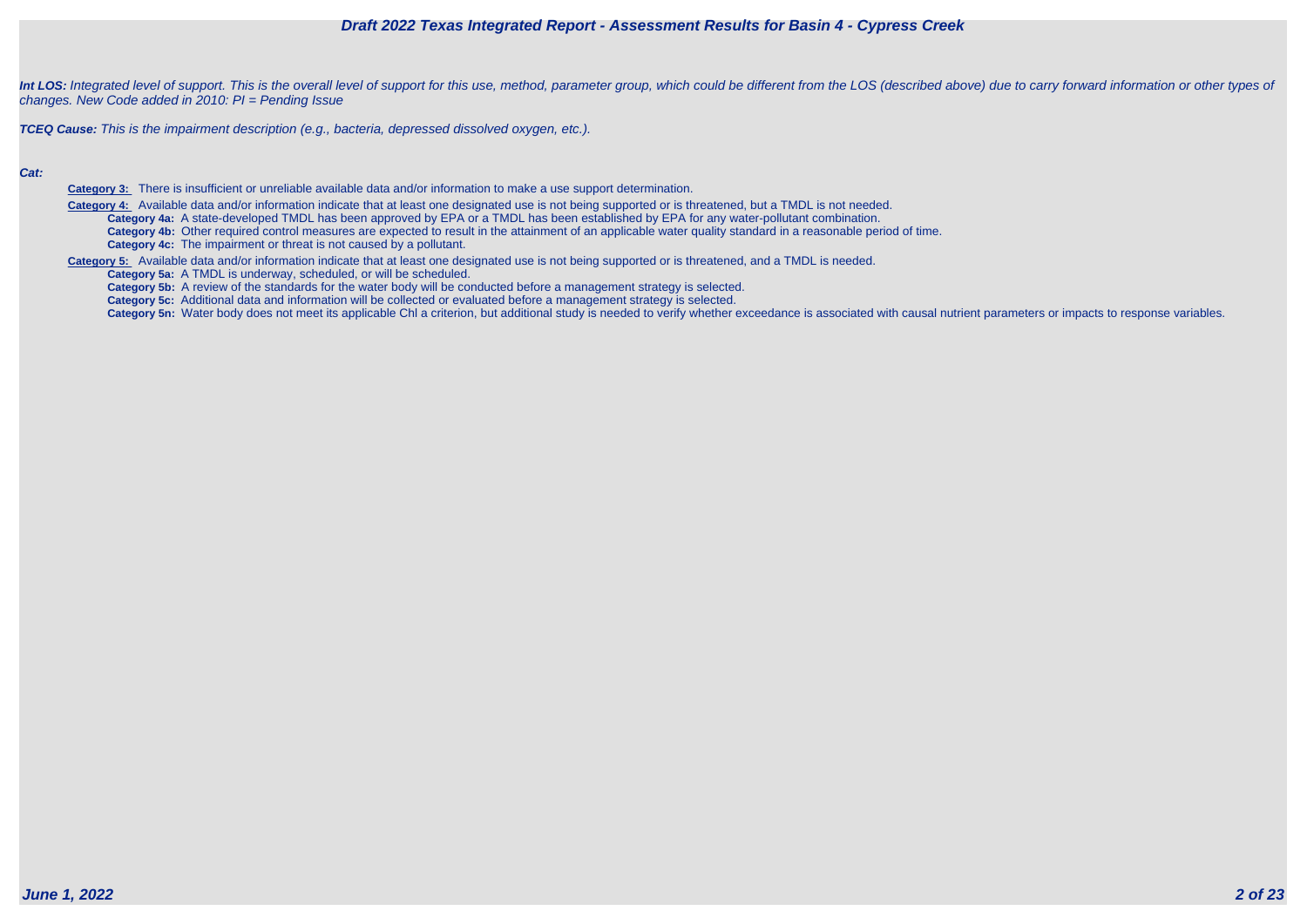|                             |                                           |                        | Seg ID: 0401 - Caddo Lake   |                           |                 |                          |                                     |                     |                                   |                 |                           |                          |     |
|-----------------------------|-------------------------------------------|------------------------|-----------------------------|---------------------------|-----------------|--------------------------|-------------------------------------|---------------------|-----------------------------------|-----------------|---------------------------|--------------------------|-----|
|                             |                                           |                        |                             | AU ID: 0401_01            |                 |                          |                                     |                     |                                   |                 |                           |                          |     |
| <b>Use</b>                  | <b>Method</b>                             | <b>Parameter</b>       | <b>Start</b><br><b>Date</b> | <b>End</b><br><b>Date</b> | <b>Criteria</b> | #Data<br><b>Assessed</b> | <b>Mean Data</b><br><b>Assessed</b> | <b>#Exceedances</b> | <b>Mean</b><br><b>Exceedances</b> | DS<br>Qualifier | LOS CF LOS                | <b>TCEQ Cause</b>        | Cat |
|                             | Dissolved Oxygen grab minimum             | Dissolved oxygen Grab  | 11/01/13                    | 11/30/20                  | $\mathcal{S}$   | 100                      |                                     | $\Omega$            |                                   | <b>AD</b>       | $FS$ $N$ $FS$             |                          |     |
| Aquatic Life Use            | Dissolved Oxygen grab screening level     | Dissolved oxygen Grab  | 11/01/13                    | 11/30/20                  |                 | 100                      |                                     |                     | 4.76                              | <b>AD</b>       | $NC \mid N \mid NC$       |                          |     |
|                             | <b>Toxic Substances in sediment</b>       | Iron                   | 12/01/13                    | 11/30/20                  |                 |                          |                                     |                     |                                   | ID              | CS<br><b>NA</b><br>$\vee$ | Iron in sediment         |     |
|                             |                                           |                        |                             |                           |                 |                          |                                     |                     |                                   |                 |                           |                          |     |
| <b>Fish Consumption Use</b> | Bioaccumulative Toxics in fish tissue     | Mercury                | 12/01/13                    | 11/30/20                  |                 | $\Omega$                 |                                     |                     | $\bullet$                         | ID              | <b>CS</b><br><b>NA</b>    | Mercury in edible tissue |     |
|                             | <b>DSHS Limited Consumption Advisory</b>  | Mercury                | 12/01/13                    | 11/30/20                  |                 |                          |                                     |                     |                                   | OE              | $NS$ $N$ $NS$             | Mercury in edible tissue | 5c  |
|                             |                                           |                        |                             |                           |                 |                          |                                     |                     |                                   |                 |                           |                          |     |
|                             |                                           | Sulfate                | 11/01/13                    | 11/30/20                  | 50              | 62                       | 8.64                                | $\Omega$            |                                   | AD              | $FS\vert N \vert FS$      |                          |     |
|                             | <b>Dissolved Solids</b>                   | Total dissolved solids | 11/01/13                    | 11/30/20                  | 200             | 433                      | 67.03                               | $\Omega$            |                                   | <b>AD</b>       | $FS\vert N \vert FS$      |                          |     |
|                             |                                           | Chloride               | 11/01/13                    | 11/30/20                  | 50              | 61                       | 9.3                                 | $\Omega$            |                                   | AD              | $FS\vert N \vert FS$      |                          |     |
|                             | High pH                                   | pH                     | 11/01/13                    | 11/30/20                  | 9               | 100                      |                                     |                     | 11.3                              | AD              | $FS\mid N \mid FS$        |                          |     |
| <b>General Use</b>          | Low pH                                    | pH                     | $11/01/\overline{13}$       | 11/30/20                  | 5.5             | 100                      |                                     | $\Omega$            |                                   | A <sub>D</sub>  | $FS$ $N$ $FS$             |                          |     |
|                             |                                           | Ammonia                | 11/01/13                    | 11/30/20                  | 0.11            | $\overline{27}$          |                                     | $\Omega$            |                                   | JQ              | NA N NA                   |                          |     |
|                             | <b>Nutrient Screening Levels</b>          | Total phosphorus       | 11/01/13                    | 11/30/20                  | 0.2             | 26                       |                                     | $\Omega$            |                                   | <b>JQ</b>       | NA N NA                   |                          |     |
|                             |                                           | Nitrate                | 11/01/13                    | 11/30/20                  | 0.37            | $\overline{27}$          |                                     | $\Omega$            |                                   | JQ              | NA N NA                   |                          |     |
|                             |                                           | Chlorophyll-a          | 11/01/13                    | 11/30/20                  | 26.7            | $\overline{27}$          |                                     |                     | 39.43                             | JQ              | NA N NA                   |                          |     |
|                             | <b>Water Temperature</b>                  | Water temperature      | 11/01/13                    | 11/30/20                  | 32.2            | 100                      |                                     | $\Omega$            |                                   | AD              | $FS\mid N \mid FS \mid$   |                          |     |
|                             |                                           |                        |                             |                           |                 |                          |                                     |                     |                                   |                 |                           |                          |     |
| Public Water Supply Use     | Surface Water HH criteria for PWS average | Nitrate                | 11/01/13                    | 11/30/20                  | 10 <sup>°</sup> | 62                       | 0.06                                | $\Omega$            |                                   | AD              | $FS\vert N \vert FS$      |                          |     |
|                             |                                           |                        |                             |                           |                 |                          |                                     |                     |                                   |                 |                           |                          |     |
| <b>Recreation Use</b>       | <b>Bacteria Geomean</b>                   | E. coli                | 11/01/13                    | 11/30/20                  | 126             | 17                       | 5.68                                | $\Omega$            |                                   | LD.             | $NC \mid N \mid NC$       |                          |     |
|                             |                                           |                        |                             |                           |                 |                          |                                     |                     |                                   |                 |                           |                          |     |

|                             |                                           |                           |                             | Seg ID: 0401 - Caddo Lake<br>AU ID: 0401 02 |                 |                                   |           |                     |                                                       |           |                      |        |                                     |            |
|-----------------------------|-------------------------------------------|---------------------------|-----------------------------|---------------------------------------------|-----------------|-----------------------------------|-----------|---------------------|-------------------------------------------------------|-----------|----------------------|--------|-------------------------------------|------------|
| <b>Use</b>                  | <b>Method</b>                             | <b>Parameter</b>          | <b>Start</b><br><b>Date</b> | <b>End</b><br><b>Date</b>                   | <b>Criteria</b> | #Data<br><b>Assessed</b> Assessed | Mean Data | <b>#Exceedances</b> | <b>Exceedances</b> DS<br><b>Exceedances</b> Qualifier |           | LOS CF Int           |        | <b>TCEQ Cause</b>                   | <b>Cat</b> |
|                             | Dissolved Oxygen 24hr average             | Dissolved oxygen 24hr Avg | 12/01/13                    | 1/30/20                                     |                 |                                   |           |                     |                                                       | ID        | $NA$   Y             | $ $ NS | Depressed dissolved oxygen in water | 5c         |
| <b>Aquatic Life Use</b>     | Dissolved Oxygen 24hr minimum             | Dissolved oxygen 24hr Min |                             | 12/01/13 11/30/20                           |                 |                                   |           |                     |                                                       | ID        | NA Y NS              |        | Depressed dissolved oxygen in water | 5c         |
|                             | Dissolved Oxygen grab minimum             | Dissolved oxygen Grab     | 11/01/13                    | 11/30/20                                    |                 | 72                                |           | 8                   | 1.82                                                  | <b>SM</b> | FS N NA              |        |                                     |            |
|                             | Dissolved Oxygen grab screening level     | Dissolved oxygen Grab     |                             | 11/01/13   11/30/20                         | $\overline{5}$  | 72                                |           | 23                  | 3.22                                                  | <b>SM</b> | $CS$ $N$ $NA$        |        |                                     |            |
|                             |                                           |                           |                             |                                             |                 |                                   |           |                     |                                                       |           |                      |        |                                     |            |
| <b>Fish Consumption Use</b> | Bioaccumulative Toxics in fish tissue     | Mercury                   |                             | 12/01/13 11/30/20                           |                 |                                   |           |                     |                                                       | ID        | $N_A Y CS$           |        | Mercury in edible tissue            |            |
|                             | <b>DSHS Limited Consumption Advisory</b>  | Mercury                   |                             | 12/01/13 11/30/20                           |                 |                                   |           |                     |                                                       | <b>OE</b> | NS N NS              |        | Mercury in edible tissue            | 5c         |
|                             |                                           |                           |                             |                                             |                 |                                   |           |                     |                                                       |           |                      |        |                                     |            |
|                             |                                           | Total dissolved solids    | 11/01/13                    | 11/30/20                                    | 200             | 433                               | 67.03     | $\overline{0}$      |                                                       | AD.       | $FS\vert N \vert FS$ |        |                                     |            |
|                             | <b>Dissolved Solids</b>                   | Sulfate                   | 11/01/13                    | 11/30/20                                    | 50              | 62                                | 8.64      | $\overline{0}$      |                                                       | AD.       | $FS\vert N \vert FS$ |        |                                     |            |
| <b>General Use</b>          |                                           | Chloride                  | 11/01/13                    | 1/30/20                                     | 50              | 61                                | 9.3       | $\Omega$            |                                                       | AD.       | $FS\vert N \vert FS$ |        |                                     |            |
|                             | High pH                                   | pH                        | 11/01/13                    | 11/30/20                                    |                 | 72                                |           | $\Omega$            |                                                       | AD        | $FS\vert N \vert FS$ |        |                                     |            |
|                             | Low pH                                    | рH                        | 11/01/13                    | 1/30/20                                     | 5.5             | 72                                |           | $\Omega$            |                                                       | AD.       | $FS\vert N \vert FS$ |        |                                     |            |
|                             | Water Temperature                         | Water temperature         |                             | 11/01/13 11/30/20                           | 32.2            | 72                                |           |                     | 32.5                                                  | AD        | $FS\vert N \vert FS$ |        |                                     |            |
|                             |                                           |                           |                             |                                             |                 |                                   |           |                     |                                                       |           |                      |        |                                     |            |
| Public Water Supply Use     | Surface Water HH criteria for PWS average | Nitrate                   |                             | 11/01/13 11/30/20                           | 10 <sup>°</sup> | 62                                | 0.06      |                     |                                                       | AD.       | FS N FS              |        |                                     |            |
|                             |                                           |                           |                             |                                             |                 |                                   |           |                     |                                                       |           |                      |        |                                     |            |

|                  |                                       |                       |                             | Seg ID: 0401 - Caddo Lake<br>AU ID: 0401 03 |                 |    |    |                                   |     |         |                       |                                     |            |
|------------------|---------------------------------------|-----------------------|-----------------------------|---------------------------------------------|-----------------|----|----|-----------------------------------|-----|---------|-----------------------|-------------------------------------|------------|
| <b>Use</b>       | <b>Method</b>                         | Parameter             | <b>Start</b><br><b>Date</b> | <b>End</b><br><b>Date</b>                   | <b>Criteria</b> |    |    | <b>Mean</b><br><b>Exceedances</b> |     |         | PI <sup>UF</sup> ILOS | <b>TCEQ Cause</b>                   | <b>Cat</b> |
| Aquatic Life Use | Dissolved Oxygen grab minimum         | Dissolved oxygen Grab | $11/01/13$ 11/30/20         |                                             |                 | 78 | 10 | 1.36                              | AD. | CN Y NS |                       | Depressed dissolved oxygen in water | 5c         |
|                  | Dissolved Oxygen grab screening level | Dissolved oxygen Grab | $11/01/13$ 11/30/20         |                                             |                 | 78 |    | 3.02                              |     | CS N CS |                       | Depressed dissolved oxygen in water |            |
|                  |                                       |                       |                             |                                             |                 |    |    |                                   |     |         |                       |                                     |            |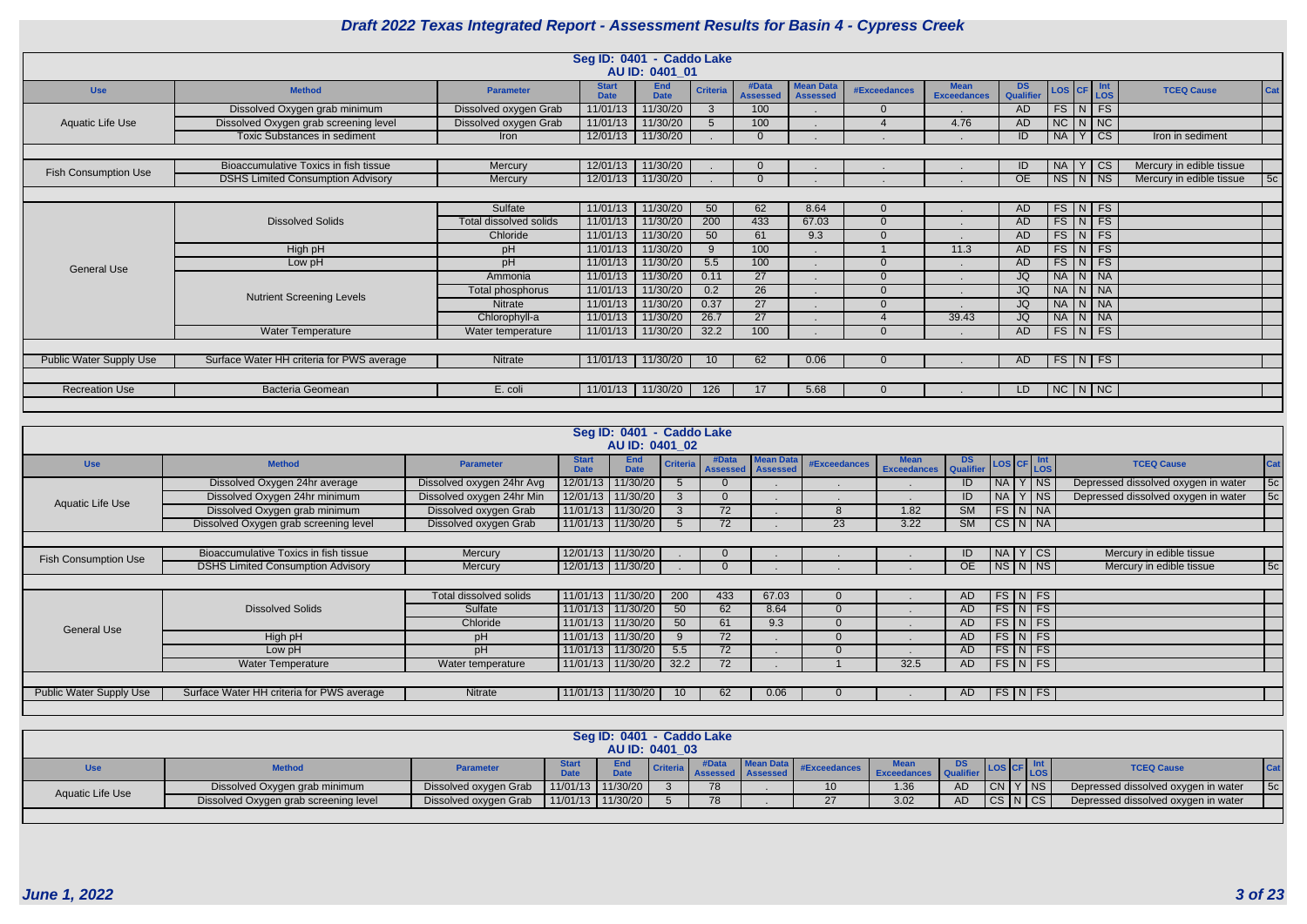|                                |                                           |                        |                             | Seg ID: 0401 - Caddo Lake<br>AU ID: 0401 03 |                 |                          |                                     |              |                                   |                        |                        |  |                          |     |
|--------------------------------|-------------------------------------------|------------------------|-----------------------------|---------------------------------------------|-----------------|--------------------------|-------------------------------------|--------------|-----------------------------------|------------------------|------------------------|--|--------------------------|-----|
| <b>Use</b>                     | <b>Method</b>                             | <b>Parameter</b>       | <b>Start</b><br><b>Date</b> | <b>End</b><br><b>Date</b>                   | <b>Criteria</b> | #Data<br><b>Assessed</b> | <b>Mean Data</b><br><b>Assessed</b> | #Exceedances | <b>Mean</b><br><b>Exceedances</b> | <b>DS</b><br>Qualifier | LOS CF Int             |  | <b>TCEQ Cause</b>        | Cat |
| <b>Fish Consumption Use</b>    | Bioaccumulative Toxics in fish tissue     | Mercury                | 12/01/13                    | 11/30/20                                    |                 |                          |                                     |              |                                   | ID                     | $N_A$ $Y$ $CS$         |  | Mercury in edible tissue |     |
|                                | <b>DSHS Limited Consumption Advisory</b>  | Mercury                |                             | 12/01/13 11/30/20                           |                 |                          |                                     |              |                                   | OE                     | $NS\mid N\mid NS \mid$ |  | Mercury in edible tissue | 5c  |
|                                |                                           |                        |                             |                                             |                 |                          |                                     |              |                                   |                        |                        |  |                          |     |
|                                |                                           | Chloride               |                             | 11/01/13 11/30/20                           | 50              | 61                       | 9.3                                 |              |                                   | AD                     | $FS\ NFS$              |  |                          |     |
|                                | <b>Dissolved Solids</b>                   | Sulfate                | 11/01/13                    | 11/30/20                                    | 50              | 62                       | 8.64                                |              |                                   | <b>AD</b>              | $FS\vert N \vert FS$   |  |                          |     |
|                                |                                           | Total dissolved solids |                             | 11/01/13 11/30/20                           | 200             | 433                      | 67.03                               |              |                                   | AD                     | $FS\overline{N}$ FS    |  |                          |     |
|                                | High pH                                   | pH                     |                             | 11/01/13 11/30/20                           | 9               | 78                       |                                     |              | 10.45                             | AD                     | $FS\vert N \vert FS$   |  |                          |     |
| <b>General Use</b>             | Low pH                                    | pH                     | 11/01/13                    | 11/30/20                                    | 5.5             | 78                       |                                     |              |                                   | AD                     | $FS\vert N \vert FS$   |  |                          |     |
|                                |                                           | Ammonia                |                             | 11/01/13 11/30/20                           | 0.11            |                          |                                     |              |                                   | JQ                     | NA N NA                |  |                          |     |
|                                | <b>Nutrient Screening Levels</b>          | Chlorophyll-a          | 11/01/13                    | 11/30/20                                    | 26.7            |                          |                                     |              | 44.2                              | JQ                     | NA N NA                |  |                          |     |
|                                |                                           | Nitrate                | 11/01/13                    | 11/30/20                                    | 0.37            |                          |                                     | 0            |                                   | <b>JQ</b>              | $N_A N_N$              |  |                          |     |
|                                |                                           | Total phosphorus       |                             | 11/01/13 11/30/20                           | 0.2             |                          |                                     |              |                                   | JQ                     | NA N NA                |  |                          |     |
|                                | Water Temperature                         | Water temperature      |                             | 11/01/13 11/30/20                           | 32.2            | 78                       |                                     |              |                                   | AD                     | $FS\vert N \vert FS$   |  |                          |     |
|                                |                                           |                        |                             |                                             |                 |                          |                                     |              |                                   |                        |                        |  |                          |     |
| <b>Public Water Supply Use</b> | Surface Water HH criteria for PWS average | Nitrate                |                             | 11/01/13 11/30/20                           | 10              | 62                       | 0.06                                |              |                                   | AD                     | FS N FS                |  |                          |     |
|                                |                                           |                        |                             |                                             |                 |                          |                                     |              |                                   |                        |                        |  |                          |     |
| <b>Recreation Use</b>          | <b>Bacteria Geomean</b>                   | E. coli                |                             | 11/01/13 11/30/20                           | 126             |                          | 8.65                                |              |                                   | ID                     | NA   N   NA            |  |                          |     |
|                                |                                           |                        |                             |                                             |                 |                          |                                     |              |                                   |                        |                        |  |                          |     |

|                             |                                           |                               |                             | Seg ID: 0401 - Caddo Lake<br>AU ID: 0401 05 |                 |                          |                                     |                     |                                   |                 |                      |                                     |             |
|-----------------------------|-------------------------------------------|-------------------------------|-----------------------------|---------------------------------------------|-----------------|--------------------------|-------------------------------------|---------------------|-----------------------------------|-----------------|----------------------|-------------------------------------|-------------|
| <b>Use</b>                  | <b>Method</b>                             | <b>Parameter</b>              | <b>Start</b><br><b>Date</b> | End<br><b>Date</b>                          | <b>Criteria</b> | #Data<br><b>Assessed</b> | <b>Mean Data</b><br><b>Assessed</b> | <b>#Exceedances</b> | <b>Mean</b><br><b>Exceedances</b> | DS<br>Qualifier | LOS CF Int           | <b>TCEQ Cause</b>                   | $\vert$ Cat |
|                             | Dissolved Oxygen 24hr average             | Dissolved oxygen 24hr Avg     | 12/01/13                    | 11/30/20                                    | 5               | $\Omega$                 |                                     |                     |                                   | ID              | NA Y NS              | Depressed dissolved oxygen in water | 5c          |
| Aquatic Life Use            | Dissolved Oxygen 24hr minimum             | Dissolved oxygen 24hr Min     |                             | 12/01/13 11/30/20                           | 3               | $\overline{0}$           |                                     |                     |                                   | ID              | $NA$ $Y$ $NS$        | Depressed dissolved oxygen in water | 5c          |
|                             | Dissolved Oxygen grab minimum             | Dissolved oxygen Grab         |                             | 11/01/13 11/30/20                           | 3               | 83                       |                                     | 21                  | 1.52                              | SM              | NS N NA              |                                     |             |
|                             | Dissolved Oxygen grab screening level     | Dissolved oxygen Grab         |                             | $11/01/13$ 11/30/20                         | 5               | 83                       |                                     | $\overline{33}$     | 2.39                              | SM              | $CS$ N $NA$          |                                     |             |
|                             |                                           |                               |                             |                                             |                 |                          |                                     |                     |                                   |                 |                      |                                     |             |
| <b>Fish Consumption Use</b> | Bioaccumulative Toxics in fish tissue     | Mercury                       |                             | 12/01/13 11/30/20                           |                 |                          |                                     |                     |                                   | ID              | NA Y CS              | Mercury in edible tissue            |             |
|                             | <b>DSHS Limited Consumption Advisory</b>  | Mercury                       |                             | 12/01/13 11/30/20                           |                 |                          |                                     |                     |                                   | OE              | $NS\ N\$ NS          | Mercury in edible tissue            | 5c          |
|                             |                                           |                               |                             |                                             |                 |                          |                                     |                     |                                   |                 |                      |                                     |             |
|                             |                                           | <b>Total dissolved solids</b> | 11/01/13                    | 11/30/20                                    | 200             | 433                      | 67.03                               | $\Omega$            |                                   | AD.             | $FS\vert N \vert FS$ |                                     |             |
|                             | <b>Dissolved Solids</b>                   | Sulfate                       |                             | 11/01/13 11/30/20                           | 50              | 62                       | 8.64                                | $\overline{0}$      |                                   | AD              | $FS$ $N$ $FS$        |                                     |             |
|                             |                                           | Chloride                      | 11/01/13                    | 11/30/20                                    | 50              | 61                       | 9.3                                 | $\Omega$            |                                   | AD              | $FS\vert N \vert FS$ |                                     |             |
|                             | High pH                                   | pH                            |                             | 11/01/13 11/30/20                           | 9               | 83                       |                                     | $\overline{2}$      | 10 <sup>°</sup>                   | AD              | FS N FS              |                                     |             |
| <b>General Use</b>          | Low pH                                    | pH                            |                             | 11/01/13 11/30/20                           | 5.5             | 83                       |                                     | $\Omega$            |                                   | AD              | $FS$ N FS            |                                     |             |
|                             |                                           | Total phosphorus              | 11/01/13                    | 11/30/20                                    | 0.2             | $\boldsymbol{\varDelta}$ |                                     | $\Omega$            |                                   | JQ              | NA N NA              |                                     |             |
|                             | <b>Nutrient Screening Levels</b>          | <b>Nitrate</b>                | 11/01/13                    | 11/30/20                                    | 0.37            |                          |                                     | $\Omega$            |                                   | JQ              | NA N NA              |                                     |             |
|                             |                                           | Chlorophyll-a                 |                             | 11/01/13 11/30/20                           | 26.7            |                          |                                     |                     | 43                                | JQ              | $NA$ $N$ $NA$        |                                     |             |
|                             |                                           | Ammonia                       | 11/01/13                    | 11/30/20                                    | 0.11            | 11                       |                                     | $\Omega$            |                                   | <b>JQ</b>       | NA N NA              |                                     |             |
|                             | <b>Water Temperature</b>                  | Water temperature             |                             | 11/01/13 11/30/20                           | 32.2            | 83                       |                                     | $\Omega$            |                                   | AD              | $FS\vert N \vert FS$ |                                     |             |
|                             |                                           |                               |                             |                                             |                 |                          |                                     |                     |                                   |                 |                      |                                     |             |
| Public Water Supply Use     | Surface Water HH criteria for PWS average | Nitrate                       |                             | 11/01/13   11/30/20                         |                 | 62                       | 0.06                                |                     |                                   | AD.             | FS N FS              |                                     |             |
|                             |                                           |                               |                             |                                             |                 |                          |                                     |                     |                                   |                 |                      |                                     |             |
| <b>Recreation Use</b>       | <b>Bacteria Geomean</b>                   | E. coli                       |                             | 11/01/13   11/30/20                         | 126             | 3                        | 3.11                                | $\Omega$            |                                   | ID              | NA N NA              |                                     |             |
|                             |                                           |                               |                             |                                             |                 |                          |                                     |                     |                                   |                 |                      |                                     |             |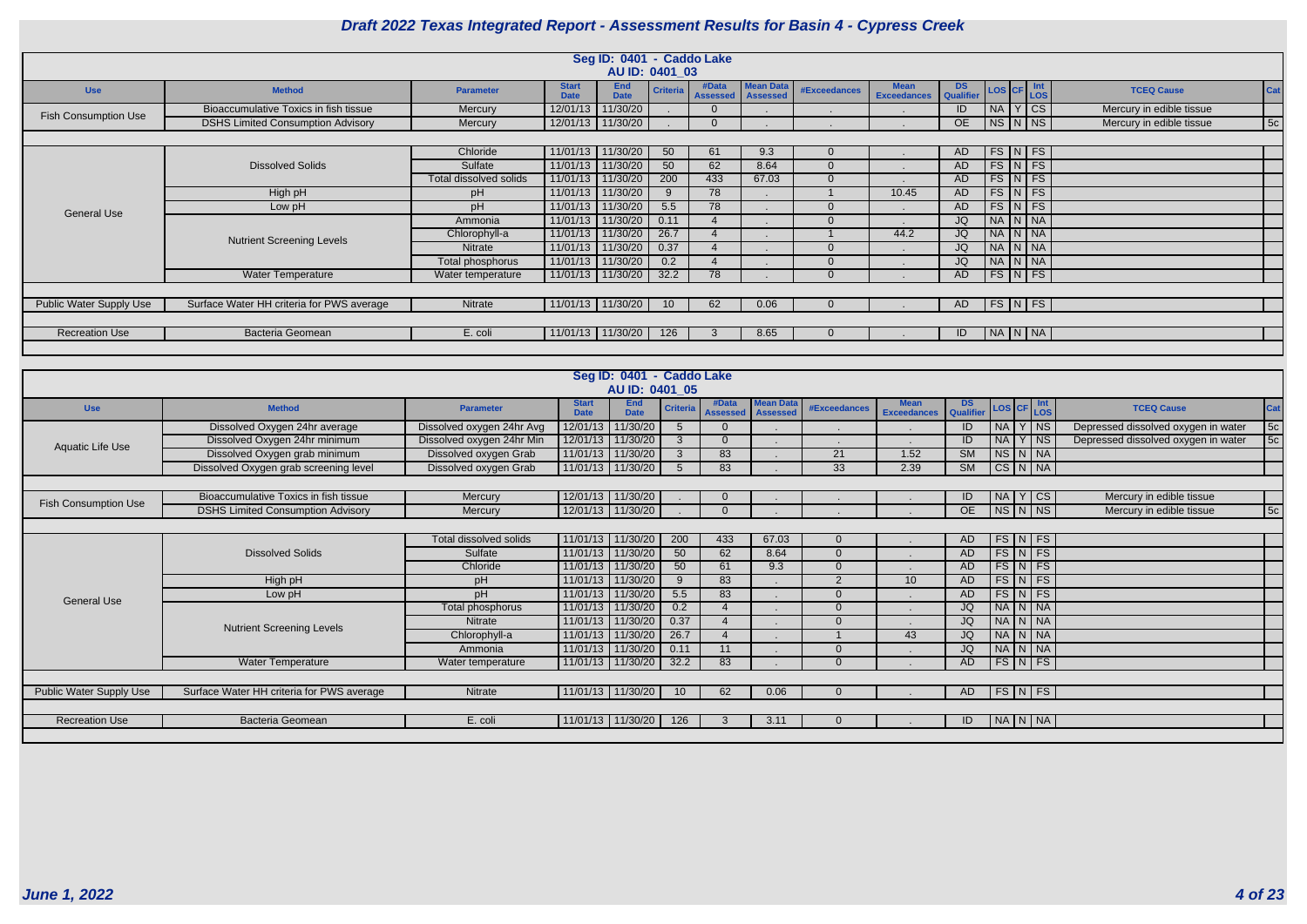|                                |                                           |                           |                             | Seg ID: 0401 - Caddo Lake |                 |                          |                              |                     |                                   |                        |                            |  |                                     |     |
|--------------------------------|-------------------------------------------|---------------------------|-----------------------------|---------------------------|-----------------|--------------------------|------------------------------|---------------------|-----------------------------------|------------------------|----------------------------|--|-------------------------------------|-----|
|                                |                                           |                           |                             | AU ID: 0401 07            |                 |                          |                              |                     |                                   |                        |                            |  |                                     |     |
| <b>Use</b>                     | <b>Method</b>                             | <b>Parameter</b>          | <b>Start</b><br><b>Date</b> | <b>End</b><br><b>Date</b> | <b>Criteria</b> | #Data<br><b>Assessed</b> | Mean Data<br><b>Assessed</b> | <b>#Exceedances</b> | <b>Mean</b><br><b>Exceedances</b> | <b>DS</b><br>Qualifie  | LOS CF Int                 |  | <b>TCEQ Cause</b>                   | Cat |
|                                | Dissolved Oxygen 24hr average             | Dissolved oxygen 24hr Avg |                             | 12/01/13 11/30/20         | 5               | $\Omega$                 |                              |                     |                                   | ID.                    | $NA$   Y   NS              |  | Depressed dissolved oxygen in water | 5c  |
| <b>Aquatic Life Use</b>        | Dissolved Oxygen 24hr minimum             | Dissolved oxygen 24hr Min |                             | 12/01/13 11/30/20         | $\mathbf{3}$    |                          |                              |                     |                                   | ID                     | $NA$ $Y$ $NS$              |  | Depressed dissolved oxygen in water | 5c  |
|                                | Dissolved Oxygen grab minimum             | Dissolved oxygen Grab     |                             | 11/01/13 11/30/20         | $\mathcal{S}$   | 100                      |                              | 16                  | 2.12                              | SM                     | NS N NA                    |  |                                     |     |
|                                | Dissolved Oxygen grab screening level     | Dissolved oxygen Grab     |                             | 11/01/13 11/30/20         | $5^{\circ}$     | 100                      |                              | $\overline{35}$     | 3.29                              | $\overline{\text{SM}}$ | $CS$ $N$ $NA$              |  |                                     |     |
|                                |                                           |                           |                             |                           |                 |                          |                              |                     |                                   |                        |                            |  |                                     |     |
|                                | Bioaccumulative Toxics in fish tissue     | Mercury                   |                             | 12/01/13 11/30/20         |                 |                          |                              |                     |                                   | ID                     | NA Y CS                    |  | Mercury in edible tissue            |     |
| <b>Fish Consumption Use</b>    | <b>DSHS Limited Consumption Advisory</b>  | Mercury                   |                             | 12/01/13 11/30/20         |                 | $\Omega$                 |                              |                     |                                   | OE                     | $NS\ N\$ NS                |  | Mercury in edible tissue            | 5c  |
|                                |                                           |                           |                             |                           |                 |                          |                              |                     |                                   |                        |                            |  |                                     |     |
|                                |                                           | Sulfate                   |                             | 11/01/13 11/30/20         | 50              | 62                       | 8.64                         |                     |                                   | AD                     | $FS\vert N \vert FS$       |  |                                     |     |
|                                | <b>Dissolved Solids</b>                   | Total dissolved solids    | 11/01/13                    | 11/30/20                  | 200             | 433                      | 67.03                        | $\Omega$            |                                   | <b>AD</b>              | $FS\vert N \vert FS$       |  |                                     |     |
|                                |                                           | Chloride                  |                             | 11/01/13 11/30/20         | 50              | 61                       | 9.3                          | $\Omega$            |                                   | AD                     | $FS\vert N \vert FS$       |  |                                     |     |
|                                | High pH                                   | pH                        |                             | 11/01/13 11/30/20         | 9               | 100                      |                              | $\overline{2}$      | 9.7                               | AD.                    | $FS\vert N \vert FS$       |  |                                     |     |
| <b>General Use</b>             | Low pH                                    | <b>Hd</b>                 |                             | 11/01/13 11/30/20         | 5.5             | 100                      |                              | $\Omega$            |                                   | <b>AD</b>              | $FS\overline{N}$ FS        |  |                                     |     |
|                                |                                           | Total phosphorus          |                             | 11/01/13 11/30/20         | 0.2             | 26                       |                              |                     | 0.36                              | JQ                     | NA N NA                    |  |                                     |     |
|                                | <b>Nutrient Screening Levels</b>          | <b>Nitrate</b>            |                             | 11/01/13 11/30/20         | 0.37            | $\overline{27}$          |                              |                     | 1.39                              | JQ                     | NA N NA                    |  |                                     |     |
|                                |                                           | Ammonia                   | 11/01/13 11/30/20           |                           | 0.11            | 27                       |                              | $\Omega$            |                                   | JQ                     | NA N NA                    |  |                                     |     |
|                                |                                           | Chlorophyll-a             | 11/01/13 11/30/20           |                           | 26.7            | $\overline{27}$          |                              |                     | 48.5                              | JQ                     | NA N NA                    |  |                                     |     |
|                                | Water Temperature                         | Water temperature         |                             | 11/01/13 11/30/20         | 32.2            | 100                      |                              | $\Omega$            |                                   | <b>AD</b>              | $FS\vert N \vert FS \vert$ |  |                                     |     |
|                                |                                           |                           |                             |                           |                 |                          |                              |                     |                                   |                        |                            |  |                                     |     |
| <b>Public Water Supply Use</b> | Surface Water HH criteria for PWS average | <b>Nitrate</b>            |                             | 11/01/13 11/30/20         | 10 <sup>°</sup> | 62                       | 0.06                         |                     |                                   | AD                     | FS N FS                    |  |                                     |     |
|                                |                                           |                           |                             |                           |                 |                          |                              |                     |                                   |                        |                            |  |                                     |     |
| <b>Recreation Use</b>          | <b>Bacteria Geomean</b>                   | E. coli                   |                             | 11/01/13   11/30/20       | 126             |                          | 11.31                        |                     |                                   | LD.                    | $NC\ N\ N$                 |  |                                     |     |
|                                |                                           |                           |                             |                           |                 |                          |                              |                     |                                   |                        |                            |  |                                     |     |

|                         |                                       |                           |                             | Seg ID: 0401A - Harrison Bayou |                 | <b>AU ID: 0401A 01</b>   |                                     |              |                            |                                   |           |               |                                     |            |
|-------------------------|---------------------------------------|---------------------------|-----------------------------|--------------------------------|-----------------|--------------------------|-------------------------------------|--------------|----------------------------|-----------------------------------|-----------|---------------|-------------------------------------|------------|
| <b>Use</b>              | <b>Method</b>                         | <b>Parameter</b>          | <b>Start</b><br><b>Date</b> | <b>End</b><br><b>Date</b>      | <b>Criteria</b> | #Data<br><b>Assessed</b> | <b>Mean Data</b><br><b>Assessed</b> | #Exceedances | <b>Mean</b><br>Exceedances | <b>DS</b><br>Qualifier LOS CF LOS |           |               | <b>TCEQ Cause</b>                   | <b>Cat</b> |
|                         | Dissolved Oxygen 24hr average         | Dissolved oxygen 24hr Avg | 12/01/13                    | 11/30/20                       |                 |                          |                                     |              |                            | ID                                | <b>NA</b> | <b>NS</b>     | Depressed dissolved oxygen in water | 5c         |
| <b>Aquatic Life Use</b> | Dissolved Oxygen 24hr minimum         | Dissolved oxygen 24hr Min | 12/01/13                    | 11/30/20                       |                 |                          |                                     |              |                            | ID                                | $NA$   Y  | ∣ NS          | Depressed dissolved oxygen in water | 5c         |
|                         | Dissolved Oxygen grab minimum         | Dissolved oxygen Grab     | 12/01/13                    | 11/30/20                       |                 | 30                       |                                     |              | 2.75                       | <b>SM</b>                         |           | NS N NA       |                                     |            |
|                         | Dissolved Oxygen grab screening level | Dissolved oxygen Grab     | 12/01/13                    | 11/30/20                       |                 | 30                       |                                     |              | 2.9                        | <b>SM</b>                         |           | $CS$ $N$ $NA$ |                                     |            |
|                         |                                       |                           |                             |                                |                 |                          |                                     |              |                            |                                   |           |               |                                     |            |
|                         |                                       | Total phosphorus          | 12/01/13                    | 11/30/20                       | 0.69            | 26                       |                                     |              | 0.81                       | AD                                |           | $NC$ $N$ $NC$ |                                     |            |
| <b>General Use</b>      | <b>Nutrient Screening Levels</b>      | Nitrate                   | 12/01/13                    | 11/30/20                       | 1.95            | 26                       |                                     |              |                            | AD                                |           | $NC$ $N$ $NC$ |                                     |            |
|                         |                                       | Chlorophyll-a             | 12/01/13                    | 11/30/20                       | 14.1            | 26                       |                                     |              | 28.8                       | AD                                |           | $NC$ $N$ $NC$ |                                     |            |
|                         |                                       | Ammonia                   | 12/01/13                    | 11/30/20                       | 0.33            | 27                       |                                     |              |                            | AD                                |           | NC N NC       |                                     |            |
|                         |                                       |                           |                             |                                |                 |                          |                                     |              |                            |                                   |           |               |                                     |            |
| <b>Recreation Use</b>   | <b>Bacteria Geomean</b>               | E. coli                   | 12/01/13                    | 11/30/20                       | 126             | 25                       | 199.19                              |              |                            | AD.                               |           | $NS$ $N$ $NS$ | Bacteria in water                   | 5c         |
|                         |                                       |                           |                             |                                |                 |                          |                                     |              |                            |                                   |           |               |                                     |            |

|                  |                                       |                       | Seg ID: 0401B - Kitchen Creek | <b>AU ID: 0401B 01</b> |                 |                         |                                     |              |                                  |              |                |                       |                      |
|------------------|---------------------------------------|-----------------------|-------------------------------|------------------------|-----------------|-------------------------|-------------------------------------|--------------|----------------------------------|--------------|----------------|-----------------------|----------------------|
|                  | <b>Method</b>                         | <b>Parameter</b>      |                               | $\lambda$              | <b>Criteria</b> | #Data<br><b>Assesse</b> | <b>Mean Data</b><br><b>Assessed</b> | #Exceedances | <b>Exceedance</b>                | <b>Ouali</b> |                |                       | <b>TCEQ</b><br>Cat . |
| Aquatic Life Use | Dissolved Oxygen grab minimum         | Dissolved oxygen Grab | 12/01/13                      | 11/30/20               |                 | 16                      |                                     |              |                                  | AD           |                |                       |                      |
|                  | Dissolved Oxygen grab screening level | Dissolved oxygen Grab | 12/01/13                      | 11/30/20               |                 | 16                      |                                     |              | ົດດ<br>$\mathcal{L}.\mathcal{L}$ | AD           | $\overline{N}$ | $\mid N \mid NC \mid$ |                      |
|                  |                                       |                       |                               |                        |                 |                         |                                     |              |                                  |              |                |                       |                      |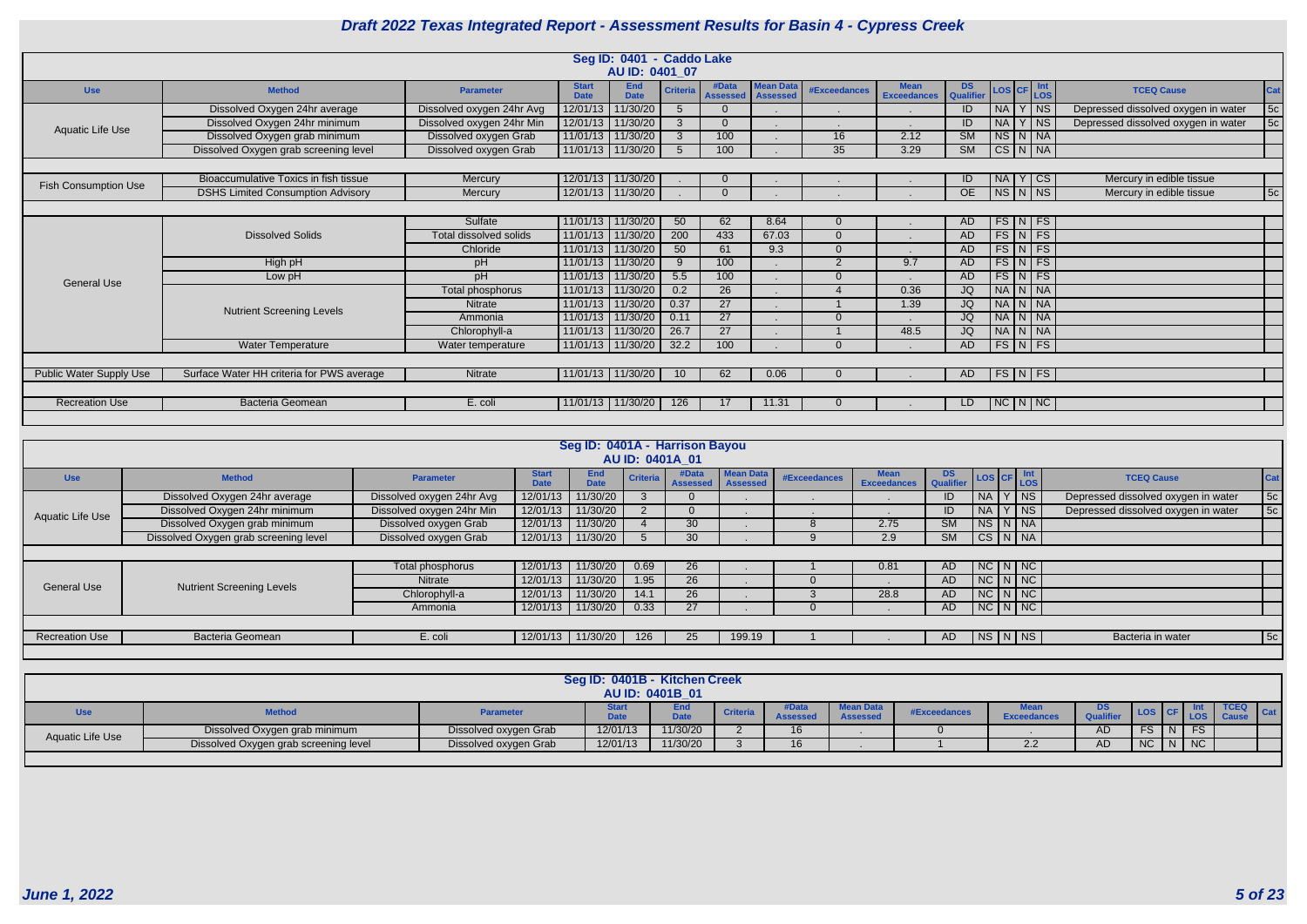|                                |                                           | Seg ID: 0402 - Big Cypress Creek Below Lake O' the Pines |                             | AU ID: 0402 01            |                 |                          |                                     |              |                                   |                        |                        |           |                       |                          |     |
|--------------------------------|-------------------------------------------|----------------------------------------------------------|-----------------------------|---------------------------|-----------------|--------------------------|-------------------------------------|--------------|-----------------------------------|------------------------|------------------------|-----------|-----------------------|--------------------------|-----|
| <b>Use</b>                     | <b>Method</b>                             | <b>Parameter</b>                                         | <b>Start</b><br><b>Date</b> | <b>End</b><br><b>Date</b> | <b>Criteria</b> | #Data<br><b>Assessed</b> | <b>Mean Data</b><br><b>Assessed</b> | #Exceedances | <b>Mean</b><br><b>Exceedances</b> | <b>DS</b><br>Qualifier | <b>LOS</b>             | <b>CF</b> | <b>Int</b><br>LOS     | <b>TCEQ Cause</b>        | Cat |
|                                | Dissolved Oxygen grab minimum             | Dissolved oxygen Grab                                    | 12/01/13                    | 11/30/20                  |                 | 81                       |                                     | $\Omega$     |                                   | AD                     | FS                     | N.        | FS                    |                          |     |
| Aquatic Life Use               | Dissolved Oxygen grab screening level     | Dissolved oxygen Grab                                    |                             | 12/01/13 11/30/20         | $5^{\circ}$     | 81                       |                                     |              | 4.36                              | AD                     | NC                     | N         | $\overline{\big }$ NC |                          |     |
|                                |                                           |                                                          |                             |                           |                 |                          |                                     |              |                                   |                        |                        |           |                       |                          |     |
| <b>Fish Consumption Use</b>    | <b>DSHS Limited Consumption Advisory</b>  | Mercury                                                  |                             | 12/01/13 11/30/20         |                 |                          |                                     |              |                                   | OE.                    | <b>NS</b>              | N.        | NS.                   | Mercury in edible tissue | 5c  |
|                                |                                           |                                                          |                             |                           |                 |                          |                                     |              |                                   |                        |                        |           |                       |                          |     |
|                                |                                           | Total dissolved solids                                   | 12/01/13                    | 11/30/20                  | 300             | 101                      | 78.08                               | $\Omega$     |                                   | AD                     | <b>FS</b>              | N.        | <b>FS</b>             |                          |     |
|                                | <b>Dissolved Solids</b>                   | Sulfate                                                  | 12/01/13                    | 11/30/20                  | 50              | 33                       | 14.55                               | $\Omega$     |                                   | AD                     | <b>FS</b>              | N         | <b>FS</b>             |                          |     |
|                                |                                           | Chloride                                                 | 12/01/13                    | 11/30/20                  | 100             | $\overline{33}$          | 12.05                               | $\Omega$     |                                   | AD                     | FS                     | N.        | FS                    |                          |     |
|                                | High pH                                   | pH                                                       | 12/01/13                    | 11/30/20                  | <b>8</b>        | 81                       |                                     | $\Omega$     |                                   | AD                     | FS                     | N         | <b>FS</b>             |                          |     |
| <b>General Use</b>             | Low pH                                    | pH                                                       | 12/01/13                    | 11/30/20                  | 5.5             | 81                       |                                     | $\Omega$     |                                   | AD                     | <b>FS</b>              | N.        | <b>FS</b>             |                          |     |
|                                |                                           | Total phosphorus                                         | 11/01/13                    | 11/30/20                  | 0.69            | 14                       |                                     | $\Omega$     |                                   | AD                     | NC                     |           | NC                    |                          |     |
|                                | <b>Nutrient Screening Levels</b>          | <b>Nitrate</b>                                           | 11/01/13                    | 11/30/20                  | 1.95            | 14                       |                                     | $\Omega$     |                                   | AD                     | NC                     |           | NC                    |                          |     |
|                                |                                           | Chlorophyll-a                                            | 11/01/13                    | 11/30/20                  | 14.1            | 14                       |                                     | 5.           | 19.26                             | AD                     | $\overline{\text{CS}}$ | N.        | <b>CS</b>             | Chlorophyll-a in water   |     |
|                                |                                           | Ammonia                                                  | 11/01/13                    | 11/30/20                  | 0.33            | 14                       |                                     | ∩            |                                   | AD                     | <b>NC</b>              |           | NC                    |                          |     |
|                                | <b>Water Temperature</b>                  | Water temperature                                        |                             | 12/01/13 11/30/20         | 33.9            | 81                       |                                     | $\Omega$     |                                   | AD                     | <b>FS</b>              | N         | FS                    |                          |     |
|                                |                                           |                                                          |                             |                           |                 |                          |                                     |              |                                   |                        |                        |           |                       |                          |     |
| <b>Public Water Supply Use</b> | Surface Water HH criteria for PWS average | Nitrate                                                  | 12/01/13                    | 11/30/20                  | 10 <sup>°</sup> | 34                       | 0.15                                | $\Omega$     |                                   | AD                     | <b>FS</b>              | N.        | <b>FS</b>             |                          |     |
|                                |                                           | Fluoride                                                 | 12/01/13                    | 11/30/20                  |                 | 19                       | 0.12                                | $\Omega$     |                                   | AD                     | FS                     | N         | FS                    |                          |     |
|                                |                                           |                                                          |                             |                           |                 |                          |                                     |              |                                   |                        |                        |           |                       |                          |     |
| <b>Recreation Use</b>          | Bacteria Geomean                          | E. coli                                                  | 12/01/13                    | 11/30/20                  | 126             | 10 <sup>°</sup>          | 46.04                               |              |                                   | LD.                    | <b>NC</b>              | N.        | $\overline{\big }$ NC |                          |     |
|                                |                                           |                                                          |                             |                           |                 |                          |                                     |              |                                   |                        |                        |           |                       |                          |     |

|                                |                                           | Seg ID: 0402 - Big Cypress Creek Below Lake O' the Pines |                             |                           |                 |                                     |           |                                               |     |        |                |                             |                                     |     |
|--------------------------------|-------------------------------------------|----------------------------------------------------------|-----------------------------|---------------------------|-----------------|-------------------------------------|-----------|-----------------------------------------------|-----|--------|----------------|-----------------------------|-------------------------------------|-----|
|                                |                                           |                                                          |                             | AU ID: 0402 02            |                 |                                     |           |                                               |     |        |                |                             |                                     |     |
| <b>Use</b>                     | <b>Method</b>                             | <b>Parameter</b>                                         | <b>Start</b><br><b>Date</b> | <b>End</b><br><b>Date</b> |                 | #Data<br>Criteria Assessed Assessed | Mean Data | #Exceedances Mean DS<br>Exceedances Qualifier |     | LOS CF |                | Int<br>LOS                  | <b>TCEQ Cause</b>                   | Cat |
| Aquatic Life Use               | Dissolved Oxygen 24hr average             | Dissolved oxygen 24hr Avg                                |                             | 12/01/13 11/30/20         | $\overline{5}$  |                                     |           |                                               | ID. | NA I   |                | N                           | Depressed dissolved oxygen in water | 5c  |
|                                |                                           |                                                          |                             |                           |                 |                                     |           |                                               |     |        |                |                             |                                     |     |
| Fish Consumption Use           | <b>DSHS Limited Consumption Advisory</b>  | Mercury                                                  |                             | 12/01/13 11/30/20         |                 |                                     |           |                                               | OE. | NS     |                | N   NS                      | Mercury in edible tissue            | 5c  |
|                                |                                           |                                                          |                             |                           |                 |                                     |           |                                               |     |        |                |                             |                                     |     |
|                                |                                           | Sulfate                                                  |                             | 12/01/13 11/30/20         | 50              | 33                                  | 14.55     |                                               | AD. | FS     | N <sub>1</sub> | FS                          |                                     |     |
| General Use                    | <b>Dissolved Solids</b>                   | Chloride                                                 | 12/01/13                    | 11/30/20                  | 100             | 33                                  | 12.05     |                                               | AD. | FS     | N.             | FS                          |                                     |     |
|                                |                                           | Total dissolved solids                                   |                             | 12/01/13 11/30/20         | 300             | 101                                 | 78.08     |                                               | AD. | FS     | N              | FS                          |                                     |     |
|                                |                                           |                                                          |                             |                           |                 |                                     |           |                                               |     |        |                |                             |                                     |     |
| <b>Public Water Supply Use</b> | Surface Water HH criteria for PWS average | Fluoride                                                 |                             | 12/01/13   11/30/20       |                 | 19                                  | 0.12      |                                               | AD. | FS     |                | N FS                        |                                     |     |
|                                |                                           | Nitrate                                                  |                             | 12/01/13 11/30/20         | 10 <sup>°</sup> | 34                                  | 0.15      |                                               | AD. | FS     | N              | $\overline{\phantom{a}}$ FS |                                     |     |
|                                |                                           |                                                          |                             |                           |                 |                                     |           |                                               |     |        |                |                             |                                     |     |

|                             |                                          |                        |                             |                           |     |                                     |                  | Seg ID: 0402 - Big Cypress Creek Below Lake O' the Pines |     |     |           |        |                             |                                          |     |
|-----------------------------|------------------------------------------|------------------------|-----------------------------|---------------------------|-----|-------------------------------------|------------------|----------------------------------------------------------|-----|-----|-----------|--------|-----------------------------|------------------------------------------|-----|
|                             |                                          |                        |                             |                           |     | AU ID: 0402 03                      |                  |                                                          |     |     |           |        |                             |                                          |     |
| <b>Use</b>                  | <b>Method</b>                            | <b>Parameter</b>       | <b>Start</b><br><b>Date</b> | <b>End</b><br><b>Date</b> |     | #Data<br>Criteria Assessed Assessed | <b>Mean Data</b> | #Exceedances Mean DS LOS CF Int                          |     |     |           |        |                             | <b>TCEQ Cause</b>                        | Cat |
|                             | Dissolved Oxygen grab minimum            | Dissolved oxygen Grab  |                             | 12/01/13 11/30/20         |     | 20                                  |                  |                                                          |     | AD. | FS        | $N$ FS |                             |                                          |     |
| Aquatic Life Use            | Dissolved Oxygen grab screening level    | Dissolved oxygen Grab  |                             | 12/01/13 11/30/20         |     | 20                                  |                  |                                                          | 4.6 | AD  | NC        |        | $N$ $NC$                    |                                          |     |
|                             | Macrobenthic community (Qualitative)     | Macrobenthic community |                             | 12/01/13 11/30/20         |     |                                     |                  |                                                          |     | ID. | <b>NA</b> |        | $\overline{\phantom{a}}$ CN | Impaired macrobenthic community in water |     |
|                             |                                          |                        |                             |                           |     |                                     |                  |                                                          |     |     |           |        |                             |                                          |     |
| <b>Fish Consumption Use</b> | <b>DSHS Limited Consumption Advisory</b> | Mercury                |                             | 12/01/13 11/30/20         |     |                                     |                  |                                                          |     | OE  | NS N NS   |        |                             | Mercury in edible tissue                 | 5c  |
|                             |                                          |                        |                             |                           |     |                                     |                  |                                                          |     |     |           |        |                             |                                          |     |
|                             |                                          | Chloride               |                             | 12/01/13 11/30/20         | 100 | 33                                  | 12.05            |                                                          |     | AD. | <b>FS</b> |        | $N$ FS                      |                                          |     |
|                             | <b>Dissolved Solids</b>                  | Total dissolved solids |                             | 12/01/13   11/30/20       | 300 | 101                                 | 78.08            |                                                          |     | AD. | FS        |        | N FS                        |                                          |     |
| <b>General Use</b>          |                                          | Sulfate                | 12/01/13                    | 11/30/20                  | 50  | 33                                  | 14.55            |                                                          |     | AD. | FS        | $N$ FS |                             |                                          |     |
|                             | High pH                                  | pH                     |                             | 12/01/13 11/30/20         |     | 20                                  |                  |                                                          |     | AD. | FS        |        | $N$ FS                      |                                          |     |
|                             | Low pH                                   | <b>DH</b>              |                             | 12/01/13 11/30/20         | 5.5 | 20                                  |                  |                                                          |     | AD  | <b>FS</b> | $N$ FS |                             |                                          |     |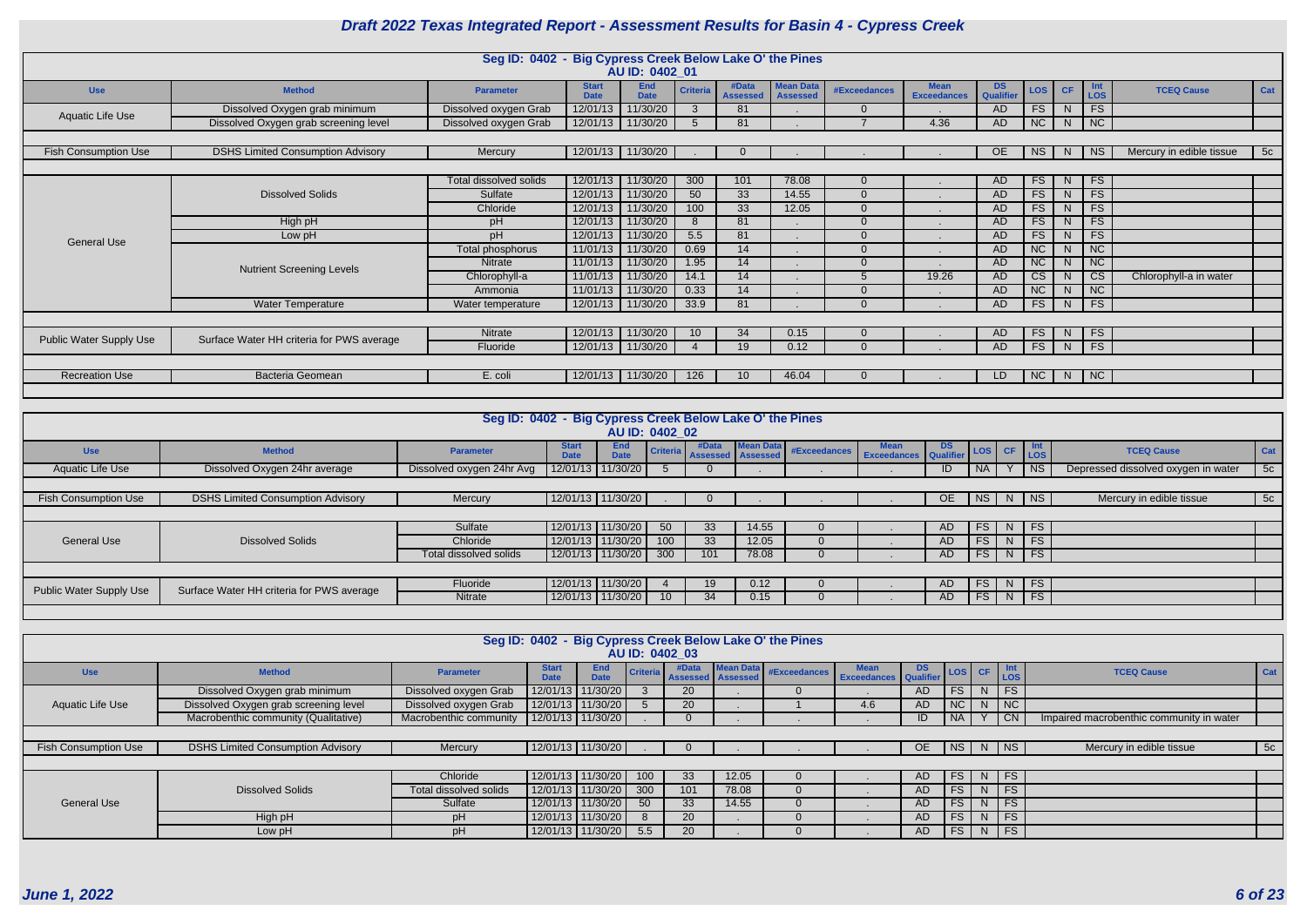| Ë | Int<br><b>LOS</b>      | <b>TCEQ Cause</b> | <b>Cat</b> |
|---|------------------------|-------------------|------------|
|   | NC                     |                   |            |
|   | NC                     |                   |            |
|   | NC                     |                   |            |
|   | $\overline{\text{NC}}$ |                   |            |
|   | FS                     |                   |            |
|   |                        |                   |            |
|   | FS                     |                   |            |
|   | FS                     |                   |            |
|   |                        |                   |            |
|   | NC                     |                   |            |
|   |                        |                   |            |

|                         |                                           |                   |                             |                           |                 | AU ID: 0402_03    |                                     | Seg ID: 0402 - Big Cypress Creek Below Lake O' the Pines |                                  |           |                  |           |                             |
|-------------------------|-------------------------------------------|-------------------|-----------------------------|---------------------------|-----------------|-------------------|-------------------------------------|----------------------------------------------------------|----------------------------------|-----------|------------------|-----------|-----------------------------|
| <b>Use</b>              | <b>Method</b>                             | <b>Parameter</b>  | <b>Start</b><br><b>Date</b> | <b>End</b><br><b>Date</b> | <b>Criteria</b> | #Data<br>Assessed | <b>Mean Data</b><br><b>Assessed</b> | #Exceedances                                             | Mean DS<br>Exceedances Qualifier |           | LOS <sup>1</sup> | <b>CF</b> | Int<br>LOS                  |
|                         |                                           | <b>Nitrate</b>    |                             | 11/01/13 11/30/20         | 1.95            | 20                |                                     | $\Omega$                                                 |                                  | <b>AD</b> | NC               | N         | NC                          |
|                         | <b>Nutrient Screening Levels</b>          | Chlorophyll-a     |                             | 11/01/13 11/30/20         | 14.1            | 19 <sup>°</sup>   |                                     | $\mathcal{D}$                                            | 20.72                            | <b>AD</b> | <b>NC</b>        | N.        | <b>NC</b>                   |
| General Use             |                                           | Ammonia           |                             | 11/01/13 11/30/20         | 0.33            | 17                |                                     |                                                          |                                  | <b>AD</b> | NC               | N         | NC                          |
|                         |                                           | Total phosphorus  |                             | 11/01/13 11/30/20         | 0.69            | 20                |                                     |                                                          | 1.75                             | <b>AD</b> | <b>NC</b>        | N.        | $\overline{\mathsf{NC}}$    |
|                         | <b>Water Temperature</b>                  | Water temperature |                             | 12/01/13 11/30/20         | 33.9            | 20                |                                     | $\Omega$                                                 |                                  | AD        | <b>FS</b>        | N         | FS                          |
|                         |                                           |                   |                             |                           |                 |                   |                                     |                                                          |                                  |           |                  |           |                             |
| Public Water Supply Use | Surface Water HH criteria for PWS average | Fluoride          |                             | 12/01/13 11/30/20         |                 | 19                | 0.12                                |                                                          |                                  | <b>AD</b> | <b>FS</b>        | N         | FS                          |
|                         |                                           | Nitrate           |                             | 12/01/13 11/30/20         | 10 <sup>°</sup> | 34                | 0.15                                | $\overline{0}$                                           |                                  | AD        | <b>FS</b>        | $N$ FS    |                             |
|                         |                                           |                   |                             |                           |                 |                   |                                     |                                                          |                                  |           |                  |           |                             |
| <b>Recreation Use</b>   | <b>Bacteria Geomean</b>                   | E. coli           |                             | 12/01/13 11/30/20         | 126             | 13                | 51.24                               | $\Omega$                                                 |                                  | LD        | <b>NC</b>        | N         | $\overline{\phantom{a}}$ NC |
|                         |                                           |                   |                             |                           |                 |                   |                                     |                                                          |                                  |           |                  |           |                             |

|                                |                                           | Seg ID: 0402 - Big Cypress Creek Below Lake O' the Pines |                             |                           |          |                          |                              |              |                                   |                 |            |           |                          |     |
|--------------------------------|-------------------------------------------|----------------------------------------------------------|-----------------------------|---------------------------|----------|--------------------------|------------------------------|--------------|-----------------------------------|-----------------|------------|-----------|--------------------------|-----|
|                                |                                           |                                                          |                             | AU ID: 0402 04            |          |                          |                              |              |                                   |                 |            |           |                          |     |
| <b>Use</b>                     | <b>Method</b>                             | <b>Parameter</b>                                         | <b>Start</b><br><b>Date</b> | <b>End</b><br><b>Date</b> | Criteria | #Data<br><b>Assessed</b> | Mean Data<br><b>Assessed</b> | #Exceedances | <b>Mean</b><br><b>Exceedances</b> | DS<br>Qualifier | LOS CF Int |           | <b>TCEQ Cause</b>        | Cat |
| <b>Fish Consumption Use</b>    | <b>DSHS Limited Consumption Advisory</b>  | Mercury                                                  | 12/01/13                    | 11/30/20                  |          |                          |                              |              |                                   | OE              | <b>NS</b>  | $ $ NS    | Mercury in edible tissue | 5c  |
|                                |                                           |                                                          |                             |                           |          |                          |                              |              |                                   |                 |            |           |                          |     |
|                                |                                           | Total dissolved solids                                   | 12/01/13                    | 11/30/20                  | 300      | 101                      | 78.08                        |              |                                   | AD.             | FS.        | <b>FS</b> |                          |     |
| <b>General Use</b>             | <b>Dissolved Solids</b>                   | Sulfate                                                  | 12/01/13                    | 11/30/20                  | 50       | 33                       | 14.55                        |              |                                   | AD.             | FS.        | <b>FS</b> |                          |     |
|                                |                                           | Chloride                                                 | 12/01/13                    | 11/30/20                  | 100      | 33                       | 12.05                        |              |                                   | AD              | <b>FS</b>  | FS        |                          |     |
|                                |                                           |                                                          |                             |                           |          |                          |                              |              |                                   |                 |            |           |                          |     |
| <b>Public Water Supply Use</b> | Surface Water HH criteria for PWS average | Fluoride                                                 | 12/01/13                    | 11/30/20                  |          | 19                       | 0.12                         |              |                                   | AD.             | FS.        | FS        |                          |     |
|                                |                                           | Nitrate                                                  | 12/01/13                    | 11/30/20                  |          | 34                       | 0.15                         |              |                                   | AD.             | FS         | <b>FS</b> |                          |     |
|                                |                                           |                                                          |                             |                           |          |                          |                              |              |                                   |                 |            |           |                          |     |

|                  |                                       |                       | Seg ID: 0402B - Hughes Creek | AU ID: 0402B 01 |                 |                |                            |              |                    |    |                   |     |
|------------------|---------------------------------------|-----------------------|------------------------------|-----------------|-----------------|----------------|----------------------------|--------------|--------------------|----|-------------------|-----|
| Use              | <b>Method</b>                         | <b>Parameter</b>      | 7.4.                         |                 | <b>Criteria</b> | <b>Assesse</b> | an Data<br><b>Assessed</b> | #Exceedances | <b>Exceedances</b> | DS |                   | Cat |
| Aquatic Life Use | Dissolved Oxygen grab minimum         | Dissolved oxygen Grab | 12/01/13                     | 11/30/20        |                 |                |                            |              |                    |    | <b>NA</b><br>- 14 |     |
|                  | Dissolved Oxygen grab screening level | Dissolved oxygen Grab | 12/01/13                     | 11/30/20        |                 |                |                            |              |                    |    | <b>NA</b><br>-N   |     |

|                  |                                       |                           |                                  |                           |                 | Seg ID: 0402E - Kelly Creek |                            |                        |                       |           |                       |                                     |         |
|------------------|---------------------------------------|---------------------------|----------------------------------|---------------------------|-----------------|-----------------------------|----------------------------|------------------------|-----------------------|-----------|-----------------------|-------------------------------------|---------|
|                  |                                       |                           |                                  |                           | AU ID: 0402E 01 |                             |                            |                        |                       |           |                       |                                     |         |
| <b>Use</b>       | <b>Method</b>                         | <b>Parameter</b>          | Star <sup>*</sup><br><b>Date</b> | <b>End</b><br><b>Date</b> |                 |                             | criteria Assessed Assessed | Mean Data #Exceedances | Exceedances Qualifier |           | $ cos $ $C = $ $ cos$ | <b>TCEQ Cause</b>                   | $ $ Cat |
|                  | Dissolved Oxygen 24hr average         | Dissolved oxygen 24hr Avg | 12/01/13                         | 11/30/20                  |                 |                             |                            |                        | 2.4                   | <b>SM</b> | NA N NA               |                                     |         |
| Aquatic Life Use | Dissolved Oxygen 24hr minimum         | Dissolved oxygen 24hr Min | 12/01/13                         | 11/30/20                  |                 |                             |                            |                        | 2.2                   | <b>SM</b> | NA   N   NA           |                                     |         |
|                  | Dissolved Oxygen grab minimum         | Dissolved oxygen Grab     | 12/01/13                         | 11/30/20                  |                 |                             |                            |                        | 2.8                   | AD.       | $FS$ $N$ $FS$         |                                     |         |
|                  | Dissolved Oxygen grab screening level | Dissolved oxygen Grab     | 12/01/13                         | 11/30/20                  |                 |                             |                            |                        | 3.72                  | AD.       | $CS$ $N$ $CS$         | Depressed dissolved oxygen in water |         |
|                  |                                       |                           |                                  |                           |                 |                             |                            |                        |                       |           |                       |                                     |         |

|                         |                                       |                        | Seg ID: 0403 - Lake O' the Pines |                           |                 |                          |                                     |              |                                   |                 |                    |        |                   |     |
|-------------------------|---------------------------------------|------------------------|----------------------------------|---------------------------|-----------------|--------------------------|-------------------------------------|--------------|-----------------------------------|-----------------|--------------------|--------|-------------------|-----|
|                         |                                       |                        | AU ID: 0403_01                   |                           |                 |                          |                                     |              |                                   |                 |                    |        |                   |     |
| <b>Use</b>              | <b>Method</b>                         | <b>Parameter</b>       | <b>Start</b>                     | <b>End</b><br><b>Date</b> | <b>Criteria</b> | #Data<br><b>Assessed</b> | <b>Mean Data</b><br><b>Assessed</b> | #Exceedances | <b>Mean</b><br><b>Exceedances</b> | DS<br>Qualifier | LOS CF LOS         |        | <b>TCEQ Cause</b> | Cat |
| <b>Aquatic Life Use</b> | Dissolved Oxygen grab minimum         | Dissolved oxygen Grab  | 12/01/13                         | 11/30/20                  |                 | 27                       |                                     |              |                                   | AD.             | <b>FS</b>          | $N$ FS |                   |     |
|                         | Dissolved Oxygen grab screening level | Dissolved oxygen Grab  | 12/01/13                         | 11/30/20                  |                 | 27                       |                                     |              | 3.93                              | AD.             | $NC$ $N$ $NC$      |        |                   |     |
|                         |                                       |                        |                                  |                           |                 |                          |                                     |              |                                   |                 |                    |        |                   |     |
|                         |                                       | Total dissolved solids | 12/01/13                         | 11/30/20                  | 300             | 108                      | 99.1                                |              |                                   | AD.             | $FS\mid N \mid FS$ |        |                   |     |
|                         | <b>Dissolved Solids</b>               | Sulfate                | 12/01/13                         | 11/30/20                  | 50 <sup>°</sup> | 101                      | 17.26                               |              |                                   | AD              | $FS$ $N$ $FS$      |        |                   |     |
| <b>General Use</b>      |                                       | Chloride               | 12/01/13                         | 11/30/20                  | 80              | 102                      | 13.46                               |              |                                   | AD              | $FS$ $N$ $FS$      |        |                   |     |
|                         | High pH                               | pH                     | 12/01/13                         | 11/30/20                  | 8.5             | 28                       |                                     |              | 8.8                               | AD.             | <b>CN</b>          | $ $ NS | High pH in water  | 5c  |
|                         | Low pH                                | pH                     | 12/01/13                         | 11/30/20                  |                 | 28                       |                                     |              |                                   | AD              | $FS$ $N$ $FS$      |        |                   |     |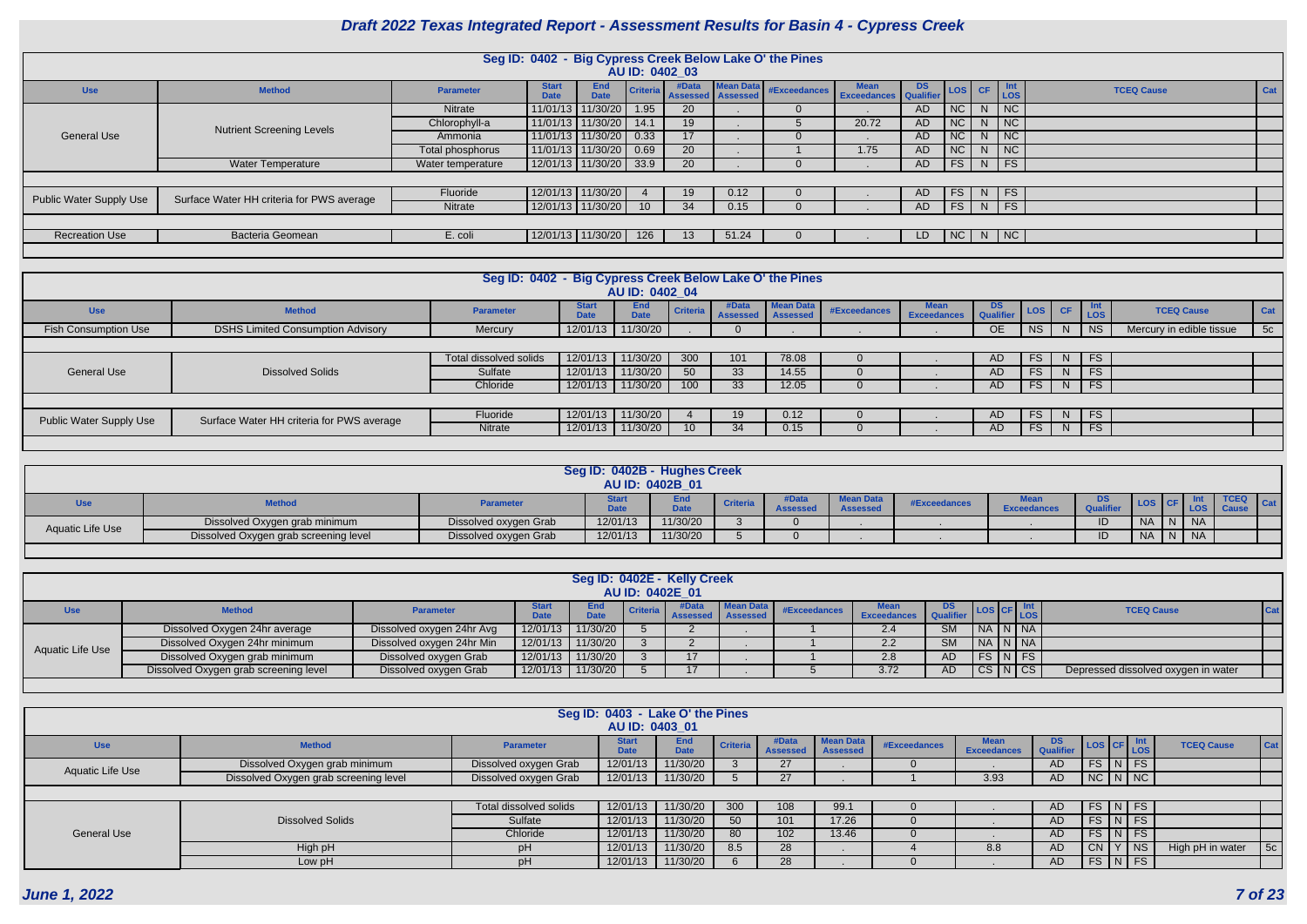| <b>Use</b>                                                                                                                                                                                                                                                                                                                                                                                                                                                                                                   | <b>Method</b> | <b>Parameter</b> | <b>Start</b><br><b>Date</b> | <b>End</b><br><b>Date</b> |      | #Data<br><b>Assessed</b> | <b>Mean Data</b><br><b>Assessed</b> | #Exceedances    | <b>Mean</b><br><b>Exceedances</b> | DS.<br><b>Qualifier</b> | LOS CF Int    |  |
|--------------------------------------------------------------------------------------------------------------------------------------------------------------------------------------------------------------------------------------------------------------------------------------------------------------------------------------------------------------------------------------------------------------------------------------------------------------------------------------------------------------|---------------|------------------|-----------------------------|---------------------------|------|--------------------------|-------------------------------------|-----------------|-----------------------------------|-------------------------|---------------|--|
|                                                                                                                                                                                                                                                                                                                                                                                                                                                                                                              |               | Total phosphorus | 12/01/13                    | 11/30/20                  | 0.2  | 26                       |                                     |                 |                                   | JQ                      | NA N NA       |  |
|                                                                                                                                                                                                                                                                                                                                                                                                                                                                                                              |               | Nitrate          | 12/01/13                    | 11/30/20                  | 0.37 | 26                       |                                     |                 |                                   | JQ                      | NA N NA       |  |
| <b>General Use</b>                                                                                                                                                                                                                                                                                                                                                                                                                                                                                           |               | Ammonia          | 12/01/13                    | 11/30/20                  | 0.11 | 25                       |                                     |                 | 0.22                              | JQ                      | NA N NA       |  |
|                                                                                                                                                                                                                                                                                                                                                                                                                                                                                                              |               | Chlorophyll-a    | 12/01/13                    | 11/30/20                  | 26.7 | 24                       |                                     | 15 <sup>°</sup> | 35.13                             | JQ                      | NA N NA       |  |
| Seg ID: 0403 - Lake O' the Pines<br>AU ID: 0403 01<br>Criteria<br><b>Nutrient Screening Levels</b><br><b>Water Temperature</b><br>11/30/20<br>12/01/13<br>33.9<br>28<br>Water temperature<br>11/30/20<br>12/01/13<br>103<br>Nitrate<br>0.09<br>10 <sup>°</sup><br>Surface Water HH criteria for PWS average<br>Public Water Supply Use<br>11/30/20<br>Fluoride<br>12/01/13<br>101<br>0.12<br><b>Bacteria Geomean</b><br>11/30/20<br><b>Recreation Use</b><br>E. coli<br>07/01/12<br>126<br><b>20</b><br>1.59 |               |                  | AD                          | $FS$ N FS                 |      |                          |                                     |                 |                                   |                         |               |  |
|                                                                                                                                                                                                                                                                                                                                                                                                                                                                                                              |               |                  |                             |                           |      |                          |                                     |                 |                                   |                         |               |  |
|                                                                                                                                                                                                                                                                                                                                                                                                                                                                                                              |               |                  |                             |                           |      |                          |                                     |                 |                                   | AD.                     | $FS$ $N$ $FS$ |  |
|                                                                                                                                                                                                                                                                                                                                                                                                                                                                                                              |               |                  |                             |                           |      |                          |                                     |                 |                                   | AD                      | FS N FS       |  |
|                                                                                                                                                                                                                                                                                                                                                                                                                                                                                                              |               |                  |                             |                           |      |                          |                                     |                 |                                   |                         |               |  |
|                                                                                                                                                                                                                                                                                                                                                                                                                                                                                                              |               |                  |                             |                           |      |                          |                                     |                 |                                   | AD                      | $FS$ N FS     |  |
|                                                                                                                                                                                                                                                                                                                                                                                                                                                                                                              |               |                  |                             |                           |      |                          |                                     |                 |                                   |                         |               |  |

| <b>Mean</b><br><b>Exceedances</b> | <b>DS</b><br><b>Qualifier</b> | <b>LOS</b> | <b>CF</b> | Int<br><b>LOS</b> | <b>TCEQ Cause</b> | Cat |
|-----------------------------------|-------------------------------|------------|-----------|-------------------|-------------------|-----|
| ٠                                 | <b>JQ</b>                     | <b>NA</b>  | N         | <b>NA</b>         |                   |     |
| ٠                                 | JQ                            | <b>NA</b>  | N         | <b>NA</b>         |                   |     |
| 0.22                              | JQ                            | <b>NA</b>  | N         | <b>NA</b>         |                   |     |
| 35.13                             | JQ                            | <b>NA</b>  | N         | <b>NA</b>         |                   |     |
| ٠                                 | <b>AD</b>                     | <b>FS</b>  | N         | <b>FS</b>         |                   |     |
|                                   |                               |            |           |                   |                   |     |
| ٠                                 | <b>AD</b>                     | <b>FS</b>  | N         | <b>FS</b>         |                   |     |
| ٠                                 | <b>AD</b>                     | <b>FS</b>  | N         | <b>FS</b>         |                   |     |
|                                   |                               |            |           |                   |                   |     |
| ٠                                 | <b>AD</b>                     | <b>FS</b>  | N         | <b>FS</b>         |                   |     |
|                                   |                               |            |           |                   |                   |     |

|                         |                                           |                               | Seg ID: 0403 - Lake O' the Pines |             |                 |                 |                  |              |                    |           |                    |                    |                   |                |
|-------------------------|-------------------------------------------|-------------------------------|----------------------------------|-------------|-----------------|-----------------|------------------|--------------|--------------------|-----------|--------------------|--------------------|-------------------|----------------|
|                         |                                           |                               | AU ID: 0403 02<br><b>Start</b>   | <b>End</b>  |                 | #Data           | <b>Mean Data</b> |              | Mean               | DS        |                    |                    |                   |                |
| <b>Use</b>              | <b>Method</b>                             | Parameter                     | <b>Date</b>                      | <b>Date</b> | <b>Criteria</b> | <b>Assessed</b> | <b>Assessed</b>  | #Exceedances | <b>Exceedances</b> | Qualifier | LOS CF             | $\vert$ Int<br>LOS | <b>TCEQ Cause</b> | Cat            |
| Aquatic Life Use        | Dissolved Oxygen grab minimum             | Dissolved oxygen Grab         | 12/01/13                         | 11/30/20    | $\mathbf{3}$    | 27              |                  | $\Omega$     |                    | AD        | $FS\mid N \mid FS$ |                    |                   |                |
|                         | Dissolved Oxygen grab screening level     | Dissolved oxygen Grab         | 12/01/13                         | 11/30/20    | $5^{\circ}$     | 27              |                  | $\Omega$     |                    | AD        | $NC$ $N$ $NC$      |                    |                   |                |
|                         |                                           |                               |                                  |             |                 |                 |                  |              |                    |           |                    |                    |                   |                |
|                         |                                           | <b>Total dissolved solids</b> | 12/01/13                         | 11/30/20    | 300             | 108             | 99.1             | $\Omega$     |                    | AD        | $FS$ $N$ $FS$      |                    |                   |                |
|                         | <b>Dissolved Solids</b>                   | Sulfate                       | 12/01/13                         | 11/30/20    | 50              | 101             | 17.26            | $\Omega$     |                    | AD        | $FS\mid N \mid FS$ |                    |                   |                |
|                         |                                           | Chloride                      | 12/01/13                         | 11/30/20    | 80              | 102             | 13.46            | $\Omega$     |                    | AD        | $FS$ $N$ $FS$      |                    |                   |                |
|                         | High pH                                   | pH                            | 12/01/13                         | 11/30/20    | 8.5             | 28              |                  |              | 8.74               | AD        | $NS$ $N$ $NS$      |                    | High pH in water  | 5 <sub>c</sub> |
| <b>General Use</b>      | Low pH                                    | pH                            | 12/01/13                         | 11/30/20    | 6               | 28              |                  | $\Omega$     |                    | AD        | $FS$ $N$ $FS$      |                    |                   |                |
|                         |                                           | Total phosphorus              | 12/01/13                         | 11/30/20    | 0.2             | 26              |                  | $\Omega$     |                    | JQ        | NA N NA            |                    |                   |                |
|                         | <b>Nutrient Screening Levels</b>          | <b>Nitrate</b>                | 12/01/13                         | 11/30/20    | 0.37            | 27              |                  | $\Omega$     |                    | JQ        | NA N NA            |                    |                   |                |
|                         |                                           | Chlorophyll-a                 | 12/01/13                         | 11/30/20    | 26.7            | 24              |                  | 12           | 39.02              | JQ        | NA N NA            |                    |                   |                |
|                         |                                           | Ammonia                       | 12/01/13                         | 11/30/20    | 0.11            | $\overline{25}$ |                  | റ            | 0.27               | <b>JQ</b> | NA N NA            |                    |                   |                |
|                         | Water Temperature                         | Water temperature             | 12/01/13                         | 11/30/20    | 33.9            | 28              |                  | $\Omega$     |                    | AD        | $FS$ N FS          |                    |                   |                |
|                         |                                           |                               |                                  |             |                 |                 |                  |              |                    |           |                    |                    |                   |                |
| Public Water Supply Use | Surface Water HH criteria for PWS average | Nitrate                       | 12/01/13                         | 11/30/20    | 10 <sup>°</sup> | 103             | 0.09             | $\Omega$     |                    | AD.       | $FS\mid N \mid FS$ |                    |                   |                |
|                         |                                           | Fluoride                      | 12/01/13                         | 11/30/20    |                 | 101             | 0.12             | $\Omega$     |                    | AD        | $FS\mid N \mid FS$ |                    |                   |                |
|                         |                                           |                               |                                  |             |                 |                 |                  |              |                    |           |                    |                    |                   |                |
| <b>Recreation Use</b>   | <b>Bacteria Geomean</b>                   | E. coli                       | 07/01/12                         | 11/30/20    | 126             | 20              | 1.06             |              |                    | AD.       | $FS\mid N \mid FS$ |                    |                   |                |
|                         |                                           |                               |                                  |             |                 |                 |                  |              |                    |           |                    |                    |                   |                |

| <b>Mean Data</b><br><b>Mean</b><br><b>Start</b><br><b>End</b><br>#Data<br>DS.<br>$\overline{C}$ LOS CF $\frac{Int}{LOS}$<br><b>Criteria</b><br><b>TCEQ Cause</b><br><b>Use</b><br><b>Method</b><br>#Exceedances<br><b>Parameter</b><br>Qualifier<br><b>Date</b><br><b>Exceedances</b><br><b>Date</b><br><b>Assessed</b><br><b>Assessed</b><br>$\sqrt{N}$ FS<br>FS<br>12/01/13<br>11/30/20<br>Dissolved Oxygen grab minimum<br>26<br>AD<br>Dissolved oxygen Grab<br><b>Aquatic Life Use</b><br>$NC \mid N \mid NC \mid$<br>Dissolved Oxygen grab screening level<br>12/01/13<br>11/30/20<br>Dissolved oxygen Grab<br><b>26</b><br>AD<br>$FS$ $N$ $FS$<br>12/01/13<br>300<br>Total dissolved solids<br>11/30/20<br>108<br>99.1<br>AD.<br>$FS$ $N$ $FS$<br><b>Dissolved Solids</b><br>12/01/13<br>11/30/20<br>50<br>101<br>17.26<br>Sulfate<br>AD.<br>FS.<br>$\lfloor N \rfloor$ FS<br>12/01/13<br>11/30/20<br>Chloride<br>80<br>102<br>13.46<br>AD.<br><b>NS</b><br>I NS<br>12/01/13<br>11/30/20<br>26<br>8.77<br>$\vert N \vert$<br>High pH<br>8.5<br><b>AD</b><br>High pH in water<br>pΗ<br>FS<br>$\vert N \vert$ FS<br>12/01/13<br>11/30/20<br>26<br>pH<br>AD.<br>Low pH<br><b>General Use</b><br>$\overline{N}$ $\overline{NA}$<br>11/30/20<br>26<br><b>NA</b><br>12/01/13<br>0.2<br>Total phosphorus<br>JQ<br>NA N NA<br>12/01/13<br>11/30/20<br>0.37<br>25<br>0.55<br>JQ<br>Nitrate<br><b>Nutrient Screening Levels</b> |  |               | Seg ID: 0403 - Lake O' the Pines<br>AU ID: 0403 03 |          |      |    |  |      |    |  |  |                |
|-----------------------------------------------------------------------------------------------------------------------------------------------------------------------------------------------------------------------------------------------------------------------------------------------------------------------------------------------------------------------------------------------------------------------------------------------------------------------------------------------------------------------------------------------------------------------------------------------------------------------------------------------------------------------------------------------------------------------------------------------------------------------------------------------------------------------------------------------------------------------------------------------------------------------------------------------------------------------------------------------------------------------------------------------------------------------------------------------------------------------------------------------------------------------------------------------------------------------------------------------------------------------------------------------------------------------------------------------------------------------------------------------------------------------------|--|---------------|----------------------------------------------------|----------|------|----|--|------|----|--|--|----------------|
|                                                                                                                                                                                                                                                                                                                                                                                                                                                                                                                                                                                                                                                                                                                                                                                                                                                                                                                                                                                                                                                                                                                                                                                                                                                                                                                                                                                                                             |  |               |                                                    |          |      |    |  |      |    |  |  | Cat            |
|                                                                                                                                                                                                                                                                                                                                                                                                                                                                                                                                                                                                                                                                                                                                                                                                                                                                                                                                                                                                                                                                                                                                                                                                                                                                                                                                                                                                                             |  |               |                                                    |          |      |    |  |      |    |  |  |                |
|                                                                                                                                                                                                                                                                                                                                                                                                                                                                                                                                                                                                                                                                                                                                                                                                                                                                                                                                                                                                                                                                                                                                                                                                                                                                                                                                                                                                                             |  |               |                                                    |          |      |    |  |      |    |  |  |                |
|                                                                                                                                                                                                                                                                                                                                                                                                                                                                                                                                                                                                                                                                                                                                                                                                                                                                                                                                                                                                                                                                                                                                                                                                                                                                                                                                                                                                                             |  |               |                                                    |          |      |    |  |      |    |  |  |                |
|                                                                                                                                                                                                                                                                                                                                                                                                                                                                                                                                                                                                                                                                                                                                                                                                                                                                                                                                                                                                                                                                                                                                                                                                                                                                                                                                                                                                                             |  |               |                                                    |          |      |    |  |      |    |  |  |                |
|                                                                                                                                                                                                                                                                                                                                                                                                                                                                                                                                                                                                                                                                                                                                                                                                                                                                                                                                                                                                                                                                                                                                                                                                                                                                                                                                                                                                                             |  |               |                                                    |          |      |    |  |      |    |  |  |                |
|                                                                                                                                                                                                                                                                                                                                                                                                                                                                                                                                                                                                                                                                                                                                                                                                                                                                                                                                                                                                                                                                                                                                                                                                                                                                                                                                                                                                                             |  |               |                                                    |          |      |    |  |      |    |  |  |                |
|                                                                                                                                                                                                                                                                                                                                                                                                                                                                                                                                                                                                                                                                                                                                                                                                                                                                                                                                                                                                                                                                                                                                                                                                                                                                                                                                                                                                                             |  |               |                                                    |          |      |    |  |      |    |  |  | 5 <sub>c</sub> |
|                                                                                                                                                                                                                                                                                                                                                                                                                                                                                                                                                                                                                                                                                                                                                                                                                                                                                                                                                                                                                                                                                                                                                                                                                                                                                                                                                                                                                             |  |               |                                                    |          |      |    |  |      |    |  |  |                |
|                                                                                                                                                                                                                                                                                                                                                                                                                                                                                                                                                                                                                                                                                                                                                                                                                                                                                                                                                                                                                                                                                                                                                                                                                                                                                                                                                                                                                             |  |               |                                                    |          |      |    |  |      |    |  |  |                |
|                                                                                                                                                                                                                                                                                                                                                                                                                                                                                                                                                                                                                                                                                                                                                                                                                                                                                                                                                                                                                                                                                                                                                                                                                                                                                                                                                                                                                             |  |               |                                                    |          |      |    |  |      |    |  |  |                |
| NA N NA                                                                                                                                                                                                                                                                                                                                                                                                                                                                                                                                                                                                                                                                                                                                                                                                                                                                                                                                                                                                                                                                                                                                                                                                                                                                                                                                                                                                                     |  | Chlorophyll-a | 12/01/13                                           | 11/30/20 | 26.7 | 24 |  | 52.6 | JQ |  |  |                |
| NA N NA<br>11/30/20<br>12/01/13<br>24<br>0.24<br>JQ<br>0.11<br>Ammonia                                                                                                                                                                                                                                                                                                                                                                                                                                                                                                                                                                                                                                                                                                                                                                                                                                                                                                                                                                                                                                                                                                                                                                                                                                                                                                                                                      |  |               |                                                    |          |      |    |  |      |    |  |  |                |
| $FS$ $N$ $FS$<br><b>Water Temperature</b><br>11/30/20<br>33.9<br>26<br>12/01/13<br><b>AD</b><br>Water temperature                                                                                                                                                                                                                                                                                                                                                                                                                                                                                                                                                                                                                                                                                                                                                                                                                                                                                                                                                                                                                                                                                                                                                                                                                                                                                                           |  |               |                                                    |          |      |    |  |      |    |  |  |                |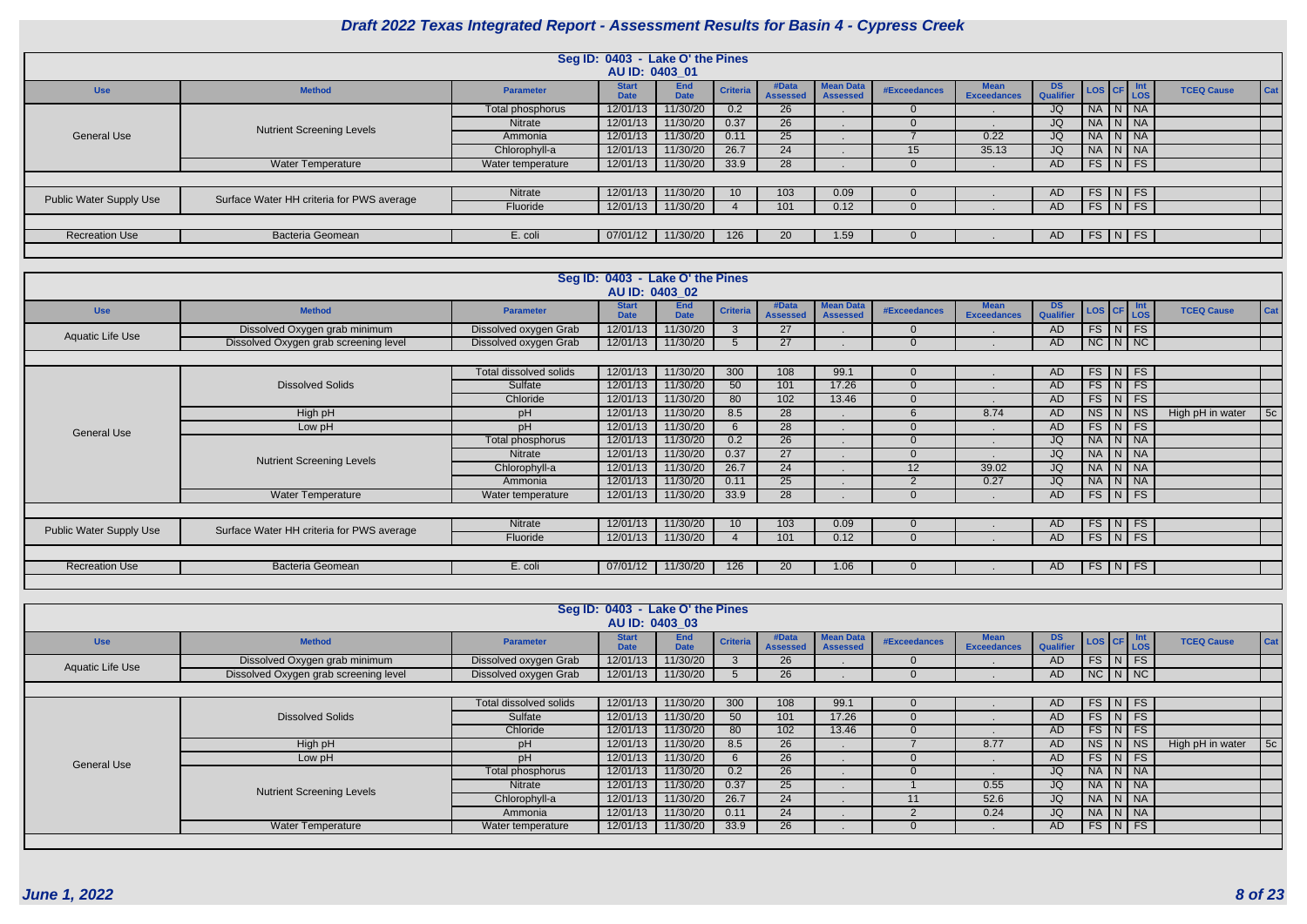|                         |                                           |                  | Seg ID: 0403 - Lake O' the Pines<br>AU ID: 0403 03 |                           |                 |                   |                                     |              |                            |               |                    |  |                   |            |
|-------------------------|-------------------------------------------|------------------|----------------------------------------------------|---------------------------|-----------------|-------------------|-------------------------------------|--------------|----------------------------|---------------|--------------------|--|-------------------|------------|
| <b>Use</b>              | <b>Method</b>                             | <b>Parameter</b> | <b>Start</b><br>Data                               | <b>End</b><br><b>Date</b> | Criteria        | #Data<br>Assessed | <b>Mean Data</b><br><b>Assessed</b> | #Exceedances | <b>Mean</b><br>Exceedances | DS.<br>Qualit | LOS CF LOS         |  | <b>TCEQ Cause</b> | <b>Cat</b> |
| Public Water Supply Use | Surface Water HH criteria for PWS average | Nitrate          | 12/01/13                                           | 11/30/20                  | 10 <sup>°</sup> | 103               | 0.09                                |              |                            | AD            | $FS$ $N$ $FS$      |  |                   |            |
|                         |                                           | Fluoride         | 12/01/13                                           | 11/30/20                  |                 | 101               | 0.12                                |              |                            | <b>AD</b>     | $FS\mid N \mid FS$ |  |                   |            |
|                         |                                           |                  |                                                    |                           |                 |                   |                                     |              |                            |               |                    |  |                   |            |
| <b>Recreation Use</b>   | <b>Bacteria Geomean</b>                   | E. coli          | 06/01/13                                           | 11/30/20                  | 126             | 20                | 1.47                                |              |                            | AD.           | FS N FS            |  |                   |            |
|                         |                                           |                  |                                                    |                           |                 |                   |                                     |              |                            |               |                    |  |                   |            |

| <b>Use</b>                                                                                                                                                                                                                                                                                                                                                                                                                                                                                                                                                                                                                                                                                                                                                                                                                                                                                                                                                                                                                                                                                                                                                                                                                                                                                                                                                                                                                                                                                                                                                                                                                                              | <b>Method</b> | <b>Parameter</b> | <b>Start</b><br><b>Date</b> | <b>End</b><br><b>Date</b> | <b>Criteria</b> | #Data<br><b>Assessed</b> | <b>Mean Data</b><br><b>Assessed</b> | <b>#Exceedances</b> | <b>Mean</b><br><b>Exceedances</b> | <b>DS</b><br>Qualifier |  |  | <b>TCEQ Cause</b>                   | <b>Cat</b> |  |
|---------------------------------------------------------------------------------------------------------------------------------------------------------------------------------------------------------------------------------------------------------------------------------------------------------------------------------------------------------------------------------------------------------------------------------------------------------------------------------------------------------------------------------------------------------------------------------------------------------------------------------------------------------------------------------------------------------------------------------------------------------------------------------------------------------------------------------------------------------------------------------------------------------------------------------------------------------------------------------------------------------------------------------------------------------------------------------------------------------------------------------------------------------------------------------------------------------------------------------------------------------------------------------------------------------------------------------------------------------------------------------------------------------------------------------------------------------------------------------------------------------------------------------------------------------------------------------------------------------------------------------------------------------|---------------|------------------|-----------------------------|---------------------------|-----------------|--------------------------|-------------------------------------|---------------------|-----------------------------------|------------------------|--|--|-------------------------------------|------------|--|
| Seg ID: 0403 - Lake O' the Pines<br>AU ID: 0403 04<br>$\textsf{LOS}\left \textsf{CF}\right \frac{\textsf{Int}}{\textsf{LOS}}$<br>NA Y NS<br>Dissolved Oxygen 24hr minimum<br>12/01/13<br>11/30/20<br>Dissolved oxygen 24hr Min<br>ID<br>$\Omega$<br>FS N NA<br>12/01/13 11/30/20<br>$\overline{26}$<br>$\overline{\text{SM}}$<br>Dissolved Oxygen grab minimum<br>2.76<br>Aquatic Life Use<br>Dissolved oxygen Grab<br>3<br>Dissolved Oxygen grab screening level<br>Dissolved oxygen Grab<br>$CS\vert N\vert CS$<br>12/01/13 11/30/20<br>26<br>3.66<br>AD<br>5<br>$FS\vert N \vert FS$<br>12/01/13 11/30/20<br>Total dissolved solids<br>300<br>108<br>99.1<br>$\Omega$<br>AD.<br>$FS\vert N \vert FS$<br>12/01/13 11/30/20<br>101<br>17.26<br><b>Dissolved Solids</b><br>50<br>Sulfate<br>$\Omega$<br>AD<br>$FS\vert N \vert FS$<br>Chloride<br>12/01/13 11/30/20<br>102<br>80<br>13.46<br>$\Omega$<br>AD<br>$FS\vert N \vert FS$<br>26<br>12/01/13 11/30/20<br>8.5<br>High pH<br>$\Omega$<br>pH<br>AD.<br>$FS\vert N \vert FS$<br>pH<br>12/01/13 11/30/20<br>26<br>Low pH<br>$\Omega$<br>AD<br><b>General Use</b><br>$\overline{26}$<br>NA N NA<br>12/01/13 11/30/20<br>0.2<br>0.29<br>JQ<br>Total phosphorus<br>$\mathcal{S}$<br>25<br>NA N NA<br>12/01/13 11/30/20<br>0.37<br>JQ<br>Nitrate<br>0.9<br><b>Nutrient Screening Levels</b><br>NA N NA<br>12/01/13 11/30/20<br>26.7<br>24<br>56.83<br>Chlorophyll-a<br>JQ<br>8<br>NA N NA<br>12/01/13   11/30/20  <br>24<br>0.11<br>$\Omega$<br>0.24<br>JQ<br>Ammonia<br>26<br>$FS\vert N \vert FS$<br><b>Water Temperature</b><br>12/01/13   11/30/20  <br>33.9<br>Water temperature<br>$\Omega$<br>AD |               |                  |                             |                           |                 |                          |                                     |                     |                                   |                        |  |  |                                     |            |  |
| 12/01/13 11/30/20<br>$FS\vert N \vert FS$<br>Nitrate<br>103<br>0.09<br>10 <sup>°</sup><br>$\Omega$<br>AD.<br><b>Public Water Supply Use</b><br>Surface Water HH criteria for PWS average<br>$FS\vert N \vert FS$<br>12/01/13 11/30/20<br>Fluoride<br>101<br>0.12<br>$\Omega$<br>AD                                                                                                                                                                                                                                                                                                                                                                                                                                                                                                                                                                                                                                                                                                                                                                                                                                                                                                                                                                                                                                                                                                                                                                                                                                                                                                                                                                      |               |                  |                             |                           |                 |                          |                                     |                     |                                   |                        |  |  |                                     |            |  |
|                                                                                                                                                                                                                                                                                                                                                                                                                                                                                                                                                                                                                                                                                                                                                                                                                                                                                                                                                                                                                                                                                                                                                                                                                                                                                                                                                                                                                                                                                                                                                                                                                                                         |               |                  |                             |                           |                 |                          |                                     |                     |                                   |                        |  |  | Depressed dissolved oxygen in water |            |  |
|                                                                                                                                                                                                                                                                                                                                                                                                                                                                                                                                                                                                                                                                                                                                                                                                                                                                                                                                                                                                                                                                                                                                                                                                                                                                                                                                                                                                                                                                                                                                                                                                                                                         |               |                  |                             |                           |                 |                          |                                     |                     |                                   |                        |  |  |                                     |            |  |
|                                                                                                                                                                                                                                                                                                                                                                                                                                                                                                                                                                                                                                                                                                                                                                                                                                                                                                                                                                                                                                                                                                                                                                                                                                                                                                                                                                                                                                                                                                                                                                                                                                                         |               |                  |                             |                           |                 |                          |                                     |                     |                                   |                        |  |  |                                     |            |  |
|                                                                                                                                                                                                                                                                                                                                                                                                                                                                                                                                                                                                                                                                                                                                                                                                                                                                                                                                                                                                                                                                                                                                                                                                                                                                                                                                                                                                                                                                                                                                                                                                                                                         |               |                  |                             |                           |                 |                          |                                     |                     |                                   |                        |  |  |                                     |            |  |
|                                                                                                                                                                                                                                                                                                                                                                                                                                                                                                                                                                                                                                                                                                                                                                                                                                                                                                                                                                                                                                                                                                                                                                                                                                                                                                                                                                                                                                                                                                                                                                                                                                                         |               |                  |                             |                           |                 |                          |                                     |                     |                                   |                        |  |  |                                     |            |  |
|                                                                                                                                                                                                                                                                                                                                                                                                                                                                                                                                                                                                                                                                                                                                                                                                                                                                                                                                                                                                                                                                                                                                                                                                                                                                                                                                                                                                                                                                                                                                                                                                                                                         |               |                  |                             |                           |                 |                          |                                     |                     |                                   |                        |  |  |                                     |            |  |
|                                                                                                                                                                                                                                                                                                                                                                                                                                                                                                                                                                                                                                                                                                                                                                                                                                                                                                                                                                                                                                                                                                                                                                                                                                                                                                                                                                                                                                                                                                                                                                                                                                                         |               |                  |                             |                           |                 |                          |                                     |                     |                                   |                        |  |  |                                     |            |  |
|                                                                                                                                                                                                                                                                                                                                                                                                                                                                                                                                                                                                                                                                                                                                                                                                                                                                                                                                                                                                                                                                                                                                                                                                                                                                                                                                                                                                                                                                                                                                                                                                                                                         |               |                  |                             |                           |                 |                          |                                     |                     |                                   |                        |  |  |                                     |            |  |
| Depressed dissolved oxygen in water<br>$FS\vert N \vert FS$<br><b>Bacteria Geomean</b><br>  08/01/13   11/30/20  <br><b>Recreation Use</b><br>E. coli<br>126<br>20<br>5.8<br>AD.                                                                                                                                                                                                                                                                                                                                                                                                                                                                                                                                                                                                                                                                                                                                                                                                                                                                                                                                                                                                                                                                                                                                                                                                                                                                                                                                                                                                                                                                        |               |                  |                             |                           |                 |                          |                                     |                     |                                   |                        |  |  |                                     |            |  |
|                                                                                                                                                                                                                                                                                                                                                                                                                                                                                                                                                                                                                                                                                                                                                                                                                                                                                                                                                                                                                                                                                                                                                                                                                                                                                                                                                                                                                                                                                                                                                                                                                                                         |               |                  |                             |                           |                 |                          |                                     |                     |                                   |                        |  |  |                                     |            |  |
|                                                                                                                                                                                                                                                                                                                                                                                                                                                                                                                                                                                                                                                                                                                                                                                                                                                                                                                                                                                                                                                                                                                                                                                                                                                                                                                                                                                                                                                                                                                                                                                                                                                         |               |                  |                             |                           |                 |                          |                                     |                     |                                   |                        |  |  |                                     |            |  |
|                                                                                                                                                                                                                                                                                                                                                                                                                                                                                                                                                                                                                                                                                                                                                                                                                                                                                                                                                                                                                                                                                                                                                                                                                                                                                                                                                                                                                                                                                                                                                                                                                                                         |               |                  |                             |                           |                 |                          |                                     |                     |                                   |                        |  |  |                                     |            |  |
|                                                                                                                                                                                                                                                                                                                                                                                                                                                                                                                                                                                                                                                                                                                                                                                                                                                                                                                                                                                                                                                                                                                                                                                                                                                                                                                                                                                                                                                                                                                                                                                                                                                         |               |                  |                             |                           |                 |                          |                                     |                     |                                   |                        |  |  |                                     |            |  |
|                                                                                                                                                                                                                                                                                                                                                                                                                                                                                                                                                                                                                                                                                                                                                                                                                                                                                                                                                                                                                                                                                                                                                                                                                                                                                                                                                                                                                                                                                                                                                                                                                                                         |               |                  |                             |                           |                 |                          |                                     |                     |                                   |                        |  |  |                                     |            |  |
|                                                                                                                                                                                                                                                                                                                                                                                                                                                                                                                                                                                                                                                                                                                                                                                                                                                                                                                                                                                                                                                                                                                                                                                                                                                                                                                                                                                                                                                                                                                                                                                                                                                         |               |                  |                             |                           |                 |                          |                                     |                     |                                   |                        |  |  |                                     |            |  |
|                                                                                                                                                                                                                                                                                                                                                                                                                                                                                                                                                                                                                                                                                                                                                                                                                                                                                                                                                                                                                                                                                                                                                                                                                                                                                                                                                                                                                                                                                                                                                                                                                                                         |               |                  |                             |                           |                 |                          |                                     |                     |                                   |                        |  |  |                                     |            |  |
|                                                                                                                                                                                                                                                                                                                                                                                                                                                                                                                                                                                                                                                                                                                                                                                                                                                                                                                                                                                                                                                                                                                                                                                                                                                                                                                                                                                                                                                                                                                                                                                                                                                         |               |                  |                             |                           |                 |                          |                                     |                     |                                   |                        |  |  |                                     |            |  |
|                                                                                                                                                                                                                                                                                                                                                                                                                                                                                                                                                                                                                                                                                                                                                                                                                                                                                                                                                                                                                                                                                                                                                                                                                                                                                                                                                                                                                                                                                                                                                                                                                                                         |               |                  |                             |                           |                 |                          |                                     |                     |                                   |                        |  |  |                                     |            |  |

|                         |                                       |                        | Seg ID: 0404 - Big Cypress Creek Below Lake Bob Sandlin |                           | AU ID: 0404 01  |                          |                                     |                     |                                   |                  |            |              |                   |                        |     |
|-------------------------|---------------------------------------|------------------------|---------------------------------------------------------|---------------------------|-----------------|--------------------------|-------------------------------------|---------------------|-----------------------------------|------------------|------------|--------------|-------------------|------------------------|-----|
| <b>Use</b>              | <b>Method</b>                         | <b>Parameter</b>       | <b>Start</b><br><b>Date</b>                             | <b>End</b><br><b>Date</b> | <b>Criteria</b> | #Data<br><b>Assessed</b> | <b>Mean Data</b><br><b>Assessed</b> | <b>#Exceedances</b> | <b>Mean</b><br><b>Exceedances</b> | DS.<br>Qualifier | <b>LOS</b> | <b>CF</b>    | Int<br><b>LOS</b> | <b>TCEQ Cause</b>      | Cat |
| <b>Aquatic Life Use</b> | Dissolved Oxygen grab minimum         | Dissolved oxygen Grab  | 12/01/13                                                | 11/30/20                  |                 | 60                       |                                     |                     | 2.33                              | AD.              | FS.        | <sup>N</sup> | <b>FS</b>         |                        |     |
|                         | Dissolved Oxygen grab screening level | Dissolved oxygen Grab  | 12/01/13                                                | 11/30/20                  |                 | 60                       |                                     |                     | 2.97                              | <b>AD</b>        | NC         | N            | NC                |                        |     |
|                         |                                       |                        |                                                         |                           |                 |                          |                                     |                     |                                   |                  |            |              |                   |                        |     |
|                         |                                       | Total dissolved solids | 12/01/13                                                | 11/30/20                  | 500             | 60                       | 182.66                              |                     |                                   | AD.              | FS         | N.           | FS                |                        |     |
|                         | <b>Dissolved Solids</b>               | Sulfate                | 12/01/13                                                | 11/30/20                  | 100             | 57                       | 32.78                               |                     |                                   | AD               | <b>FS</b>  | N.           | FS                |                        |     |
|                         |                                       | Chloride               | 12/01/13                                                | 11/30/20                  | 100             | 57                       | 26.67                               |                     |                                   | <b>AD</b>        | FS.        | N            | FS                |                        |     |
|                         | High pH                               | pH                     | 12/01/13                                                | 11/30/20                  | 8.5             | 60                       |                                     |                     |                                   | AD.              | <b>FS</b>  | <sup>N</sup> | FS                |                        |     |
| <b>General Use</b>      | Low pH                                | pH                     | 12/01/13                                                | 11/30/20                  |                 | 60                       |                                     |                     |                                   | <b>AD</b>        | <b>FS</b>  | N.           | FS                |                        |     |
|                         |                                       | Total phosphorus       | 12/01/13                                                | 11/30/20                  | 0.69            | 58                       |                                     |                     | 1.14                              | <b>AD</b>        | NC         | <sup>N</sup> | <b>NC</b>         |                        |     |
|                         | <b>Nutrient Screening Levels</b>      | Nitrate                | 12/01/13                                                | 11/30/20                  | .95             | 58                       |                                     | 20                  | 6.92                              | AD.              | CS.        | <sup>N</sup> | <b>CS</b>         | Nitrate in water       |     |
|                         |                                       | Chlorophyll-a          | 12/01/13                                                | 11/30/20                  | 14.1            | 57                       |                                     | 17                  | 34.62                             | AD.              | <b>CS</b>  | <sup>N</sup> | <b>CS</b>         | Chlorophyll-a in water |     |
|                         |                                       | Ammonia                | 12/01/13                                                | 11/30/20                  | 0.33            | 54                       |                                     |                     |                                   | <b>AD</b>        | NC         | N.           | <b>NC</b>         |                        |     |
|                         | <b>Water Temperature</b>              | Water temperature      | 12/01/13                                                | 11/30/20                  | 32.2            | 60                       |                                     |                     | 32.3                              | <b>AD</b>        | FS         | N            | FS                |                        |     |
|                         |                                       |                        |                                                         |                           |                 |                          |                                     |                     |                                   |                  |            |              |                   |                        |     |
| <b>Recreation Use</b>   | Bacteria Geomean                      | E. coli                | 12/01/13                                                | 11/30/20                  | 126             | 32                       | 77.2                                |                     |                                   | <b>AD</b>        | <b>FS</b>  | N            | FS                |                        |     |
|                         |                                       |                        |                                                         |                           |                 |                          |                                     |                     |                                   |                  |            |              |                   |                        |     |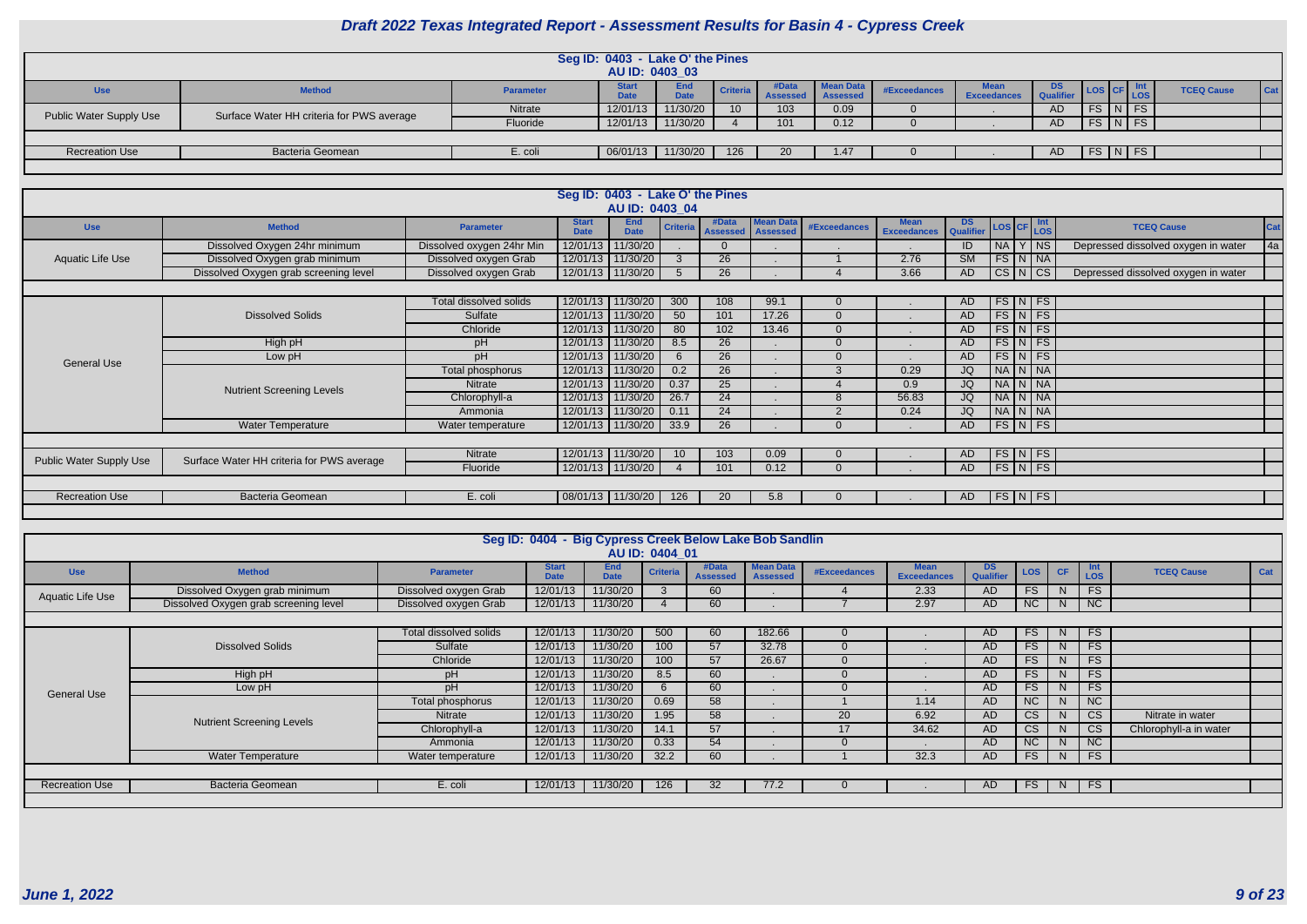|                       |                                       | Seg ID: 0404 - Big Cypress Creek Below Lake Bob Sandlin |                             |                           |                 |                          |                                     |              |                                   |                        |            |              |            |                   |                |
|-----------------------|---------------------------------------|---------------------------------------------------------|-----------------------------|---------------------------|-----------------|--------------------------|-------------------------------------|--------------|-----------------------------------|------------------------|------------|--------------|------------|-------------------|----------------|
|                       |                                       |                                                         |                             | AU ID: 0404 02            |                 |                          |                                     |              |                                   |                        |            |              |            |                   |                |
| <b>Use</b>            | <b>Method</b>                         | <b>Parameter</b>                                        | <b>Start</b><br><b>Date</b> | <b>End</b><br><b>Date</b> | <b>Criteria</b> | #Data<br><b>Assessed</b> | <b>Mean Data</b><br><b>Assessed</b> | #Exceedances | <b>Mean</b><br><b>Exceedances</b> | <b>DS</b><br>Qualifier | <b>LOS</b> | CF.          | Int<br>LOS | <b>TCEQ Cause</b> | Cat            |
|                       | Dissolved Oxygen 24hr average         | Dissolved oxygen 24hr Avg                               | 12/01/13                    | 11/30/20                  |                 |                          |                                     |              |                                   | <b>SM</b>              | <b>NC</b>  | N.           | <b>NA</b>  |                   |                |
| Aquatic Life Use      | Dissolved Oxygen 24hr minimum         | Dissolved oxygen 24hr Min                               | 12/01/13                    | 11/30/20                  |                 |                          |                                     |              |                                   | <b>SM</b>              | <b>NC</b>  | N            | <b>NA</b>  |                   |                |
|                       | Dissolved Oxygen grab minimum         | Dissolved oxygen Grab                                   | 12/01/13                    | 11/30/20                  |                 | 87                       |                                     |              |                                   | <b>AD</b>              | <b>FS</b>  | N            | FS         |                   |                |
|                       | Dissolved Oxygen grab screening level | Dissolved oxygen Grab                                   | 12/01/13                    | 11/30/20                  |                 | 87                       |                                     |              |                                   | AD                     | NC         | N            | NC         |                   |                |
|                       |                                       |                                                         |                             |                           |                 |                          |                                     |              |                                   |                        |            |              |            |                   |                |
|                       |                                       | Total dissolved solids                                  | 12/01/13                    | 11/30/20                  | 500             | 89                       | 490.07                              |              |                                   | <b>AD</b>              | <b>FS</b>  | N            | <b>FS</b>  |                   |                |
|                       | <b>Dissolved Solids</b>               | Sulfate                                                 | 12/01/13                    | 11/30/20                  | 100             | 86                       | 94.8                                |              |                                   | <b>AD</b>              | FS         | N            | FS         |                   |                |
|                       |                                       | Chloride                                                | 12/01/13                    | 11/30/20                  | 100             | 85                       | 69.13                               |              |                                   | <b>AD</b>              | <b>FS</b>  | N            | <b>FS</b>  |                   |                |
|                       | High pH                               | рH                                                      | 12/01/13                    | 11/30/20                  | 8.5             | 87                       |                                     |              |                                   | <b>AD</b>              | <b>FS</b>  | N.           | FS         |                   |                |
| <b>General Use</b>    | Low pH                                | pH                                                      | 12/01/13                    | 11/30/20                  | $\epsilon$      | 87                       |                                     |              |                                   | <b>AD</b>              | <b>FS</b>  | N            | FS         |                   |                |
|                       |                                       | Total phosphorus                                        | 12/01/13                    | 11/30/20                  | 0.69            | 83                       |                                     | 17           | $\overline{3.2}$                  | <b>AD</b>              | NC         | N            | NC         |                   |                |
|                       | <b>Nutrient Screening Levels</b>      | <b>Nitrate</b>                                          | 12/01/13                    | 11/30/20                  | 1.95            | 88                       |                                     | 81           | 19.09                             | <b>AD</b>              | <b>CS</b>  | <sup>N</sup> | <b>CS</b>  | Nitrate in water  |                |
|                       |                                       | Chlorophyll-a                                           | 12/01/13                    | 11/30/20                  | 14.1            | 87                       |                                     |              | 20.7                              | AD.                    | <b>NC</b>  | N            | <b>NC</b>  |                   |                |
|                       |                                       | Ammonia                                                 | 12/01/13                    | 11/30/20                  | 0.33            | 79                       |                                     |              |                                   | <b>AD</b>              | NC         | N            | NC         |                   |                |
|                       | Water Temperature                     | Water temperature                                       | 12/01/13                    | 11/30/20                  | 32.2            | 87                       |                                     |              |                                   | AD                     | <b>FS</b>  | N            | FS         |                   |                |
|                       |                                       |                                                         |                             |                           |                 |                          |                                     |              |                                   |                        |            |              |            |                   |                |
| <b>Recreation Use</b> | Bacteria Geomean                      | E. coli                                                 | 12/01/13                    | 11/30/20                  | 126             | 67                       | 215.69                              |              |                                   | AD.                    | <b>NS</b>  | N            | <b>NS</b>  | Bacteria in water | 5 <sub>b</sub> |
|                       |                                       |                                                         |                             |                           |                 |                          |                                     |              |                                   |                        |            |              |            |                   |                |

|                             |                                          |                           | Seg ID: 0404A - Ellison Creek Reservoir | AU ID: 0404A 01           |                  |                          |                                     |                |                                   |                        |                              |   |                        |                         |     |
|-----------------------------|------------------------------------------|---------------------------|-----------------------------------------|---------------------------|------------------|--------------------------|-------------------------------------|----------------|-----------------------------------|------------------------|------------------------------|---|------------------------|-------------------------|-----|
| <b>Use</b>                  | <b>Method</b>                            | <b>Parameter</b>          | <b>Start</b><br><b>Date</b>             | <b>End</b><br><b>Date</b> | <b>Criteria</b>  | #Data<br><b>Assessed</b> | <b>Mean Data</b><br><b>Assessed</b> | #Exceedances   | <b>Mean</b><br><b>Exceedances</b> | <b>DS</b><br>Qualifier | $\textsf{LOS}$ $\textsf{CF}$ |   | Int<br>LOS             | <b>TCEQ Cause</b>       | Cat |
|                             |                                          | Lead (dissolved)          | 12/01/13                                | 11/30/20                  | 24.66            | $\overline{22}$          |                                     | $\overline{0}$ |                                   | AD                     |                              |   | $FS$ N FS              |                         |     |
|                             |                                          | Copper (dissolved)        | 12/01/13                                | 11/30/20                  | 6.24             | $\overline{22}$          |                                     | $\Omega$       |                                   | AD                     | $FS\mid N \mid$              |   | $F_S$                  |                         |     |
|                             |                                          | Chromium (Tri)(dissolved) | 12/01/13                                | 11/30/20                  | 278.61           | $\overline{23}$          |                                     | $\overline{0}$ |                                   | AD                     | FS N                         |   | $\overline{FS}$        |                         |     |
|                             |                                          | Nickel (dissolved)        | 12/01/13                                | 11/30/20                  | 223.63           | $\overline{23}$          |                                     | $\overline{0}$ |                                   | <b>AD</b>              | $FS$ $N$                     |   | FS                     |                         |     |
|                             | Acute Toxic Substances in water          | Arsenic (dissolved)       | 12/01/13                                | 11/30/20                  | 340              | $\overline{22}$          |                                     | $\Omega$       |                                   | AD                     | $FS$ N                       |   | $\overline{FS}$        |                         |     |
|                             |                                          | Cadmium (dissolved)       | 12/01/13                                | 11/30/20                  | 3.67             | $\overline{22}$          |                                     | $\overline{0}$ |                                   | <b>AD</b>              | $FS$ N                       |   | $\overline{FS}$        |                         |     |
|                             |                                          | Aluminum (dissolved)      | 12/01/13                                | 11/30/20                  | 991              | $\overline{23}$          |                                     | $\Omega$       |                                   | AD                     | $FS$ N                       |   | F <sub>S</sub>         |                         |     |
|                             |                                          | Zinc (dissolved)          | 12/01/13                                | 11/30/20                  | 55.9             | 23                       |                                     | $\Omega$       |                                   | AD                     | FS N FS                      |   |                        |                         |     |
|                             |                                          | Silver (ionic)            | 12/01/13                                | 11/30/20                  | 0.8              | $\overline{20}$          |                                     | $\Omega$       |                                   | AD                     | $FS\mid N$                   |   | $\overline{FS}$        |                         |     |
|                             |                                          | Copper (dissolved)        | 12/01/13                                | 11/30/20                  | 4.51             | $\overline{22}$          | 0.67                                | $\Omega$       |                                   | AD                     | $FS$ N                       |   | FS                     |                         |     |
|                             |                                          | Lead (dissolved)          | 12/01/13                                | 11/30/20                  | 0.97             | $\overline{22}$          | 0.22                                | $\overline{0}$ |                                   | <b>AD</b>              | FS N                         |   | FS                     |                         |     |
|                             |                                          | Chromium (Tri)(dissolved) | 12/01/13                                | 11/30/20                  | 36.42            | 23                       | 1.8                                 | $\Omega$       |                                   | AD                     | FS N                         |   | FS                     |                         |     |
| <b>Aquatic Life Use</b>     | Chronic Toxic Substances in water        | Cadmium (dissolved)       | 12/01/13                                | 11/30/20                  | 0.13             | $\overline{22}$          | 0.06                                | $\overline{0}$ |                                   | AD                     | FS N                         |   | $\overline{FS}$        |                         |     |
|                             |                                          | Arsenic (dissolved)       | 12/01/13                                | 11/30/20                  | 150              | $\overline{22}$          | 1.31                                | $\Omega$       |                                   | <b>AD</b>              | $FS$ N                       |   | $\overline{FS}$        |                         |     |
|                             |                                          | Zinc (dissolved)          | 12/01/13                                | 11/30/20                  | 56.65            | 23                       | 2                                   | $\Omega$       |                                   | AD                     | FS N                         |   | FS                     |                         |     |
|                             |                                          | Nickel (dissolved)        | 12/01/13                                | 11/30/20                  | 24.96            | $\overline{23}$          | 2.43                                | $\Omega$       |                                   | <b>AD</b>              | $FS$ $N$ $FS$                |   |                        |                         |     |
|                             | Dissolved Oxygen grab minimum            | Dissolved oxygen Grab     | 12/01/13                                | 11/30/20                  | $\mathbf{3}$     | $\overline{24}$          |                                     | $\overline{0}$ |                                   | AD                     | $FS$ N                       |   | F <sub>S</sub>         |                         |     |
|                             | Dissolved Oxygen grab screening level    | Dissolved oxygen Grab     | 12/01/13                                | 11/30/20                  | $5\overline{)}$  | $\overline{24}$          |                                     | $\Omega$       |                                   | <b>AD</b>              | NC                           | N | $\overline{\text{NC}}$ |                         |     |
|                             | <b>LOE Toxic Sediment condition</b>      | Sediment toxicity (LOE)   | 12/01/13                                | 11/30/20                  |                  | $\Omega$                 |                                     |                |                                   | ID                     | <b>NA</b>                    | Y | N <sub>S</sub>         | Toxicity in sediment    | 5c  |
|                             |                                          | <b>Nickel</b>             | 12/01/13                                | 11/30/20                  | 48.6             | $\Omega$                 |                                     |                |                                   | ID                     | <b>NA</b>                    |   | $\overline{\text{cs}}$ | Nickel in sediment      |     |
|                             |                                          | Manganese                 | 12/01/13                                | 11/30/20                  | 1100             | $\Omega$                 |                                     |                |                                   | ID                     | <b>NA</b>                    |   | $\overline{\text{cs}}$ | Manganese in sediment   |     |
|                             |                                          | Lead                      | 12/01/13                                | 11/30/20                  | $\overline{128}$ | $\Omega$                 |                                     |                |                                   | ID                     | <b>NA</b>                    |   | $\overline{\text{cs}}$ | Lead in sediment        |     |
|                             | <b>Toxic Substances in sediment</b>      | Iron                      | 12/01/13                                | 11/30/20                  | 40000            | $\Omega$                 |                                     |                |                                   | ID                     | <b>NA</b>                    |   | $\overline{\text{cs}}$ | Iron in sediment        |     |
|                             |                                          | Cadmium                   | 12/01/13                                | 11/30/20                  | 4.98             | $\Omega$                 |                                     |                |                                   | ID                     | <b>NA</b>                    |   | $\overline{\text{CS}}$ | Cadmium in sediment     |     |
|                             |                                          | <b>Zinc</b>               | 12/01/13                                | 11/30/20                  | 459              | $\Omega$                 |                                     |                |                                   | ID                     | NA                           | Y | $\overline{\text{cs}}$ | Zinc in sediment        |     |
|                             |                                          |                           |                                         |                           |                  |                          |                                     |                |                                   |                        |                              |   |                        |                         |     |
|                             |                                          | <b>Dioxins</b>            | 12/01/13                                | 11/30/20                  |                  |                          |                                     |                |                                   | OE                     | NS N NS                      |   |                        | Dioxin in edible tissue | 5a  |
|                             | <b>DSHS Limited Consumption Advisory</b> | <b>PCBs</b>               | 12/01/13                                | 11/30/20                  |                  | $\Omega$                 |                                     |                |                                   | <b>OE</b>              | $NS$ $N$ $N$                 |   |                        | PCBs in edible tissue   | 5a  |
| <b>Fish Consumption Use</b> |                                          | Lead (dissolved)          | 12/01/13                                | 11/30/20                  | 3.83             | $\overline{22}$          | 0.22                                | $\overline{0}$ |                                   | AD                     | $FS$ N FS                    |   |                        |                         |     |
|                             | HH Bioaccumulative Toxics in water       | Nickel (dissolved)        | 12/01/13                                | 11/30/20                  | 1140             | 23                       | 2.43                                | $\Omega$       |                                   | AD.                    |                              |   | $FS$ $N$ $FS$          |                         |     |
|                             |                                          |                           |                                         |                           |                  |                          |                                     |                |                                   |                        |                              |   |                        |                         |     |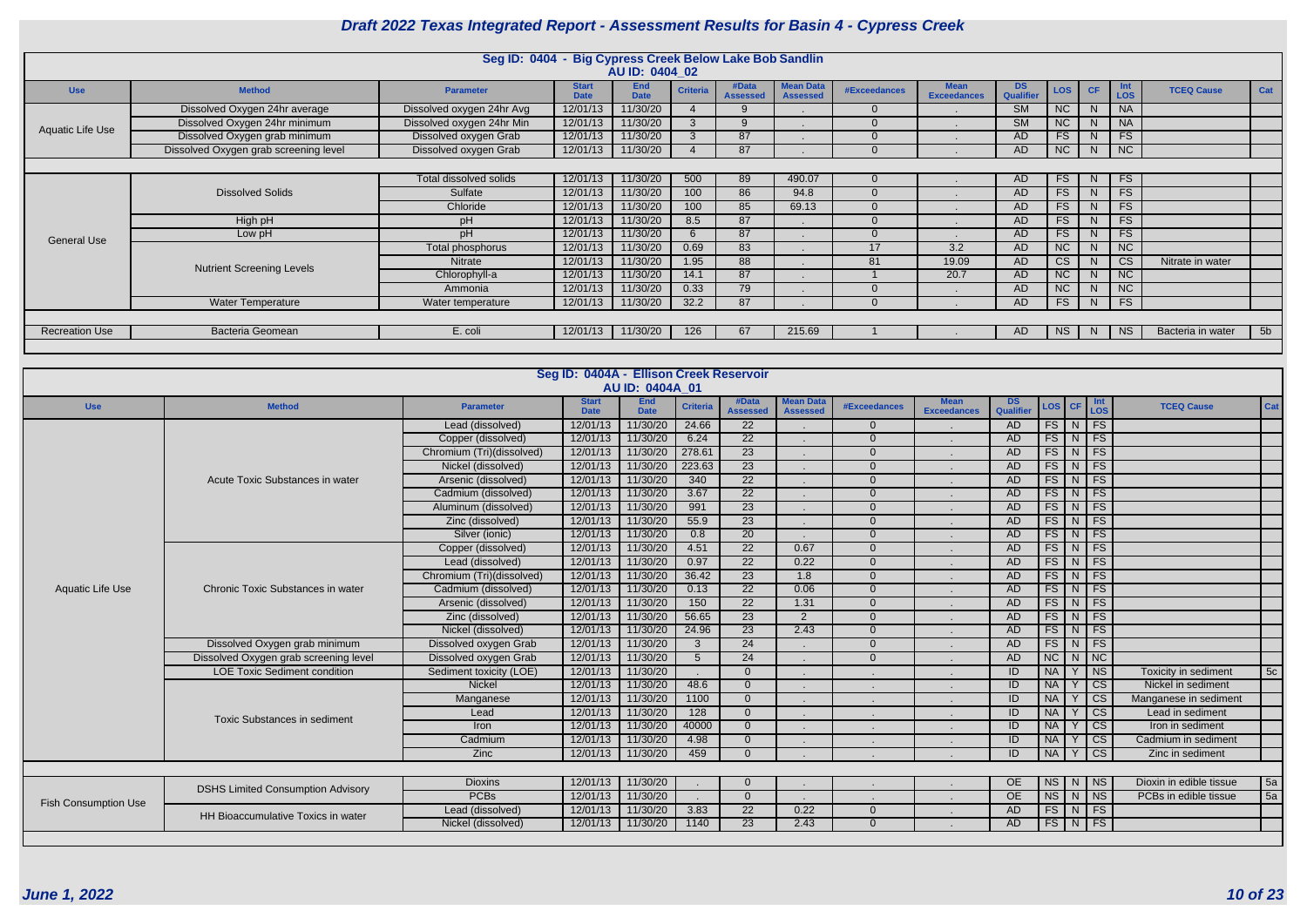|                       |                                       |                           |                             |                           |                 | Seg ID: 0404B - Tankersley Creek |                  |                     |                                   |                 |                        |                                                       |                                          |            |
|-----------------------|---------------------------------------|---------------------------|-----------------------------|---------------------------|-----------------|----------------------------------|------------------|---------------------|-----------------------------------|-----------------|------------------------|-------------------------------------------------------|------------------------------------------|------------|
|                       |                                       |                           |                             |                           |                 | AU ID: 0404B 01                  |                  |                     |                                   |                 |                        |                                                       |                                          |            |
| <b>Use</b>            | <b>Method</b>                         | <b>Parameter</b>          | <b>Start</b><br><b>Date</b> | <b>End</b><br><b>Date</b> | <b>Criteria</b> | #Data<br>Assessed   Assessed     | <b>Mean Data</b> | <b>#Exceedances</b> | <b>Mean</b><br><b>Exceedances</b> | DS<br>Qualifier |                        | $\textsf{LoS}$ CF $\frac{\textsf{Int}}{\textsf{LoS}}$ | <b>TCEQ Cause</b>                        | <b>Cat</b> |
|                       | Dissolved Oxygen 24hr average         | Dissolved oxygen 24hr Avg | 12/01/13                    | 11/30/20                  |                 |                                  |                  | $\Omega$            |                                   | <b>SM</b>       |                        | NA N NA                                               |                                          |            |
|                       | Dissolved Oxygen 24hr minimum         | Dissolved oxygen 24hr Min | 12/01/13 11/30/20           |                           |                 |                                  |                  |                     |                                   | <b>SM</b>       |                        | NA N NA                                               |                                          |            |
|                       | Dissolved Oxygen grab minimum         | Dissolved oxygen Grab     |                             | 12/01/13 11/30/20         |                 | 62                               |                  |                     | 2.45                              | <b>AD</b>       |                        | $FS\vert N \vert FS$                                  |                                          |            |
| Aquatic Life Use      | Dissolved Oxygen grab screening level | Dissolved oxygen Grab     | 12/01/13 11/30/20           |                           |                 | 62                               |                  |                     | 4.01                              | AD              | $\overline{\text{CS}}$ | NCS                                                   | Depressed dissolved oxygen in water      |            |
|                       | <b>Fish Community (Regional)</b>      | Fish community            | 12/01/13                    | 11/30/20                  | 42              |                                  | 47               |                     |                                   | <b>AD</b>       |                        | $FS\vert N \vert FS$                                  |                                          |            |
|                       | Habitat                               | Habitat                   | 12/01/13 11/30/20           |                           | <b>20</b>       |                                  | 18               |                     |                                   | <b>AD</b>       |                        | $CS\vert N\vert CS$                                   | Impaired habitat in water                |            |
|                       | Macrobenthic community (Qualitative)  | Macrobenthic community    |                             | 12/01/13 11/30/20         | 30 <sup>°</sup> |                                  | 26               |                     |                                   | <b>AD</b>       |                        | $NS/N$ CN                                             | Impaired macrobenthic community in water |            |
|                       |                                       |                           |                             |                           |                 |                                  |                  |                     |                                   |                 |                        |                                                       |                                          |            |
|                       |                                       | Total phosphorus          |                             | 12/01/13 11/30/20         | 0.69            | 59                               |                  | 14                  | 2.34                              | <b>AD</b>       |                        | $NC$ $N$ $NC$                                         |                                          |            |
| <b>General Use</b>    | <b>Nutrient Screening Levels</b>      | <b>Nitrate</b>            |                             | 12/01/13 11/30/20         | 1.95            | 59                               |                  | 44                  | 29.09                             | <b>AD</b>       |                        | CS N CS                                               | Nitrate in water                         |            |
|                       |                                       | Chlorophyll-a             |                             | 12/01/13 11/30/20         | 14.1            | 20                               |                  | 6                   | 18.95                             | <b>AD</b>       |                        | CS N CS                                               | Chlorophyll-a in water                   |            |
|                       |                                       | Ammonia                   |                             | 12/01/13 11/30/20         | 0.33            | 60                               |                  |                     | 2.8                               | <b>AD</b>       |                        | NCNNC                                                 |                                          |            |
|                       |                                       |                           |                             |                           |                 |                                  |                  |                     |                                   |                 |                        |                                                       |                                          |            |
| <b>Recreation Use</b> | <b>Bacteria Geomean</b>               | E. coli                   |                             | 12/01/13 11/30/20         | 126             | 28                               | 289.59           |                     |                                   | AD              |                        | NS N NS                                               | Bacteria in water                        | 5b         |
|                       |                                       |                           |                             |                           |                 |                                  |                  |                     |                                   |                 |                        |                                                       |                                          |            |

|                       | Seg ID: 0404C - Hart Creek            |                       |                             |                           |                 |                          |                                     |                 |                                   |                               |               |   |               |                   |     |
|-----------------------|---------------------------------------|-----------------------|-----------------------------|---------------------------|-----------------|--------------------------|-------------------------------------|-----------------|-----------------------------------|-------------------------------|---------------|---|---------------|-------------------|-----|
|                       |                                       |                       |                             |                           |                 |                          |                                     |                 |                                   |                               |               |   |               |                   |     |
|                       |                                       |                       |                             | AU ID: 0404C_01           |                 |                          |                                     |                 |                                   |                               |               |   |               |                   |     |
| <b>Use</b>            | <b>Method</b>                         | <b>Parameter</b>      | <b>Start</b><br><b>Date</b> | <b>End</b><br><b>Date</b> | <b>Criteria</b> | #Data<br><b>Assessed</b> | <b>Mean Data</b><br><b>Assessed</b> | #Exceedances    | <b>Mean</b><br><b>Exceedances</b> | <b>DS</b><br><b>Qualifier</b> | LOS CF Int    |   |               | <b>TCEQ Cause</b> | Cat |
| Aquatic Life Use      | Dissolved Oxygen grab minimum         | Dissolved oxygen Grab | 12/01/13                    | 11/30/20                  |                 | 50                       |                                     |                 |                                   | AD                            | FS NFS        |   |               |                   |     |
|                       | Dissolved Oxygen grab screening level | Dissolved oxygen Grab | 12/01/13                    | 11/30/20                  |                 | 50                       |                                     |                 | 4.35                              | AD                            | $N$ C $N$ $N$ |   |               |                   |     |
|                       |                                       |                       |                             |                           |                 |                          |                                     |                 |                                   |                               |               |   |               |                   |     |
|                       |                                       | Total phosphorus      | 12/01/13                    | 11/30/20                  | 0.69            | 46                       |                                     |                 |                                   | <b>AD</b>                     |               |   | $NC$ $N$ $NC$ |                   |     |
| <b>General Use</b>    | <b>Nutrient Screening Levels</b>      | Nitrate               | 12/01/13                    | 11/30/20                  | 1.95            | 48                       |                                     | 19 <sup>°</sup> | 6.17                              | <b>AD</b>                     | <b>CS</b>     | N | CS            | Nitrate in water  |     |
|                       |                                       | Chlorophyll-a         | 12/01/13                    | 11/30/20                  | 14.1            | 21                       |                                     |                 |                                   | <b>AD</b>                     |               |   | $NC$ $N$ $NC$ |                   |     |
|                       |                                       | Ammonia               | 12/01/13                    | 11/30/20                  | 0.33            | 48                       |                                     |                 |                                   | <b>AD</b>                     | $N$ C $N$ $N$ |   |               |                   |     |
|                       |                                       |                       |                             |                           |                 |                          |                                     |                 |                                   |                               |               |   |               |                   |     |
| <b>Recreation Use</b> | <b>Bacteria Geomean</b>               | E. coli               | 12/01/13                    | 11/30/20                  | 126             | 28                       | 403.64                              |                 |                                   | AD                            | NS N          |   | NS            | Bacteria in water | 5b  |
|                       |                                       |                       |                             |                           |                 |                          |                                     |                 |                                   |                               |               |   |               |                   |     |

|                       |                                       |                       |                             | Seg ID: 0404E - Dry Creek<br>AU ID: 0404E 01 |                 |                          |                                     |              |                                   |                               |               |                    |                                     |  |
|-----------------------|---------------------------------------|-----------------------|-----------------------------|----------------------------------------------|-----------------|--------------------------|-------------------------------------|--------------|-----------------------------------|-------------------------------|---------------|--------------------|-------------------------------------|--|
| <b>Use</b>            | <b>Method</b>                         | <b>Parameter</b>      | <b>Start</b><br><b>Date</b> | End<br><b>Date</b>                           | <b>Criteria</b> | #Data<br><b>Assessed</b> | <b>Mean Data</b><br><b>Assessed</b> | #Exceedances | <b>Mean</b><br><b>Exceedances</b> | <b>DS</b><br><b>Qualifier</b> | LOS CF Int    |                    | <b>TCEQ Cause</b><br>Cat            |  |
| Aquatic Life Use      | Dissolved Oxygen grab minimum         | Dissolved oxygen Grab | 12/01/13                    | 11/30/20                                     |                 | 15                       |                                     |              |                                   | <b>AD</b>                     | <b>FS</b>     | $N$ FS             |                                     |  |
|                       | Dissolved Oxygen grab screening level | Dissolved oxygen Grab | 12/01/13                    | 11/30/20                                     |                 | 15 <sup>15</sup>         |                                     |              | 3.2                               | AD                            | NC N NC       |                    |                                     |  |
|                       |                                       |                       |                             |                                              |                 |                          |                                     |              |                                   |                               |               |                    |                                     |  |
|                       |                                       | Total phosphorus      | 12/01/13                    | 11/30/20                                     | 0.69            | 15                       |                                     |              |                                   | <b>AD</b>                     | $NC$ $N$ $NC$ |                    |                                     |  |
| <b>General Use</b>    | <b>Nutrient Screening Levels</b>      | <b>Nitrate</b>        | 12/01/13                    | 11/30/20                                     | 1.95            | 15                       |                                     |              | 6.86                              | <b>AD</b>                     | CS            | $N \cos$           | Nitrate in water                    |  |
|                       |                                       | Chlorophyll-a         | 12/01/13                    | 11/30/20                                     | 14.1            | 14                       |                                     |              |                                   | <b>AD</b>                     | $NC$ $N$ $NC$ |                    |                                     |  |
|                       |                                       | Ammonia               | 12/01/13                    | 11/30/20                                     | 0.33            | 15 <sup>15</sup>         |                                     |              | 0.51                              | AD                            | NC N NC       |                    |                                     |  |
|                       |                                       |                       |                             |                                              |                 |                          |                                     |              |                                   |                               |               |                    |                                     |  |
| <b>Recreation Use</b> | <b>Bacteria Geomean</b>               | E. coli               | 12/01/13                    | 11/30/20                                     | 126             | 38                       | 491.82                              |              |                                   | AD                            | NS            | $\vert N \vert$ NS | Bacteria in water<br>5 <sub>b</sub> |  |
|                       |                                       |                       |                             |                                              |                 |                          |                                     |              |                                   |                               |               |                    |                                     |  |

|                  |                                       |                       |          | Seg ID: 0404F - Sparks Branch<br>AU ID: 0404F 01 |                 |      |                  |              |                            |     |           |                    |                         |
|------------------|---------------------------------------|-----------------------|----------|--------------------------------------------------|-----------------|------|------------------|--------------|----------------------------|-----|-----------|--------------------|-------------------------|
| <b>Use</b>       | <b>Method</b>                         | <b>Parameter</b>      | $-4-$    | <b>End</b><br><b>DAL-</b>                        | <b>Criteria</b> | Data | <b>Mean Data</b> | #Exceedances | Mean<br><b>Exceedances</b> | DS. |           | <b>LOS</b>         | <b>TCEQ Caus</b><br>Cat |
| Aquatic Life Use | Dissolved Oxygen grab minimum         | Dissolved oxygen Grab | 12/01/13 | 11/30/20                                         |                 |      |                  |              |                            | LD  | NC        | $\vert N \vert NC$ |                         |
|                  | Dissolved Oxygen grab screening level | Dissolved oxygen Grab | 12/01/13 | 11/30/20                                         |                 |      |                  |              |                            | LD  | <b>NC</b> | $\vert N \vert NC$ |                         |
|                  |                                       |                       |          |                                                  |                 |      |                  |              |                            |     |           |                    |                         |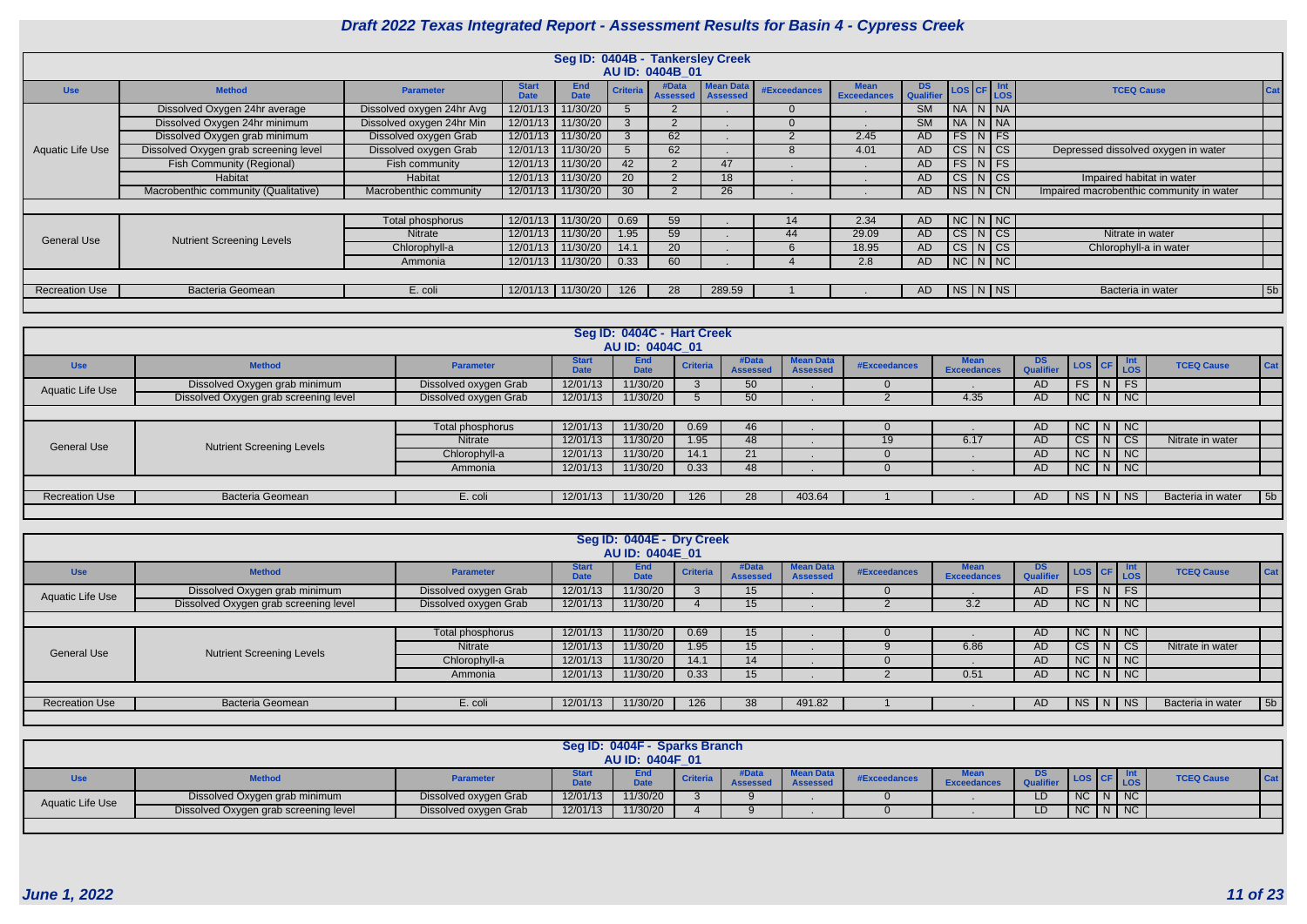|                       |                                  |                  |                      | Seg ID: 0404F - Sparks Branch<br>AU ID: 0404F_01 |                 |                          |                                     |              |                                   |                        |                                                    |                    |                   |     |
|-----------------------|----------------------------------|------------------|----------------------|--------------------------------------------------|-----------------|--------------------------|-------------------------------------|--------------|-----------------------------------|------------------------|----------------------------------------------------|--------------------|-------------------|-----|
| <b>Use</b>            | <b>Method</b>                    | <b>Parameter</b> | Start<br><b>Jate</b> | <b>End</b><br><b>Date</b>                        | <b>Criteria</b> | #Data<br><b>Assessed</b> | <b>Mean Data</b><br><b>Assessed</b> | #Exceedances | <b>Mean</b><br><b>Exceedances</b> | <b>DS</b><br>Qualifier | $\left  \cos \left  \text{CF} \right  \right.$ Int | <b>LOS</b>         | <b>TCEQ Cause</b> | Cat |
|                       |                                  | Total phosphorus | 12/01/13             | 11/30/20                                         | 0.69            | 10 <sup>°</sup>          |                                     |              | 1.13                              | <b>AD</b>              | $NC$ $N$ $NC$                                      |                    |                   |     |
| <b>General Use</b>    | <b>Nutrient Screening Levels</b> | Ammonia          | 12/01/13             | 11/30/20                                         | 0.33            |                          |                                     |              |                                   | LD                     | <b>NC</b>                                          | $\vert N \vert NC$ |                   |     |
|                       |                                  | Chlorophyll-a    | 12/01/13             | 11/30/20                                         | 14.1            | 10 <sup>°</sup>          |                                     |              | 33.15                             | AD                     | $NC$ $N$ $NC$                                      |                    |                   |     |
|                       |                                  | Nitrate          | 12/01/13             | 11/30/20                                         | 1.95            | 10 <sup>°</sup>          |                                     |              | 10.39                             | <b>AD</b>              | <b>CS</b>                                          | $ N $ CS           | Nitrate in water  |     |
|                       |                                  |                  |                      |                                                  |                 |                          |                                     |              |                                   |                        |                                                    |                    |                   |     |
| <b>Recreation Use</b> | <b>Bacteria Geomean</b>          | E. coli          | 12/01/13             | 11/30/20                                         | 126             |                          | 613.25                              |              |                                   | AD                     | NS   N   NS                                        |                    | Bacteria in water | 5c  |
|                       |                                  |                  |                      |                                                  |                 |                          |                                     |              |                                   |                        |                                                    |                    |                   |     |

|                  |                                       |                           |             |             | AU ID: 0404J 01 | Seg ID: 0404J - Prairie Creek |                                            |                                   |                       |     |                          |                                     |            |
|------------------|---------------------------------------|---------------------------|-------------|-------------|-----------------|-------------------------------|--------------------------------------------|-----------------------------------|-----------------------|-----|--------------------------|-------------------------------------|------------|
| <b>Use</b>       | <b>Method</b>                         | <b>Parameter</b>          | <b>Date</b> | <b>Data</b> |                 |                               | <b>Extra de Criteria Assessed Assessed</b> | <b>And Mean Data</b> #Exceedances | Exceedances Qualifier |     | $\mathsf{LOS}$           | <b>TCEQ Cause</b>                   | <b>Cat</b> |
|                  | Dissolved Oxygen 24hr average         | Dissolved oxygen 24hr Avg | 12/01/13    | 11/30/20    |                 | 16.                           |                                            |                                   | 1.13                  | AD. | CN Y NS                  | Depressed dissolved oxygen in water | 5c         |
| Aquatic Life Use | Dissolved Oxygen 24hr minimum         | Dissolved oxygen 24hr Min | 12/01/13    | 11/30/20    |                 | 16 <sup>1</sup>               |                                            |                                   | 0.43                  | AD. | $NS\vert N\vert NS\vert$ | Depressed dissolved oxygen in water | 5c         |
|                  | Dissolved Oxygen grab minimum         | Dissolved oxygen Grab     | 12/01/13    | 11/30/20    |                 | 29                            |                                            |                                   | 1.43                  | SM  | $CN$ $N$ $NA$            |                                     |            |
|                  | Dissolved Oxygen grab screening level | Dissolved oxygen Grab     | 12/01/13    | 11/30/20    |                 | 29                            |                                            |                                   |                       | SM  | CS N NA                  |                                     |            |
|                  |                                       |                           |             |             |                 |                               |                                            |                                   |                       |     |                          |                                     |            |

|                       |                  |                  |                               |                     |                 | AU ID: 0404K_01          | Seg ID: 0404K - Walkers Creek |                     |                    |            |            |     |                   |     |
|-----------------------|------------------|------------------|-------------------------------|---------------------|-----------------|--------------------------|-------------------------------|---------------------|--------------------|------------|------------|-----|-------------------|-----|
| <b>UJU</b>            | <b>Method</b>    | <b>Parameter</b> | <b>Barbara</b><br><u>mari</u> | спо<br>Date<br>salv | <b>Criteria</b> | <b>/Data</b><br>Assessec | <b>Mean Data</b><br>Assessed  | <b>#Exceedances</b> | <b>Exceedances</b> | Ouglifier. | <b>LOS</b> | LOS | <b>TCEQ Cause</b> | Cat |
| <b>Recreation Use</b> | Bacteria Geomean | E. coli          | 12/01/13                      | 11/30/20            | 126             |                          |                               |                     |                    | ID         | <b>NA</b>  | CN  | Bacteria in water |     |

|                             |                                          |                       | Seg ID: 0404N - Lake Daingerfield |                           |                 |                          |                                     |                |                                   |                         |         |                   |                          |     |
|-----------------------------|------------------------------------------|-----------------------|-----------------------------------|---------------------------|-----------------|--------------------------|-------------------------------------|----------------|-----------------------------------|-------------------------|---------|-------------------|--------------------------|-----|
|                             |                                          |                       |                                   | AU ID: 0404N 01           |                 |                          |                                     |                |                                   |                         |         |                   |                          |     |
| <b>Use</b>                  | <b>Method</b>                            | <b>Parameter</b>      | <b>Start</b><br><b>Date</b>       | <b>End</b><br><b>Date</b> | <b>Criteria</b> | #Data<br><b>Assessed</b> | <b>Mean Data</b><br><b>Assessed</b> | #Exceedances   | <b>Mean</b><br><b>Exceedances</b> | DS.<br><b>Qualifier</b> |         | LOS CF LOS        | <b>TCEQ Cause</b>        | Cat |
| Aquatic Life Use            | Dissolved Oxygen grab minimum            | Dissolved oxygen Grab | 12/01/13                          | 11/30/20                  |                 | 16 <sup>1</sup>          |                                     | $\overline{0}$ |                                   | AD.                     |         | $FS$ $N$ $FS$     |                          |     |
|                             | Dissolved Oxygen grab screening level    | Dissolved oxygen Grab | 12/01/13                          | 11/30/20                  |                 | 16                       |                                     | $\Omega$       |                                   | AD.                     |         | NCI N/NC          |                          |     |
|                             |                                          |                       |                                   |                           |                 |                          |                                     |                |                                   |                         |         |                   |                          |     |
| <b>Fish Consumption Use</b> | Bioaccumulative Toxics in fish tissue    | Mercury               | 12/01/13                          | 11/30/20                  |                 |                          |                                     |                |                                   | ID                      | NA      | CS.               | Mercury in edible tissue |     |
|                             | <b>DSHS Limited Consumption Advisory</b> | Mercury               | 12/01/13                          | 11/30/20                  |                 |                          |                                     |                |                                   | <b>OE</b>               |         | NS   N   NS       | Mercury in edible tissue | 5c  |
|                             |                                          |                       |                                   |                           |                 |                          |                                     |                |                                   |                         |         |                   |                          |     |
|                             |                                          | Total phosphorus      | 12/01/13                          | 11/30/20                  | 0.2             | 16                       |                                     |                | 0.42                              | JQ                      |         | NA N NA           |                          |     |
| <b>General Use</b>          | <b>Nutrient Screening Levels</b>         | Nitrate               | 12/01/13                          | 11/30/20                  | 0.37            | 16                       |                                     | $\Omega$       |                                   | JQ                      | NA N NA |                   |                          |     |
|                             |                                          | Chlorophyll-a         | 12/01/13                          | 11/30/20                  | 26.7            | 13                       |                                     | $\Omega$       |                                   | JQ                      | NA N NA |                   |                          |     |
|                             |                                          | Ammonia               | 12/01/13                          | 11/30/20                  | 0.11            | 16 <sup>1</sup>          |                                     | $\Omega$       |                                   | JQ                      |         | NA   N   NA       |                          |     |
|                             |                                          |                       |                                   |                           |                 |                          |                                     |                |                                   |                         |         |                   |                          |     |
| <b>Recreation Use</b>       | <b>Bacteria Geomean</b>                  | E. coli               | 12/01/13                          | 11/30/20                  | 126             | 12 <sup>2</sup>          | 12.41                               | $\Omega$       |                                   | LD.                     |         | $N$ C $N$ $N$ $C$ |                          |     |
|                             |                                          |                       |                                   |                           |                 |                          |                                     |                |                                   |                         |         |                   |                          |     |

|                       |                  |                |                               |                    |                 | AU ID: 04040_01          | Seg ID: 04040 - Dragoo Creek        |              |                    |                 |            |     |                   |            |
|-----------------------|------------------|----------------|-------------------------------|--------------------|-----------------|--------------------------|-------------------------------------|--------------|--------------------|-----------------|------------|-----|-------------------|------------|
| uou                   | <b>Method</b>    | <b>Paramet</b> | <b>Barbara</b><br><u>mara</u> | спо<br>Nata<br>puw | <b>Criteria</b> | <b>AData</b><br>Assessec | <b>Mean Data</b><br><b>Assessed</b> | #Exceedances | <b>Exceedances</b> | DΘ<br>Qualifier | <b>LOS</b> | LOS | <b>TCEQ Cause</b> | <b>Cat</b> |
| <b>Recreation Use</b> | Bacteria Geomean | E. coli        | 12/01/13                      | 11/30/20           | 126             |                          |                                     |              |                    | ID              | <b>NA</b>  | CN. | Bacteria in water |            |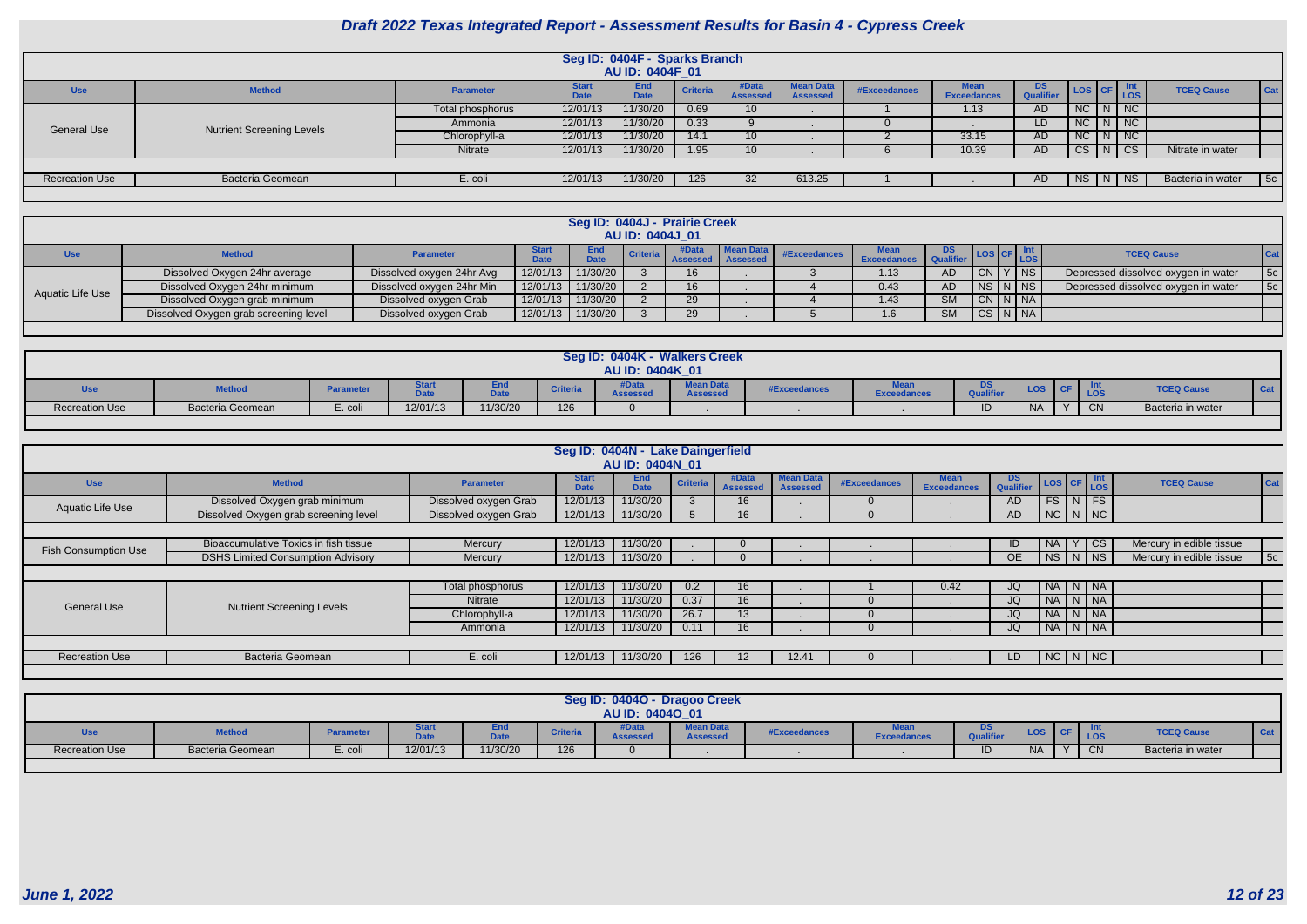|                       |                                       |                       |                             |                      |                 |                 |           | Seg ID: 0404S - Unnamed tributary to Big Cypress Creek |                            |    |           |           |                        |                                     |            |
|-----------------------|---------------------------------------|-----------------------|-----------------------------|----------------------|-----------------|-----------------|-----------|--------------------------------------------------------|----------------------------|----|-----------|-----------|------------------------|-------------------------------------|------------|
|                       |                                       |                       |                             |                      |                 | AU ID: 0404S 01 |           |                                                        |                            |    |           |           |                        |                                     |            |
| <b>Use</b>            | <b>Method</b>                         | <b>Parameter</b>      | <b>Start</b><br><b>Data</b> | - End<br><b>Date</b> | <b>Criteria</b> | #Data           | Mean Data | #Exceedances                                           | <b>Mean</b><br>Exceedances | DS |           |           | <b>LOS</b>             | <b>TCEQ Cause</b>                   | <b>Cat</b> |
| Aquatic Life Use      | Dissolved Oxygen grab screening level | Dissolved oxygen Grab | 12/01/13                    | 11/30/20             |                 |                 |           |                                                        |                            | ID | <b>NA</b> | $\lambda$ | $\overline{\text{CS}}$ | Depressed dissolved oxygen in water |            |
|                       |                                       |                       |                             |                      |                 |                 |           |                                                        |                            |    |           |           |                        |                                     |            |
| <b>Recreation Use</b> | Bacteria Geomean                      | E. coli               | 12/01/13                    | 11/30/20             | 126             |                 |           |                                                        |                            | ID | <b>NA</b> |           | $'$ CN $'$             | Bacteria in water                   |            |
|                       |                                       |                       |                             |                      |                 |                 |           |                                                        |                            |    |           |           |                        |                                     |            |

|                         |                                       |                       |                   |                    |          | Seg ID: 0404T - Prairie Branch<br><b>AU ID: 0404T_01</b> |           |              |                    |                                       |                |        |                                     |            |
|-------------------------|---------------------------------------|-----------------------|-------------------|--------------------|----------|----------------------------------------------------------|-----------|--------------|--------------------|---------------------------------------|----------------|--------|-------------------------------------|------------|
| <b>Use</b>              | <b>Method</b>                         | <b>Parameter</b>      | itart             | End<br><b>DALL</b> | Criteria | Assessed   Assessed                                      | Mean Data | #Exceedances | <b>Exceedances</b> | DS<br>$\sim$ $\blacksquare$ Qualifier |                | LOS    | <b>TCEQ Cause</b>                   | <b>Cat</b> |
| <b>Aquatic Life Use</b> | Dissolved Oxygen grab minimum         | Dissolved oxygen Grab | 12/01/13          | 11/30/20           |          |                                                          |           |              |                    | שו                                    | I NA           | l CN i | Depressed dissolved oxygen in water |            |
|                         | Dissolved Oxygen grab screening level | Dissolved oxygen Grab | 12/01/13 11/30/20 |                    |          |                                                          |           |              |                    |                                       | $N_A$ $Y$ $CS$ |        | Depressed dissolved oxygen in water |            |
|                         |                                       |                       |                   |                    |          |                                                          |           |              |                    |                                       |                |        |                                     |            |
| <b>Recreation Use</b>   | <b>Bacteria Geomean</b>               | E. coli               | 12/01/13          | 11/30/20           | 126      |                                                          |           |              |                    |                                       | $N_A$ $Y$ $CN$ |        | Bacteria in water                   |            |
|                         |                                       |                       |                   |                    |          |                                                          |           |              |                    |                                       |                |        |                                     |            |

|                       |                  |                 |              |                     |                 | Seg ID: 0404U - Evans Creek<br>AU ID: 0404U 01 |                              |              |                    |                             |            |            |                   |     |
|-----------------------|------------------|-----------------|--------------|---------------------|-----------------|------------------------------------------------|------------------------------|--------------|--------------------|-----------------------------|------------|------------|-------------------|-----|
| <b>USE</b>            | <b>Method</b>    | <b>Paramete</b> | $-1$<br>---- | <b>Data</b><br>Date | <b>Criteria</b> | <b>Data</b><br><b>Assessed</b>                 | <b>Mean Data</b><br>Assessed | #Exceedances | <b>Exceedances</b> | D <sub>2</sub><br>Qualifier | <b>LOS</b> | Int<br>LOS | <b>TCEQ Cause</b> | Cat |
| <b>Recreation Use</b> | Bacteria Geomean | E. coli         | 12/01/13     | 11/30/20            | 126             |                                                |                              |              |                    | ID                          | <b>NA</b>  | CN.        | Bacteria in water |     |

|                       |                                                                                                                                                                                                      |                       |          |          |     | Seg ID: 0404V - Hayes Creek |  |  |  |     |                 |      |                                     |  |
|-----------------------|------------------------------------------------------------------------------------------------------------------------------------------------------------------------------------------------------|-----------------------|----------|----------|-----|-----------------------------|--|--|--|-----|-----------------|------|-------------------------------------|--|
| <b>Use</b>            | AU ID: 0404V 01<br><b>Mean Data</b><br>DS<br>End<br><b>TCEQ Cause</b><br>#Exceedances<br><b>Method</b><br><b>Criteria</b><br>Parameter<br>Dota<br><b>Exceedances</b><br><b>Assesse</b><br><b>LOS</b> |                       |          |          |     |                             |  |  |  |     |                 |      |                                     |  |
| Aquatic Life Use      | Dissolved Oxygen grab screening level                                                                                                                                                                | Dissolved oxygen Grab | 12/01/13 | 11/30/20 |     |                             |  |  |  | -ID | <b>NA</b>       | Y CS | Depressed dissolved oxygen in water |  |
|                       |                                                                                                                                                                                                      |                       |          |          |     |                             |  |  |  |     |                 |      |                                     |  |
| <b>Recreation Use</b> | Bacteria Geomean                                                                                                                                                                                     | E. coli               | 12/01/13 | 11/30/20 | 126 |                             |  |  |  | -ID | $N_A$ $Y$ $C_N$ |      | Bacteria in water                   |  |
|                       |                                                                                                                                                                                                      |                       |          |          |     |                             |  |  |  |     |                 |      |                                     |  |

|                         |                                           |                        | Seg ID: 0405 - Lake Cypress Springs | AU ID: 0405 01            |                 |                          |                                     |                     |                                   |               |  |                         |                                 |                 |
|-------------------------|-------------------------------------------|------------------------|-------------------------------------|---------------------------|-----------------|--------------------------|-------------------------------------|---------------------|-----------------------------------|---------------|--|-------------------------|---------------------------------|-----------------|
| <b>Use</b>              | <b>Method</b>                             | <b>Parameter</b>       | <b>Start</b><br><b>Date</b>         | <b>End</b><br><b>Date</b> | <b>Criteria</b> | #Data<br><b>Assessed</b> | <b>Mean Data</b><br><b>Assessed</b> | <b>#Exceedances</b> | <b>Mean</b><br><b>Exceedances</b> | DS LOS CF Int |  |                         | <b>TCEQ Cause</b>               | Cat             |
| <b>Aquatic Life Use</b> | Dissolved Oxygen grab minimum             | Dissolved oxygen Grab  | 12/01/13                            | 11/30/20                  |                 | 27                       |                                     |                     |                                   | AD.           |  | $FS\mid N \mid FS \mid$ |                                 |                 |
|                         | Dissolved Oxygen grab screening level     | Dissolved oxygen Grab  |                                     | 12/01/13 11/30/20         | $\overline{5}$  | 27                       |                                     |                     | 4.31                              | AD            |  | $N$ C $N$ $N$           |                                 |                 |
|                         |                                           |                        |                                     |                           |                 |                          |                                     |                     |                                   |               |  |                         |                                 |                 |
|                         |                                           | Total dissolved solids | 12/01/13                            | 11/30/20                  | 500             | 71                       | 94.27                               |                     |                                   | AD.           |  | $FS\mid N \mid FS \mid$ |                                 |                 |
|                         | <b>Dissolved Solids</b>                   | Sulfate                | 12/01/13                            | 11/30/20                  | 100             | 71                       | 15.2                                | $\Omega$            |                                   | AD            |  | $FS\mid N \mid FS \mid$ |                                 |                 |
|                         |                                           | Chloride               | 12/01/13                            | 11/30/20                  | 100             | 71                       | 14.66                               |                     |                                   | AD            |  | FS N FS                 |                                 |                 |
| <b>General Use</b>      | High pH                                   | pH                     | 12/01/13                            | 11/30/20                  | 8.5             | 28                       |                                     |                     | 8.78                              | AD            |  | $N$ S $N$ $N$           | High pH in water                | 5c              |
|                         | Low pH                                    | pН                     | 12/01/13                            | 11/30/20                  | 6               | 28                       |                                     |                     |                                   | AD.           |  | $FS\mid N \mid FS \mid$ |                                 |                 |
|                         | <b>Nutrient Reservoir Criteria</b>        | <b>Nutrients</b>       | 12/01/13                            | 11/30/20                  |                 | $\Omega$                 |                                     |                     |                                   | AD            |  | $NS\overline{N}$ NS     | Excessive algal growth in water | $\overline{5n}$ |
|                         | <b>Water Temperature</b>                  | Water temperature      |                                     | 12/01/13 11/30/20         | 33.9            | 28                       |                                     |                     |                                   | AD            |  | $FS\mid N \mid FS \mid$ |                                 |                 |
|                         |                                           |                        |                                     |                           |                 |                          |                                     |                     |                                   |               |  |                         |                                 |                 |
|                         | Surface Water HH criteria for PWS average | Nitrate                | 12/01/13                            | 11/30/20                  | 10              | 69                       | 0.16                                |                     |                                   | AD.           |  | $FS\mid N \mid FS \mid$ |                                 |                 |
| Public Water Supply Use |                                           | Fluoride               |                                     | 12/01/13 11/30/20         |                 | 71                       | 0.13                                |                     |                                   | AD.           |  | FS N FS                 |                                 |                 |
|                         |                                           |                        |                                     |                           |                 |                          |                                     |                     |                                   |               |  |                         |                                 |                 |
| <b>Recreation Use</b>   | Bacteria Geomean                          | E. coli                | 12/01/13                            | 11/30/20                  | 126             | 21                       | 2.7                                 |                     |                                   | AD.           |  | FS N FS                 |                                 |                 |
|                         |                                           |                        |                                     |                           |                 |                          |                                     |                     |                                   |               |  |                         |                                 |                 |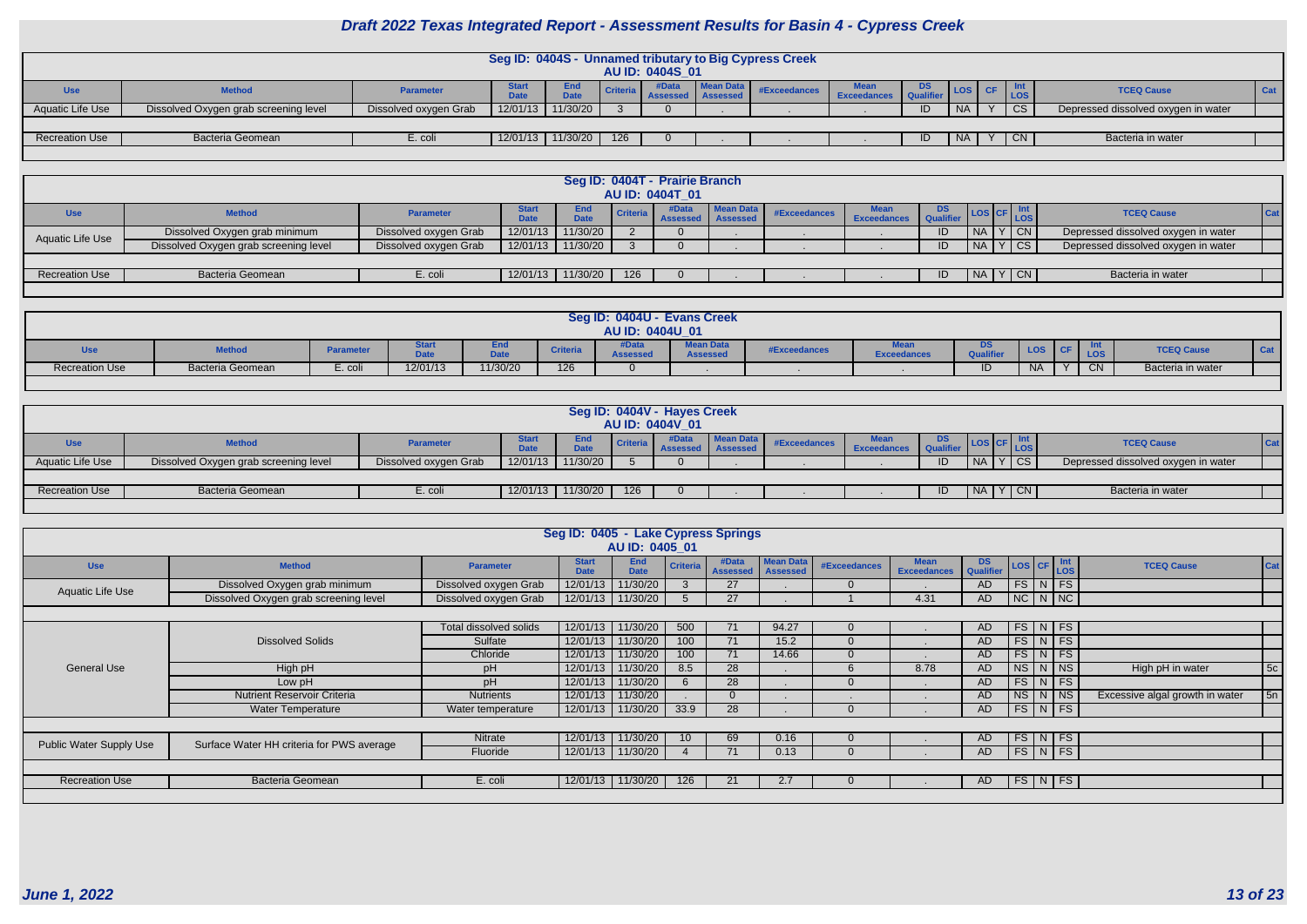|                                |                                           |                        | Seg ID: 0405 - Lake Cypress Springs | AU ID: 0405 02            |                 |                          |                                     |              |                                   |                        |  |                                                                               |                                 |     |
|--------------------------------|-------------------------------------------|------------------------|-------------------------------------|---------------------------|-----------------|--------------------------|-------------------------------------|--------------|-----------------------------------|------------------------|--|-------------------------------------------------------------------------------|---------------------------------|-----|
| <b>Use</b>                     | <b>Method</b>                             | <b>Parameter</b>       | <b>Start</b><br><b>Date</b>         | <b>End</b><br><b>Date</b> | <b>Criteria</b> | #Data<br><b>Assessed</b> | <b>Mean Data</b><br><b>Assessed</b> | #Exceedances | <b>Mean</b><br><b>Exceedances</b> | <b>DS</b><br>Qualifier |  | $\left  \text{LoS} \right $ CF $\left  \frac{\text{Int}}{\text{LoS}} \right $ | <b>TCEQ Cause</b>               | Cat |
| Aquatic Life Use               | Dissolved Oxygen grab minimum             | Dissolved oxygen Grab  | 12/01/13                            | 11/30/20                  | 3               | 27                       |                                     |              |                                   | AD.                    |  | $FS\mid N \mid FS \mid$                                                       |                                 |     |
|                                | Dissolved Oxygen grab screening level     | Dissolved oxygen Grab  | 12/01/13                            | 11/30/20                  | $\mathcal{D}$   | 27                       |                                     |              |                                   | AD                     |  | NC N NC                                                                       |                                 |     |
|                                |                                           |                        |                                     |                           |                 |                          |                                     |              |                                   |                        |  |                                                                               |                                 |     |
|                                |                                           | Total dissolved solids | 12/01/13                            | 11/30/20                  | 500             | 71                       | 94.27                               |              |                                   | AD                     |  | $FS\mid N \mid FS \mid$                                                       |                                 |     |
|                                | <b>Dissolved Solids</b>                   | Sulfate                | 12/01/13                            | 11/30/20                  | 100             | 71                       | 15.2                                |              |                                   | AD                     |  | $FS\mid N \mid FS \mid$                                                       |                                 |     |
|                                |                                           | Chloride               | 12/01/13                            | 11/30/20                  | 100             | 71                       | 14.66                               |              |                                   | AD.                    |  | $FS\mid N \mid FS$                                                            |                                 |     |
| General Use                    | High pH                                   | pH                     | 12/01/13                            | 11/30/20                  | 8.5             | 28                       |                                     |              | 8.98                              | AD                     |  | $NS$ $N$ $NS$                                                                 | High pH in water                | 5c  |
|                                | Low pH                                    | рH                     | 12/01/13                            | 11/30/20                  | 6               | 28                       |                                     |              |                                   | AD                     |  | $FS\mid N \mid FS \mid$                                                       |                                 |     |
|                                | <b>Nutrient Reservoir Criteria</b>        | <b>Nutrients</b>       | 12/01/13                            | 11/30/20                  |                 | $\Omega$                 |                                     |              |                                   | AD.                    |  | $NS$ $N$ $NS$                                                                 | Excessive algal growth in water | 5n  |
|                                | <b>Water Temperature</b>                  | Water temperature      |                                     | 12/01/13 11/30/20         | 33.9            | 28                       |                                     |              |                                   | AD                     |  | $FS\mid N\mid FS \mid$                                                        |                                 |     |
|                                |                                           |                        |                                     |                           |                 |                          |                                     |              |                                   |                        |  |                                                                               |                                 |     |
| <b>Public Water Supply Use</b> | Surface Water HH criteria for PWS average | Nitrate                | 12/01/13                            | 11/30/20                  | 10 <sup>1</sup> | 69                       | 0.16                                |              |                                   | AD.                    |  | $FS\mid N \mid FS \mid$                                                       |                                 |     |
|                                |                                           | Fluoride               | 12/01/13                            | 11/30/20                  |                 | 71                       | 0.13                                |              |                                   | AD.                    |  | $FS\mid N \mid FS \mid$                                                       |                                 |     |
|                                |                                           |                        |                                     |                           |                 |                          |                                     |              |                                   |                        |  |                                                                               |                                 |     |
| <b>Recreation Use</b>          | Bacteria Geomean                          | E. coli                | 12/01/13                            | 11/30/20                  | 126             | 22                       | 3.69                                |              |                                   | AD                     |  | $FS\mid N \mid FS \mid$                                                       |                                 |     |
|                                |                                           |                        |                                     |                           |                 |                          |                                     |              |                                   |                        |  |                                                                               |                                 |     |

|                                |                                           |                        | Seg ID: 0405 - Lake Cypress Springs |                    |                 |                              |                  |                     |                                   |                         |                         |  |                                 |     |
|--------------------------------|-------------------------------------------|------------------------|-------------------------------------|--------------------|-----------------|------------------------------|------------------|---------------------|-----------------------------------|-------------------------|-------------------------|--|---------------------------------|-----|
|                                |                                           |                        |                                     | AU ID: 0405 03     |                 |                              |                  |                     |                                   |                         |                         |  |                                 |     |
| <b>Use</b>                     | <b>Method</b>                             | <b>Parameter</b>       | <b>Start</b><br><b>Date</b>         | End<br><b>Date</b> | <b>Criteria</b> | #Data<br>Assessed   Assessed | <b>Mean Data</b> | <b>#Exceedances</b> | <b>Mean</b><br><b>Exceedances</b> | DS Qualifier LOS CF LOS |                         |  | <b>TCEQ Cause</b>               | Cat |
| Aquatic Life Use               | Dissolved Oxygen grab minimum             | Dissolved oxygen Grab  | 12/01/13                            | 11/30/20           |                 | 14                           |                  |                     |                                   | AD.                     | $FS\mid N \mid FS \mid$ |  |                                 |     |
|                                | Dissolved Oxygen grab screening level     | Dissolved oxygen Grab  |                                     | 12/01/13 11/30/20  |                 | 14                           |                  |                     |                                   | AD                      | NC N NC                 |  |                                 |     |
|                                |                                           |                        |                                     |                    |                 |                              |                  |                     |                                   |                         |                         |  |                                 |     |
|                                |                                           | Total dissolved solids |                                     | 12/01/13 11/30/20  | 500             | 71                           | 94.27            | 0                   |                                   | AD.                     | $FS\mid N \mid FS \mid$ |  |                                 |     |
|                                | <b>Dissolved Solids</b>                   | Sulfate                |                                     | 12/01/13 11/30/20  | 100             | 71                           | 15.2             |                     |                                   | AD.                     | $FS\mid N \mid FS \mid$ |  |                                 |     |
|                                |                                           | Chloride               | 12/01/13                            | 11/30/20           | 100             | 71                           | 14.66            |                     |                                   | AD.                     | $FS\mid N \mid FS \mid$ |  |                                 |     |
| <b>General Use</b>             | High pH                                   | pH                     | 12/01/13                            | 11/30/20           | 8.5             | 15                           |                  |                     | 8.88                              | AD                      | $NS$ $N$ $NS$           |  | High pH in water                | 5c  |
|                                | Low pH                                    | pH                     | 12/01/13                            | 11/30/20           |                 | 15                           |                  | $\Omega$            |                                   | AD                      | $FS\mid N \mid FS$      |  |                                 |     |
|                                | <b>Nutrient Reservoir Criteria</b>        | <b>Nutrients</b>       |                                     | 12/01/13 11/30/20  |                 | $\Omega$                     |                  |                     |                                   | AD                      | NS N NS                 |  | Excessive algal growth in water | 5n  |
|                                | <b>Water Temperature</b>                  | Water temperature      |                                     | 12/01/13 11/30/20  | 33.9            | 15                           |                  |                     |                                   | AD                      | FS   N   FS             |  |                                 |     |
|                                |                                           |                        |                                     |                    |                 |                              |                  |                     |                                   |                         |                         |  |                                 |     |
| <b>Public Water Supply Use</b> | Surface Water HH criteria for PWS average | Nitrate                | 12/01/13                            | 11/30/20           | 10 <sup>°</sup> | 69                           | 0.16             |                     |                                   | AD.                     | $FS\mid N \mid FS \mid$ |  |                                 |     |
|                                |                                           | Fluoride               |                                     | 12/01/13 11/30/20  |                 | 71                           | 0.13             | $\Omega$            |                                   | AD                      | FS   N   FS             |  |                                 |     |
|                                |                                           |                        |                                     |                    |                 |                              |                  |                     |                                   |                         |                         |  |                                 |     |
| <b>Recreation Use</b>          | Bacteria Geomean                          | E. coli                |                                     | 12/01/13 11/30/20  | 126             | $12 \overline{ }$            | 2.08             | 0                   |                                   | LD.                     | $NC$ $N$ $NC$           |  |                                 |     |
|                                |                                           |                        |                                     |                    |                 |                              |                  |                     |                                   |                         |                         |  |                                 |     |

|                         |                                       |                           |                             | Seg ID: 0405A - Big Cypress Creek |                 | AU ID: 0405A 01          |                                     |              |                                   |               |               |               |                                     |     |
|-------------------------|---------------------------------------|---------------------------|-----------------------------|-----------------------------------|-----------------|--------------------------|-------------------------------------|--------------|-----------------------------------|---------------|---------------|---------------|-------------------------------------|-----|
| <b>Use</b>              | <b>Method</b>                         | <b>Parameter</b>          | <b>Start</b><br><b>Date</b> | End<br><b>Date</b>                | <b>Criteria</b> | #Data<br><b>Assessed</b> | <b>Mean Data</b><br><b>Assessed</b> | #Exceedances | <b>Mean</b><br><b>Exceedances</b> | DS LOS CF Int |               |               | <b>TCEQ Cause</b>                   | Cat |
|                         | Dissolved Oxygen 24hr average         | Dissolved oxygen 24hr Avg | 12/01/13                    | 11/30/20                          |                 |                          |                                     |              | 1.1                               | <b>SM</b>     | $NC$ $N$ $N$  |               |                                     |     |
| <b>Aquatic Life Use</b> | Dissolved Oxygen 24hr minimum         | Dissolved oxygen 24hr Min | 12/01/13                    | 11/30/20                          |                 |                          |                                     |              |                                   | <b>SM</b>     | $NC$ $N$ $NR$ |               |                                     |     |
|                         | Dissolved Oxygen grab minimum         | Dissolved oxygen Grab     | 12/01/13                    | 11/30/20                          |                 | 33                       |                                     |              |                                   | AD.           | FS            | $Y$ NS        | Depressed dissolved oxygen in water | 5c  |
|                         | Dissolved Oxygen grab screening level | Dissolved oxygen Grab     | 12/01/13                    | 11/30/20                          |                 | 33                       |                                     |              | 1.68                              | AD.           | $CS$ $N$ $CS$ |               | Depressed dissolved oxygen in water |     |
|                         |                                       |                           |                             |                                   |                 |                          |                                     |              |                                   |               |               |               |                                     |     |
|                         |                                       | Total phosphorus          | 12/01/13                    | 11/30/20                          | 0.69            | 17                       |                                     |              | 0.87                              | AD.           |               | $NC$ $N$ $NC$ |                                     |     |
| <b>General Use</b>      | <b>Nutrient Screening Levels</b>      | Nitrate                   | 12/01/13                    | 11/30/20                          | 1.95            | 16                       |                                     |              | 2.11                              | AD.           |               | $NC$ $N$ $NC$ |                                     |     |
|                         |                                       | Chlorophyll-a             | 12/01/13                    | 11/30/20                          | 14.1            | 17                       |                                     |              | 30.78                             | AD.           | $CS$ $N$ $CS$ |               | Chlorophyll-a in water              |     |
|                         |                                       | Ammonia                   | 12/01/13                    | 11/30/20                          | 0.33            | 17                       |                                     |              | 0.63                              | AD.           |               | NC N NC       |                                     |     |
|                         |                                       |                           |                             |                                   |                 |                          |                                     |              |                                   |               |               |               |                                     |     |
| <b>Recreation Use</b>   | <b>Bacteria Geomean</b>               | E. coli                   | 12/01/13                    | 11/30/20                          | 126             | 50 <sub>l</sub>          | 583.19                              |              |                                   | AD.           |               | NS N NS       | Bacteria in water                   | 5b  |
|                         |                                       |                           |                             |                                   |                 |                          |                                     |              |                                   |               |               |               |                                     |     |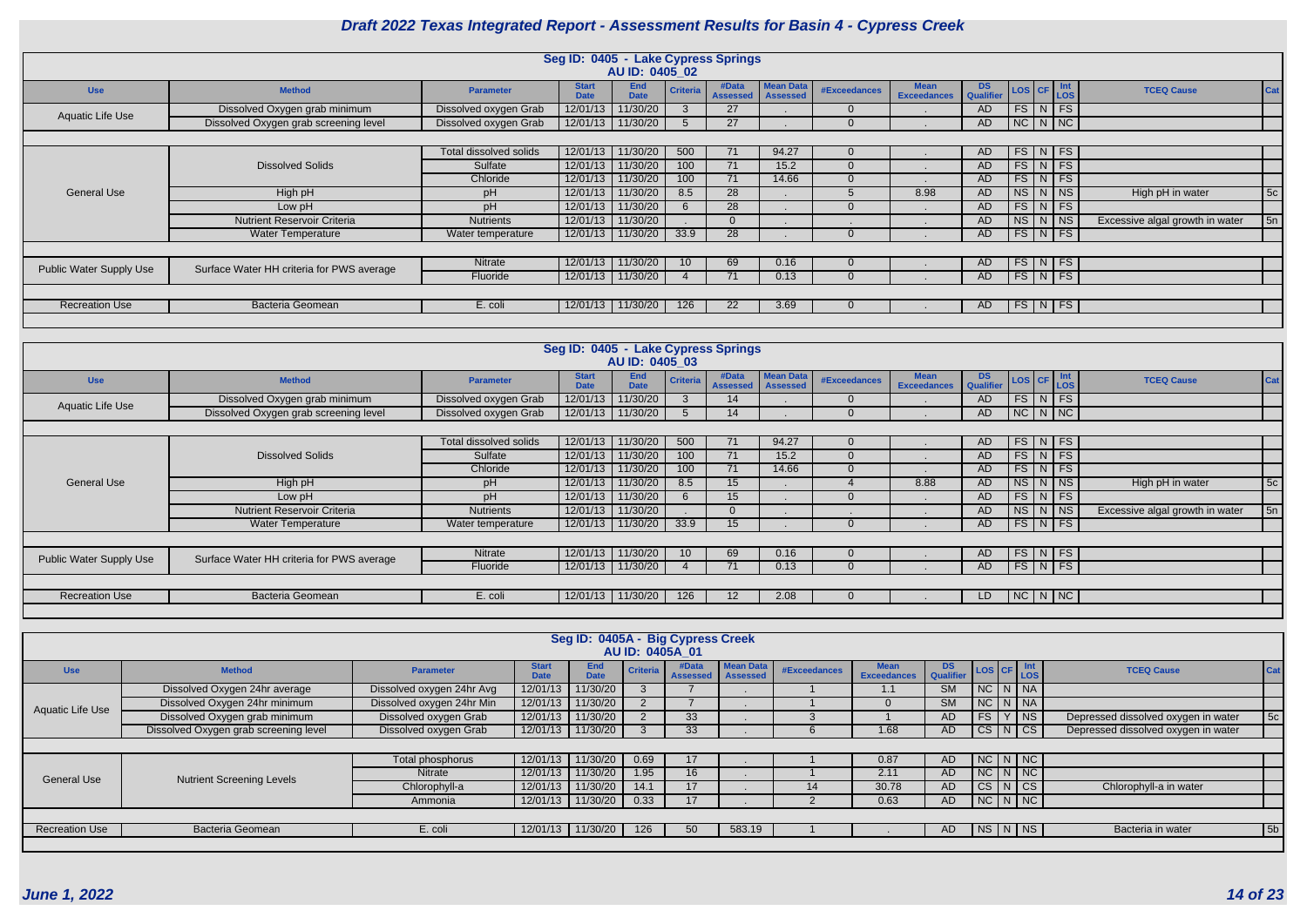|                         |               |           |               |                     |                |               | Seg ID: 0405B -                     | <b>Panther Creek</b> |                    |           |            |              |              |                           |  |
|-------------------------|---------------|-----------|---------------|---------------------|----------------|---------------|-------------------------------------|----------------------|--------------------|-----------|------------|--------------|--------------|---------------------------|--|
|                         |               |           |               |                     |                |               | AU ID: 0405B 01                     |                      |                    |           |            |              |              |                           |  |
| <b>Use</b>              | <b>Method</b> | Parameter | σιαι ι<br>Pau | <b>DALL</b><br>υaτε | <b>Criteri</b> | $\frac{1}{2}$ | <b>Mean Data</b><br><b>Assessed</b> | <b>#Exceedances</b>  | <b>Exceedances</b> | <b>DS</b> | <b>LOS</b> |              | LOS          | <b>TCEQ Cause</b>         |  |
| <b>Aquatic Life Use</b> | Habitat       | Habitat   | 12/01/13      | 11/30/20            |                |               |                                     |                      |                    | חו        | <b>NA</b>  | $\mathbf{v}$ | $\cap$<br>◡◡ | Impaired habitat in water |  |

|                                |                                           |                               |                             |                           |                 | Seg ID: 0406 - Black Bayou |                                     |                     |                                   |                        |                          |                          |                                           |
|--------------------------------|-------------------------------------------|-------------------------------|-----------------------------|---------------------------|-----------------|----------------------------|-------------------------------------|---------------------|-----------------------------------|------------------------|--------------------------|--------------------------|-------------------------------------------|
|                                |                                           |                               |                             |                           | AU ID: 0406_01  |                            |                                     |                     |                                   |                        |                          |                          |                                           |
| <b>Use</b>                     | <b>Method</b>                             | <b>Parameter</b>              | <b>Start</b><br><b>Date</b> | <b>End</b><br><b>Date</b> | <b>Criteria</b> | #Data<br><b>Assessed</b>   | <b>Mean Data</b><br><b>Assessed</b> | <b>#Exceedances</b> | <b>Mean</b><br><b>Exceedances</b> | DS<br><b>Qualifier</b> |                          | LOS CF LOS               | <b>TCEQ Cause</b><br>Cat                  |
|                                | Dissolved Oxygen 24hr average             | Dissolved oxygen 24hr Avg     | 12/01/13                    | 11/30/20                  | 3.84            |                            |                                     | $\Omega$            |                                   | SM                     | $N_A N_N$                |                          |                                           |
|                                | Dissolved Oxygen 24hr minimum             | Dissolved oxygen 24hr Min     | 12/01/13                    | 11/30/20                  | 2.84            |                            |                                     | $\Omega$            |                                   | SM                     | $N_A N_N$                |                          |                                           |
|                                | Dissolved Oxygen grab minimum             | Dissolved oxygen Grab         |                             | 12/01/13 11/30/20         | 1.43            | 14                         |                                     | $\Omega$            | $\mathbf{r}$                      | AD.                    | FS Y NS                  |                          | 5c<br>Depressed dissolved oxygen in water |
| <b>Aquatic Life Use</b>        | Dissolved Oxygen grab screening level     | Dissolved oxygen Grab         | 12/01/13                    | 11/30/20                  | 2.43            | 14                         |                                     | $\Omega$            |                                   | <b>AD</b>              | $NC\vert N\vert NC$      |                          |                                           |
|                                | <b>Fish Community (Regional)</b>          | Fish community                | 12/01/13                    | 11/30/20                  | 42              |                            | 38                                  |                     |                                   | LD                     | CN N CN                  |                          | Impaired fish community in water          |
|                                | Habitat                                   | Habitat                       |                             | 12/01/13 11/30/20         | 20              |                            | 16                                  |                     | $\blacksquare$                    | LD                     |                          | $CS\vert N\vert CS\vert$ | Impaired habitat in water                 |
|                                | Macrobenthic community (Qualitative)      | Macrobenthic community        |                             | 12/01/13 11/30/20         | 30              |                            | $\overline{22}$                     |                     |                                   | LD                     | $CN$ $N$ $CN$            |                          | Impaired macrobenthic community in water  |
|                                |                                           |                               |                             |                           |                 |                            |                                     |                     |                                   |                        |                          |                          |                                           |
|                                |                                           | Sulfate                       |                             | 12/01/13 11/30/20         | 50              | 36                         | 4.62                                |                     |                                   | AD.                    |                          | $FS\vert N \vert FS$     |                                           |
|                                | <b>Dissolved Solids</b>                   | <b>Total dissolved solids</b> |                             | 12/01/13 11/30/20         | 300             | 41                         | 39.24                               | $\Omega$            |                                   | AD                     |                          | $FS\mid N \mid FS$       |                                           |
|                                |                                           | Chloride                      |                             | 12/01/13 11/30/20         | 80              | 36                         | 7.21                                | $\overline{0}$      |                                   | AD                     |                          | $FS\vert N \vert FS$     |                                           |
|                                | High pH                                   | pH                            | 12/01/13                    | 11/30/20                  | 8               | 14                         |                                     | $\Omega$            |                                   | AD.                    |                          | $FS\vert N \vert FS$     |                                           |
| <b>General Use</b>             | Low pH                                    | pH                            | 12/01/13                    | 11/30/20                  | 5.5             | 14                         |                                     | 0                   |                                   | AD                     |                          | $FS\vert N \vert FS$     |                                           |
|                                |                                           | Total phosphorus              |                             | 12/01/13 11/30/20         | 0.69            | 11                         |                                     | $\Omega$            |                                   | AD                     | $NC\ N\$                 |                          |                                           |
|                                | <b>Nutrient Screening Levels</b>          | <b>Nitrate</b>                | 12/01/13                    | 11/30/20                  | 1.95            | 13                         |                                     | $\Omega$            |                                   | AD                     | $NC\vert N\vert NC\vert$ |                          |                                           |
|                                |                                           | Chlorophyll-a                 | 12/01/13                    | 11/30/20                  | 14.1            | 12                         |                                     | 0                   |                                   | AD                     | $NC\vert N\vert NC\vert$ |                          |                                           |
|                                |                                           | Ammonia                       |                             | 12/01/13 11/30/20         | 0.33            | 13                         |                                     | $\Omega$            |                                   | AD                     | $NC\vert N\vert NC\vert$ |                          |                                           |
|                                | Water Temperature                         | Water temperature             |                             | 12/01/13 11/30/20         | 32.2            | 14                         |                                     | $\Omega$            |                                   | AD.                    | $FS\vert N \vert FS$     |                          |                                           |
|                                |                                           |                               |                             |                           |                 |                            |                                     |                     |                                   |                        |                          |                          |                                           |
| <b>Public Water Supply Use</b> | Surface Water HH criteria for PWS average | Nitrate                       |                             | 12/01/13 11/30/20         | 10 <sup>°</sup> | 36                         | 0.07                                |                     |                                   | AD.                    |                          | $FS\vert N \vert FS$     |                                           |
|                                |                                           | Fluoride                      |                             | 12/01/13 11/30/20         |                 | 35                         | 0.11                                | $\Omega$            |                                   | AD                     | $FS\vert N \vert FS$     |                          |                                           |
|                                |                                           |                               |                             |                           |                 |                            |                                     |                     |                                   |                        |                          |                          |                                           |
| <b>Recreation Use</b>          | Bacteria Geomean                          | E. coli                       |                             | 12/01/13   11/30/20       | 126             |                            |                                     |                     |                                   | LD.                    | CN N CN                  |                          | Bacteria in water                         |
|                                |                                           |                               |                             |                           |                 |                            |                                     |                     |                                   |                        |                          |                          |                                           |

|                    |                                       |                           |                             |                           |                 | Seg ID: 0406 - Black Bayou |                                     |                |                                   |               |    |                            |                                          |     |
|--------------------|---------------------------------------|---------------------------|-----------------------------|---------------------------|-----------------|----------------------------|-------------------------------------|----------------|-----------------------------------|---------------|----|----------------------------|------------------------------------------|-----|
|                    |                                       |                           |                             |                           | AU ID: 0406_02  |                            |                                     |                |                                   |               |    |                            |                                          |     |
| <b>Use</b>         | <b>Method</b>                         | <b>Parameter</b>          | <b>Start</b><br><b>Date</b> | <b>End</b><br><b>Date</b> | <b>Criteria</b> | #Data<br><b>Assessed</b>   | <b>Mean Data</b><br><b>Assessed</b> | #Exceedances   | <b>Mean</b><br><b>Exceedances</b> | DS LOS CF Int |    |                            | <b>TCEQ Cause</b>                        | Cat |
|                    | Dissolved Oxygen 24hr average         | Dissolved oxygen 24hr Avg | 12/01/13                    | 11/30/20                  | 2.09            |                            |                                     |                |                                   | <b>SM</b>     |    | NA NNA                     |                                          |     |
|                    | Dissolved Oxygen 24hr minimum         | Dissolved oxygen 24hr Min |                             | 12/01/13 11/30/20         | 1.09            |                            |                                     |                |                                   | <b>SM</b>     |    | $N_A N_N$                  |                                          |     |
|                    | Dissolved Oxygen grab minimum         | Dissolved oxygen Grab     |                             | 12/01/13 11/30/20         | 3.76            | 27                         |                                     |                | 3.4                               | AD            | FS | $Y$ NS                     | Depressed dissolved oxygen in water      | 5c  |
| Aquatic Life Use   | Dissolved Oxygen grab screening level | Dissolved oxygen Grab     |                             | 12/01/13 11/30/20         | 4.76            | $\overline{27}$            |                                     |                | 2.33                              | AD            |    | $CS\vert N\vert CS$        | Depressed dissolved oxygen in water      |     |
|                    | Fish Community (Regional)             | Fish community            |                             | 12/01/13 11/30/20         | 42              |                            | 45                                  |                |                                   | AD            |    | $FS\vert N \vert FS \vert$ |                                          |     |
|                    | Habitat                               | Habitat                   |                             | 12/01/13 11/30/20         | <b>20</b>       |                            | 20                                  |                |                                   | AD            |    | $NC$ $N$ $NC$              |                                          |     |
|                    | Macrobenthic community (Qualitative)  | Macrobenthic community    |                             | 12/01/13 11/30/20         | 30 <sup>°</sup> |                            | 27                                  |                |                                   | AD            |    | NS N CN                    | Impaired macrobenthic community in water |     |
|                    |                                       |                           |                             |                           |                 |                            |                                     |                |                                   |               |    |                            |                                          |     |
|                    |                                       | Total dissolved solids    |                             | 12/01/13 11/30/20         | 300             | 41                         | 39.24                               |                |                                   | AD            |    | $FS\vert N \vert FS$       |                                          |     |
|                    | <b>Dissolved Solids</b>               | Sulfate                   |                             | 12/01/13 11/30/20         | 50              | 36                         | 4.62                                |                |                                   | AD            |    | $FS\vert N \vert FS \vert$ |                                          |     |
|                    |                                       | Chloride                  |                             | 12/01/13 11/30/20         | 80              | 36                         | 7.21                                |                |                                   | AD            |    | $FS\vert N \vert FS$       |                                          |     |
|                    | High pH                               | pH                        |                             | 12/01/13 11/30/20         |                 | 27                         |                                     |                |                                   | AD            |    | $FS\vert N \vert FS$       |                                          |     |
| <b>General Use</b> | Low pH                                | pH                        |                             | 12/01/13 11/30/20         | 5.5             | 27                         |                                     | $\Omega$       |                                   | AD            |    | $FS\vert N \vert FS$       |                                          |     |
|                    |                                       | Total phosphorus          |                             | 12/01/13 11/30/20         | 0.69            | 20 <sup>2</sup>            |                                     |                | 0.76                              | AD            |    | $NC\ N\N$                  |                                          |     |
|                    | <b>Nutrient Screening Levels</b>      | Nitrate                   |                             | 12/01/13   11/30/20       | 1.95            | 23                         |                                     |                |                                   | AD            |    | $NC\vert N\vert NC\vert$   |                                          |     |
|                    |                                       | Chlorophyll-a             |                             | 12/01/13 11/30/20         | 14.1            | 22                         |                                     | $\overline{2}$ | 28.2                              | <b>AD</b>     |    | $NC\vert N\vert NC\vert$   |                                          |     |
|                    |                                       | Ammonia                   |                             | 12/01/13 11/30/20         | 0.33            | 21                         |                                     |                |                                   | <b>AD</b>     |    | $NC$ $N$ $NC$              |                                          |     |
|                    | <b>Water Temperature</b>              | Water temperature         |                             | 12/01/13   11/30/20       | 32.2            | 27                         |                                     | $\Omega$       |                                   | AD.           |    | $FS\vert N \vert FS \vert$ |                                          |     |
|                    |                                       |                           |                             |                           |                 |                            |                                     |                |                                   |               |    |                            |                                          |     |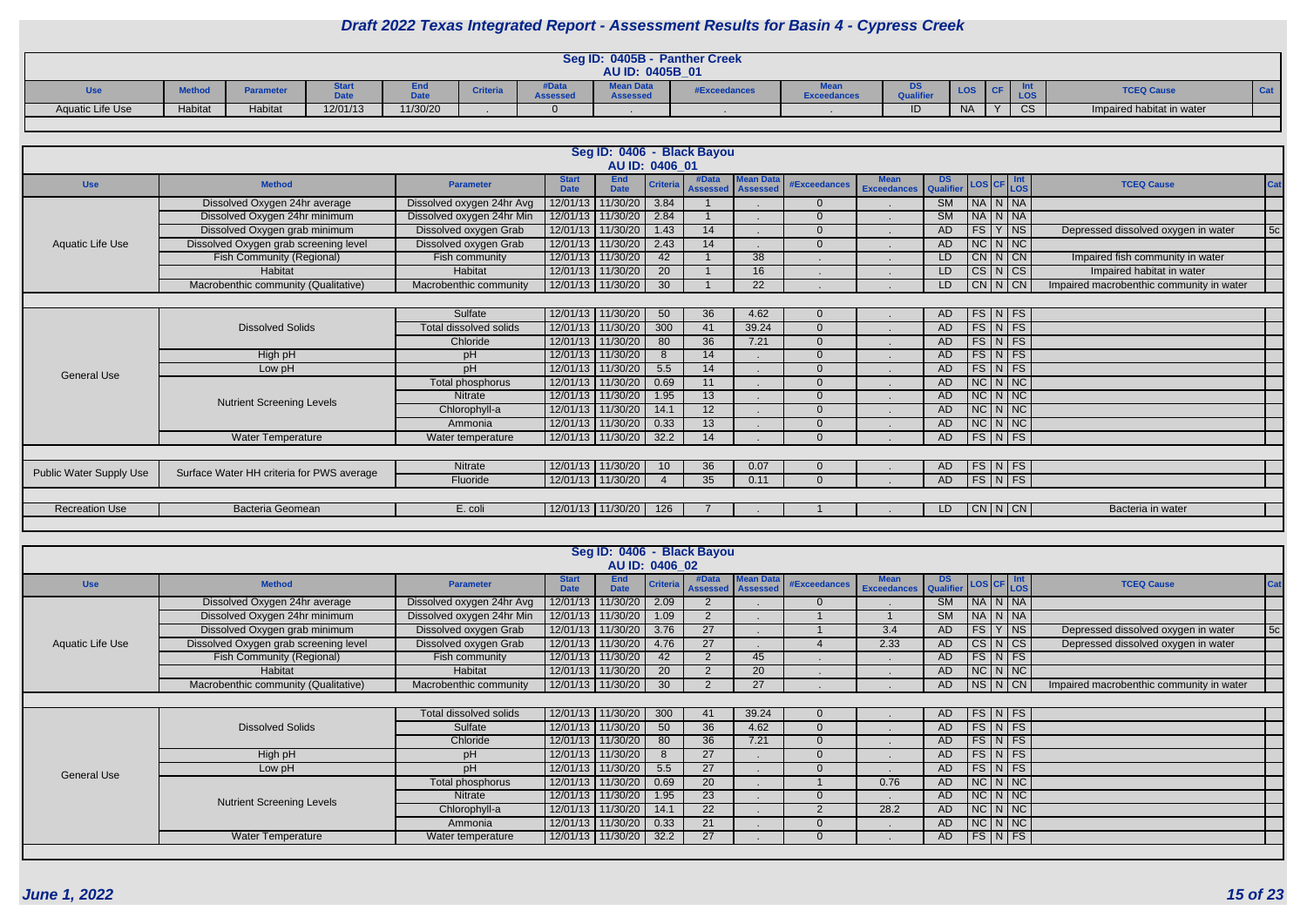| CF | Int<br>$\overline{\text{.OS}}$ | <b>TCEQ Cause</b> | Cat |
|----|--------------------------------|-------------------|-----|
|    | $\overline{\mathsf{FS}}$       |                   |     |
|    | FS                             |                   |     |
|    |                                |                   |     |
|    | ٩S                             | Bacteria in water | 5c  |

|                                |                                           |                  |                             |                       |                 | Seg ID: 0406 - Black Bayou |        |                                              |     |            |           |                   |            |
|--------------------------------|-------------------------------------------|------------------|-----------------------------|-----------------------|-----------------|----------------------------|--------|----------------------------------------------|-----|------------|-----------|-------------------|------------|
|                                |                                           |                  |                             | <b>AU ID: 0406 02</b> |                 |                            |        |                                              |     |            |           |                   |            |
| <b>Use</b>                     | <b>Method</b>                             | <b>Parameter</b> | <b>Start</b><br><b>Date</b> | End<br><b>Date</b>    | <b>Criteria</b> | <b>Assessed Assessed</b>   |        | Mean Data #Exceedances Exceedances Qualifier |     | <b>LOS</b> | LOS       | <b>TCEQ Cause</b> |            |
| <b>Public Water Supply Use</b> | Surface Water HH criteria for PWS average | Nitrate          |                             | 12/01/13 11/30/20     | 10 <sup>°</sup> | 36                         | 0.07   |                                              | AD  |            | $FS\ NFS$ |                   |            |
|                                |                                           | Fluoride         |                             | $12/01/13$ 11/30/20   |                 | 35                         | 0.11   |                                              | AD/ |            | FS N FS   |                   |            |
|                                |                                           |                  |                             |                       |                 |                            |        |                                              |     |            |           |                   |            |
| <b>Recreation Use</b>          | <b>Bacteria Geomean</b>                   | E. coli          |                             | $10/01/11$ 11/30/20   | 126             | 20                         | 176.22 |                                              | AD  |            | NS N NS   | Bacteria in water | $\vert$ 5c |
|                                |                                           |                  |                             |                       |                 |                            |        |                                              |     |            |           |                   |            |

|                                |                                           |                           |                             |                           |                 | Seg ID: 0407 - James' Bayou |                                     |                     |                                   |                 |                                  |                      |                                          |
|--------------------------------|-------------------------------------------|---------------------------|-----------------------------|---------------------------|-----------------|-----------------------------|-------------------------------------|---------------------|-----------------------------------|-----------------|----------------------------------|----------------------|------------------------------------------|
|                                |                                           |                           |                             |                           | AU ID: 0407 01  |                             |                                     |                     |                                   |                 |                                  |                      |                                          |
| <b>Use</b>                     | <b>Method</b>                             | <b>Parameter</b>          | <b>Start</b><br><b>Date</b> | <b>End</b><br><b>Date</b> | <b>Criteria</b> | #Data<br><b>Assessed</b>    | <b>Mean Data</b><br><b>Assessed</b> | <b>#Exceedances</b> | <b>Mean</b><br><b>Exceedances</b> | DS<br>Qualifier | $\textsf{LoS}$ CF $\textsf{Int}$ |                      | <b>TCEQ Cause</b><br><b>Cat</b>          |
|                                | Dissolved Oxygen 24hr average             | Dissolved oxygen 24hr Avg |                             | 01/01/11 11/30/20         | 1.96            | 10 <sup>°</sup>             |                                     | $\overline{0}$      |                                   | AD              | FS N FS                          |                      |                                          |
|                                | Dissolved Oxygen 24hr minimum             | Dissolved oxygen 24hr Min |                             | 01/01/11 11/30/20         |                 | 10 <sup>°</sup>             |                                     |                     | 0.8                               | AD              |                                  | $FS\vert N \vert FS$ |                                          |
|                                | Dissolved Oxygen grab minimum             | Dissolved oxygen Grab     |                             | 12/01/13 11/30/20         | 2.68            | 35                          |                                     | 2                   | 2.75                              | SM              |                                  | FS N NA              |                                          |
| Aquatic Life Use               | Dissolved Oxygen grab screening level     | Dissolved oxygen Grab     | 12/01/13                    | 11/30/20                  | 3.68            | 35                          |                                     | 5                   | 2.28                              | SM              | $CS\,N\,NA$                      |                      |                                          |
|                                | <b>Fish Community (Regional)</b>          | Fish community            |                             | 12/01/13 11/30/20         | 42              |                             | 49                                  |                     | $\bullet$                         | AD              | $FS\vert N \vert FS$             |                      |                                          |
|                                | Habitat                                   | Habitat                   |                             | 12/01/13 11/30/20         | 20              |                             | 16                                  |                     | $\sim$                            | AD              | $CS\overline{\vert N\vert CS}$   |                      | Impaired habitat in water                |
|                                | Macrobenthic community (Qualitative)      | Macrobenthic community    |                             | 12/01/13 11/30/20         | 30              |                             | 25                                  |                     |                                   | AD.             | $NS\ N\$ CN                      |                      | Impaired macrobenthic community in water |
|                                |                                           |                           |                             |                           |                 |                             |                                     |                     |                                   |                 |                                  |                      |                                          |
|                                |                                           | Total dissolved solids    |                             | 12/01/13 11/30/20         | 300             | 76                          | 65.72                               | $\Omega$            |                                   | AD              |                                  | FS N FS              |                                          |
|                                | <b>Dissolved Solids</b>                   | Sulfate                   |                             | 12/01/13 11/30/20         | 50              | 31                          | 3.73                                | $\Omega$            |                                   | <b>AD</b>       | $FS\vert N \vert FS$             |                      |                                          |
|                                |                                           | Chloride                  | 12/01/13                    | 11/30/20                  | 100             | 31                          | 13.25                               | $\Omega$            |                                   | <b>AD</b>       |                                  | $FS\vert N \vert FS$ |                                          |
|                                | High pH                                   | pH                        |                             | 12/01/13 11/30/20         | 8               | 35                          |                                     | $\Omega$            |                                   | AD.             |                                  | $FS\vert N \vert FS$ |                                          |
| <b>General Use</b>             | Low pH                                    | pH                        |                             | 12/01/13 11/30/20         | 5.5             | 35                          |                                     | $\Omega$            |                                   | AD              | $FS\vert N \vert FS$             |                      |                                          |
|                                |                                           | Nitrate                   | 12/01/13                    | 11/30/20                  | 1.95            | $\overline{22}$             |                                     | $\Omega$            |                                   | <b>AD</b>       | $NC\ N\$                         |                      |                                          |
|                                | <b>Nutrient Screening Levels</b>          | Total phosphorus          | 12/01/13                    | 11/30/20                  | 0.69            | 22                          |                                     | $\Omega$            |                                   | AD.             | $NC\ N\$                         |                      |                                          |
|                                |                                           | Chlorophyll-a             | 12/01/13                    | 11/30/20                  | 14.1            | 22                          |                                     | $\Omega$            |                                   | AD              | $NC\ N\$                         |                      |                                          |
|                                |                                           | Ammonia                   |                             | 12/01/13 11/30/20         | 0.33            | 22                          |                                     | $\Omega$            |                                   | <b>AD</b>       | $NC\ N\$                         |                      |                                          |
|                                | Water Temperature                         | Water temperature         |                             | 12/01/13 11/30/20         | 32.2            | 35                          |                                     | $\Omega$            |                                   | <b>AD</b>       |                                  | $FS\vert N \vert FS$ |                                          |
|                                |                                           |                           |                             |                           |                 |                             |                                     |                     |                                   |                 |                                  |                      |                                          |
| <b>Public Water Supply Use</b> | Surface Water HH criteria for PWS average | Nitrate                   |                             | 12/01/13 11/30/20         | <u>10</u>       | 31                          | 0.05                                | $\Omega$            |                                   | AD              | FS N FS                          |                      |                                          |
|                                |                                           |                           |                             |                           |                 |                             |                                     |                     |                                   |                 |                                  |                      |                                          |
| <b>Recreation Use</b>          | Bacteria Geomean                          | E. coli                   |                             | 12/01/13 11/30/20         | 126             | 26                          | 194.05                              |                     |                                   | AD              | NS N NS                          |                      | 5b <br>Bacteria in water                 |

|                    |                                       |                           |                             | AU ID: 0407 02            |      | Seg ID: 0407 - James' Bayou |                                         |                |                                   |                        |                            |  |                                          |                 |
|--------------------|---------------------------------------|---------------------------|-----------------------------|---------------------------|------|-----------------------------|-----------------------------------------|----------------|-----------------------------------|------------------------|----------------------------|--|------------------------------------------|-----------------|
| <b>Use</b>         | <b>Method</b>                         | <b>Parameter</b>          | <b>Start</b><br><b>Date</b> | <b>End</b><br><b>Date</b> |      | #Data                       | <b>Mean Data</b><br>Assessed   Assessed | #Exceedances   | <b>Mean</b><br><b>Exceedances</b> | DS LOS CF Int          |                            |  | <b>TCEQ Cause</b>                        | Ca              |
|                    | Dissolved Oxygen 24hr average         | Dissolved oxygen 24hr Avg | 12/01/13                    | 11/30/20                  | 1.5  | 11                          |                                         | $\overline{2}$ | 0.8                               | AD                     | FS Y NS                    |  | Depressed dissolved oxygen in water      | 5c              |
|                    | Dissolved Oxygen 24hr minimum         | Dissolved oxygen 24hr Min |                             | 12/01/13 11/30/20         |      | 11                          |                                         |                | 0.33                              | AD                     | NS N NS                    |  | Depressed dissolved oxygen in water      | $\overline{5c}$ |
| Aquatic Life Use   | Dissolved Oxygen grab minimum         | Dissolved oxygen Grab     | 12/01/13 11/30/20           |                           |      | 38                          |                                         |                | 1.15                              | $\overline{\text{SM}}$ | $FS\vert N\vert NA\vert$   |  |                                          |                 |
|                    | Dissolved Oxygen grab screening level | Dissolved oxygen Grab     | 12/01/13 11/30/20           |                           | 1.5  | 38                          |                                         |                | 1.87                              | $\overline{\text{SM}}$ | CS N NA                    |  |                                          |                 |
|                    | Macrobenthic community (Qualitative)  | Macrobenthic community    |                             | 12/01/13 11/30/20         |      | $\Omega$                    |                                         |                |                                   |                        | $N_A$ $Y$ $ CN$            |  | Impaired macrobenthic community in water |                 |
|                    |                                       |                           |                             |                           |      |                             |                                         |                |                                   |                        |                            |  |                                          |                 |
|                    |                                       | Sulfate                   | 12/01/13 11/30/20           |                           | 50   | 31                          | 3.73                                    | $\Omega$       |                                   | AD.                    | $FS\vert N \vert FS \vert$ |  |                                          |                 |
|                    | <b>Dissolved Solids</b>               | Total dissolved solids    |                             | 12/01/13 11/30/20         | 300  | 76                          | 65.72                                   | $\Omega$       |                                   | AD                     | $FS\vert N \vert FS \vert$ |  |                                          |                 |
|                    |                                       | Chloride                  | 12/01/13 11/30/20           |                           | 100  | 31                          | 13.25                                   |                |                                   | AD                     | $FS\vert N\vert FS\vert$   |  |                                          |                 |
|                    | High pH                               | pH                        | 12/01/13 11/30/20           |                           |      | 38                          |                                         |                |                                   | AD                     | $FS\vert N \vert FS \vert$ |  |                                          |                 |
| <b>General Use</b> | Low pH                                | pH                        | 12/01/13 11/30/20           |                           | 5.5  | 38                          |                                         |                | 2.5                               | AD                     | $FS\overline{N}$ FS        |  |                                          |                 |
|                    |                                       | Total phosphorus          | 12/01/13 11/30/20           |                           | 0.69 | 9                           |                                         |                | 0.8                               | <b>LD</b>              | NCIN/NC                    |  |                                          |                 |
|                    | <b>Nutrient Screening Levels</b>      | <b>Nitrate</b>            | 12/01/13 11/30/20           |                           | 1.95 | 9                           |                                         |                |                                   | LD                     | $NC\ N\nc$                 |  |                                          |                 |
|                    |                                       | Chlorophyll-a             |                             | 12/01/13 11/30/20         | 14.1 | 9                           |                                         |                | 16.3                              | LD                     | NCINNC                     |  |                                          |                 |
|                    |                                       | Ammonia                   | 12/01/13 11/30/20           |                           | 0.33 | 9                           |                                         |                | 0.39                              | LD                     | $NC\vert N\vert NC\vert$   |  |                                          |                 |
|                    | <b>Water Temperature</b>              | Water temperature         |                             | 12/01/13 11/30/20         | 32.2 | 38                          |                                         |                |                                   | AD                     | $FS\vert N \vert FS \vert$ |  |                                          |                 |
|                    |                                       |                           |                             |                           |      |                             |                                         |                |                                   |                        |                            |  |                                          |                 |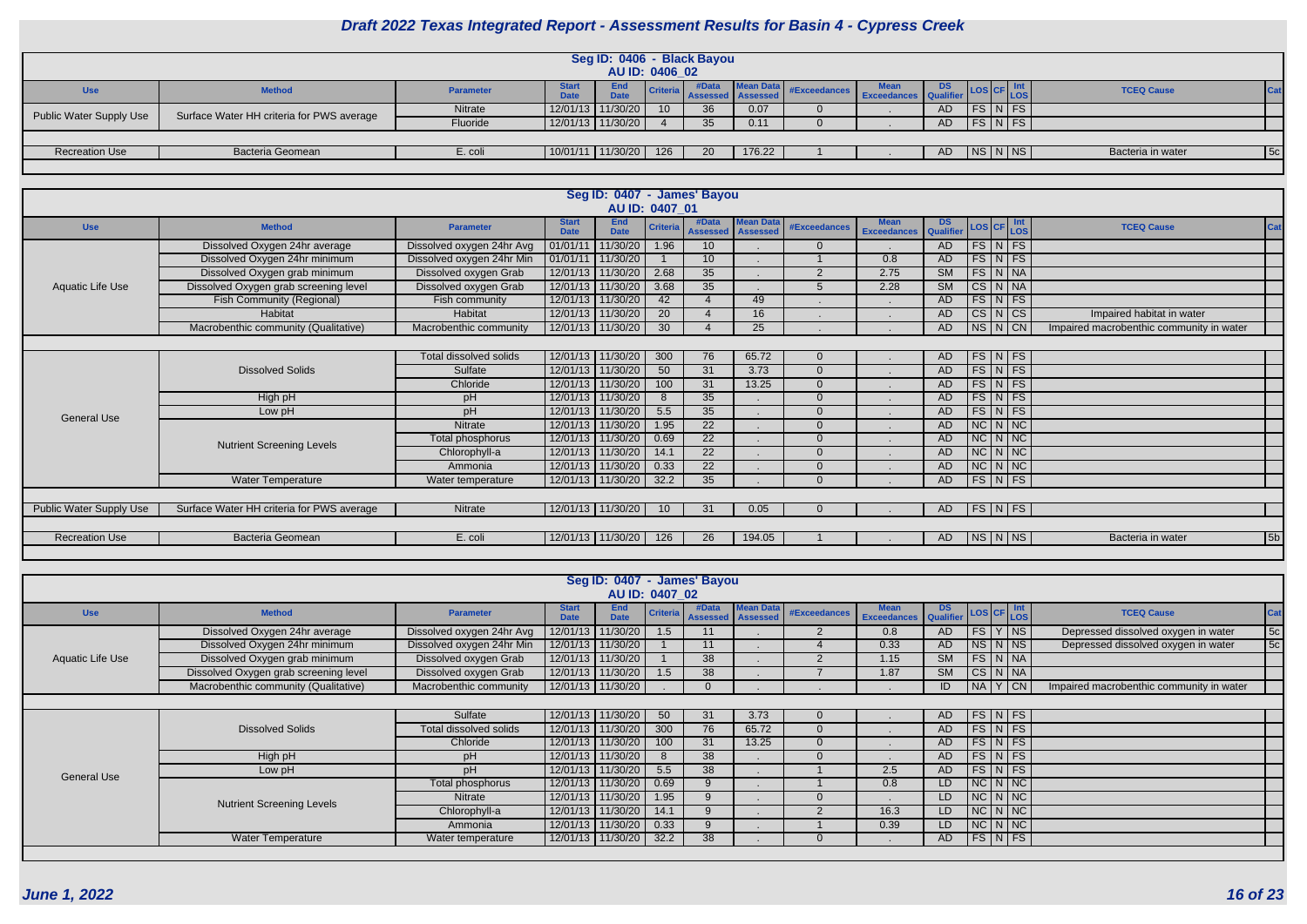| s cF                       | $\vert$ Int<br>LOS       | <b>TCEQ Cause</b> | Cat |
|----------------------------|--------------------------|-------------------|-----|
|                            | $\overline{\mathsf{FS}}$ |                   |     |
|                            |                          |                   |     |
| $\overline{\phantom{a}}$ N | FS.                      |                   |     |
|                            |                          |                   |     |

|                                |                                           |                  |                             | Seg ID: 0407 - James' Bayou |                 |    |                            |                                              |     |                      |                        |                           |
|--------------------------------|-------------------------------------------|------------------|-----------------------------|-----------------------------|-----------------|----|----------------------------|----------------------------------------------|-----|----------------------|------------------------|---------------------------|
|                                |                                           |                  |                             | AU ID: 0407 02              |                 |    |                            |                                              |     |                      |                        |                           |
| <b>Use</b>                     | <b>Method</b>                             | <b>Parameter</b> | <b>Start</b><br><b>Date</b> | End<br><b>Date</b>          |                 |    | Criteria Assessed Assessed | Mean Data #Exceedances Exceedances Qualifier |     |                      |                        | <b>Int</b><br><b>ILOS</b> |
| <b>Public Water Supply Use</b> | Surface Water HH criteria for PWS average | Nitrate          |                             | 12/01/13 11/30/20           | 10 <sup>°</sup> | 31 | 0.05                       |                                              | AD  | FS.                  | $\lfloor N \rfloor$ FS |                           |
|                                |                                           |                  |                             |                             |                 |    |                            |                                              |     |                      |                        |                           |
| <b>Recreation Use</b>          | Bacteria Geomean                          | E. coli          |                             | 12/01/13 11/30/20           | 126             | 38 | 125.73                     |                                              | AD. | $FS\vert N \vert FS$ |                        |                           |
|                                |                                           |                  |                             |                             |                 |    |                            |                                              |     |                      |                        |                           |

|                  |                                       |                       | Seg ID: 0407B - Frazier Creek | <b>AU ID: 0407B 02</b> |                 |                          |                                     |              |                   |                  |                |        |             |            |
|------------------|---------------------------------------|-----------------------|-------------------------------|------------------------|-----------------|--------------------------|-------------------------------------|--------------|-------------------|------------------|----------------|--------|-------------|------------|
| Use              | <b>Method</b>                         | <b>Parameter</b>      |                               | Enc<br>$\lambda$       | <b>Criteria</b> | #Data<br><b>Assessed</b> | <b>Mean Data</b><br><b>Assessed</b> | #Exceedances | <b>Exceedance</b> | <b>Qualifier</b> |                |        | <b>TCEQ</b> | <b>Cat</b> |
| Aquatic Life Use | Dissolved Oxygen grab minimum         | Dissolved oxygen Grab | 12/01/13                      | 11/30/20               |                 | $\rightarrow$            |                                     |              |                   | AD               |                |        |             |            |
|                  | Dissolved Oxygen grab screening level | Dissolved oxygen Grab | 12/01/13                      | 11/30/20               |                 | $\rightarrow$            |                                     |              |                   | AD               | $\overline{N}$ | $N$ NC |             |            |

|                                |                                           | Seg ID: 0408 - Lake Bob Sandlin | AU ID: 0408 01              |                           |                 |                          |                                     |                     |                                   |                        |                                |               |                       |                                    |
|--------------------------------|-------------------------------------------|---------------------------------|-----------------------------|---------------------------|-----------------|--------------------------|-------------------------------------|---------------------|-----------------------------------|------------------------|--------------------------------|---------------|-----------------------|------------------------------------|
| <b>Use</b>                     | <b>Method</b>                             | <b>Parameter</b>                | <b>Start</b><br><b>Date</b> | <b>End</b><br><b>Date</b> | <b>Criteria</b> | #Data<br><b>Assessed</b> | <b>Mean Data</b><br><b>Assessed</b> | <b>#Exceedances</b> | <b>Mean</b><br><b>Exceedances</b> | <b>DS</b><br>Qualifier | $\textsf{LOS}   \textsf{CF}  $ |               | Int<br>LOS            | <b>TCEQ</b><br>Cat<br><b>Cause</b> |
| Aquatic Life Use               | Dissolved Oxygen grab minimum             | Dissolved oxygen Grab           | 12/01/13                    | 11/30/20                  | ຼາ              | 40                       |                                     | $\Omega$            |                                   | AD                     |                                | $FS$ $N$ $FS$ |                       |                                    |
|                                | Dissolved Oxygen grab screening level     | Dissolved oxygen Grab           | 12/01/13                    | 11/30/20                  |                 | 40                       |                                     | $\Omega$            |                                   | AD                     | $NC$ $N$ $NC$                  |               |                       |                                    |
|                                |                                           |                                 |                             |                           |                 |                          |                                     |                     |                                   |                        |                                |               |                       |                                    |
|                                |                                           | Total dissolved solids          | 12/01/13                    | 11/30/20                  | 150             | 66                       | 112.58                              | $\Omega$            |                                   | AD.                    |                                | $FS$ $N$ $FS$ |                       |                                    |
|                                | <b>Dissolved Solids</b>                   | Sulfate                         | 12/01/13                    | 11/30/20                  | 65              | 63                       | 22.44                               | $\Omega$            |                                   | AD                     |                                | FS N          | FS                    |                                    |
|                                |                                           | Chloride                        | 12/01/13                    | 11/30/20                  | 50              | 63                       | 15.57                               | $\Omega$            |                                   | AD.                    |                                | $FS$ $N$      | FS                    |                                    |
|                                | High pH                                   | pH                              | 12/01/13                    | 11/30/20                  |                 | 40                       |                                     | $\Omega$            |                                   | AD.                    |                                | $FS$ $N$ $FS$ |                       |                                    |
| <b>General Use</b>             | Low pH                                    | pH                              | 12/01/13                    | 11/30/20                  | 6.5             | 40                       |                                     | $\Omega$            |                                   | AD.                    | FS                             | N             | FS                    |                                    |
|                                |                                           | Total phosphorus                | 12/01/13                    | 11/30/20                  | 0.2             | 36                       |                                     | $\Omega$            |                                   | JQ                     | <b>NA</b>                      | N             | $\overline{\big }$ NA |                                    |
|                                | <b>Nutrient Screening Levels</b>          | Nitrate                         | 12/01/13                    | 11/30/20                  | 0.37            | 41                       |                                     |                     | 0.42                              | JQ                     |                                | NA N NA       |                       |                                    |
|                                |                                           | Chlorophyll-a                   | 12/01/13                    | 11/30/20                  | 26.7            | 38                       |                                     |                     | 50.1                              | JQ                     |                                | NA N NA       |                       |                                    |
|                                |                                           | Ammonia                         | 12/01/13                    | 11/30/20                  | 0.11            | 35                       |                                     |                     | 0.27                              | JQ                     | NA                             | N   NA        |                       |                                    |
|                                | <b>Water Temperature</b>                  | Water temperature               | 12/01/13                    | 11/30/20                  | 32.2            | 40                       |                                     | $\Omega$            |                                   | AD.                    | $FS$ $N$                       |               | FS                    |                                    |
|                                |                                           |                                 |                             |                           |                 |                          |                                     |                     |                                   |                        |                                |               |                       |                                    |
| <b>Public Water Supply Use</b> | Surface Water HH criteria for PWS average | Nitrate                         | 12/01/13                    | 11/30/20                  | 10 <sup>1</sup> | 68                       | 0.11                                | $\Omega$            |                                   | AD                     | FS                             | N             | FS                    |                                    |
|                                |                                           | Fluoride                        | 12/01/13                    | 11/30/20                  |                 | 63                       | 0.13                                | $\Omega$            |                                   | AD.                    |                                | $FS$ $N$      | FS                    |                                    |
|                                |                                           |                                 |                             |                           |                 |                          |                                     |                     |                                   |                        |                                |               |                       |                                    |
| <b>Recreation Use</b>          | Bacteria Geomean                          | E. coli                         | 12/01/13                    | 11/30/20                  | 126             | 29                       | 2.97                                |                     |                                   | AD.                    | $FS$   N                       |               | <b>FS</b>             |                                    |
|                                |                                           |                                 |                             |                           |                 |                          |                                     |                     |                                   |                        |                                |               |                       |                                    |

|                         |                                           | Seg ID: 0408 - Lake Bob Sandlin | AU ID: 0408_02              |                    |                 |                          |                                     |              |                    |                         |          |           |                                        |     |
|-------------------------|-------------------------------------------|---------------------------------|-----------------------------|--------------------|-----------------|--------------------------|-------------------------------------|--------------|--------------------|-------------------------|----------|-----------|----------------------------------------|-----|
| <b>Use</b>              | <b>Method</b>                             | <b>Parameter</b>                | <b>Start</b><br><b>Date</b> | End<br><b>Date</b> | <b>Criteria</b> | #Data<br><b>Assessed</b> | <b>Mean Data</b><br><b>Assessed</b> | #Exceedances | <b>Exceedances</b> | DS.<br><b>Qualifier</b> |          |           | $\blacksquare$ CEQ<br>LOS CF LOS Cause | Cat |
|                         |                                           | Total dissolved solids          | 12/01/13                    | 11/30/20           | 150             | 66                       | 112.58                              |              |                    | AD                      | $FS$ $N$ | FS        |                                        |     |
| <b>General Use</b>      | <b>Dissolved Solids</b>                   | Sulfate                         | 12/01/13                    | 11/30/20           | 65              | 63                       | 22.44                               |              |                    | AD                      | FS   N   | <b>FS</b> |                                        |     |
|                         |                                           | Chloride                        | 12/01/13                    | 11/30/20           | 50              | 63                       | 15.57                               |              |                    | AD                      | $FS$ $N$ | FS        |                                        |     |
|                         |                                           |                                 |                             |                    |                 |                          |                                     |              |                    |                         |          |           |                                        |     |
| Public Water Supply Use | Surface Water HH criteria for PWS average | <b>Nitrate</b>                  | 12/01/13                    | 11/30/20           | 10 <sup>°</sup> | 68                       | 0.11                                |              |                    | AD                      | FS   N   | <b>FS</b> |                                        |     |
|                         |                                           | Fluoride                        | 12/01/13                    | 11/30/20           |                 | 63                       | 0.13                                |              |                    | AD.                     | $FS$ N   | FS        |                                        |     |
|                         |                                           |                                 |                             |                    |                 |                          |                                     |              |                    |                         |          |           |                                        |     |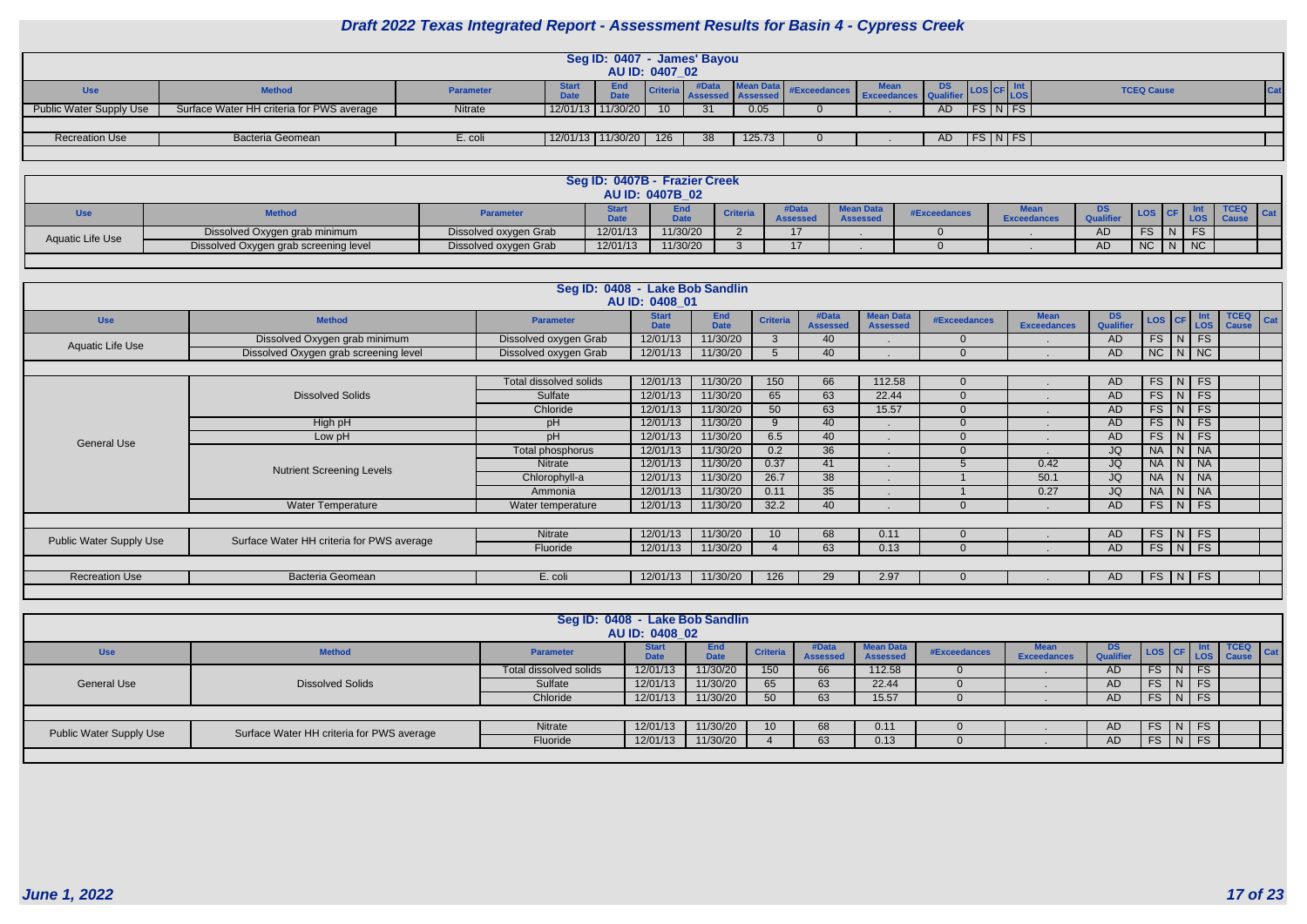|                                |                                           | Seg ID: 0408 - Lake Bob Sandlin | AU ID: 0408 03              |                           |                 |                          |                                     |              |                                   |                        |               |                 |                       |                                    |
|--------------------------------|-------------------------------------------|---------------------------------|-----------------------------|---------------------------|-----------------|--------------------------|-------------------------------------|--------------|-----------------------------------|------------------------|---------------|-----------------|-----------------------|------------------------------------|
| <b>Use</b>                     | <b>Method</b>                             | <b>Parameter</b>                | <b>Start</b><br><b>Date</b> | <b>End</b><br><b>Date</b> | <b>Criteria</b> | #Data<br><b>Assessed</b> | <b>Mean Data</b><br><b>Assessed</b> | #Exceedances | <b>Mean</b><br><b>Exceedances</b> | <b>DS</b><br>Qualifier | LOS CF        |                 | Int<br><b>LOS</b>     | <b>TCEQ</b><br>Cat<br><b>Cause</b> |
| Aquatic Life Use               | Dissolved Oxygen grab minimum             | Dissolved oxygen Grab           | 12/01/13                    | 11/30/20                  | 3               | 26                       |                                     |              |                                   | AD                     | $FS$ $N$      |                 | FS                    |                                    |
|                                | Dissolved Oxygen grab screening level     | Dissolved oxygen Grab           | 12/01/13                    | 11/30/20                  |                 | 26                       |                                     |              |                                   | AD                     | $NC$ $N$ $NC$ |                 |                       |                                    |
|                                |                                           |                                 |                             |                           |                 |                          |                                     |              |                                   |                        |               |                 |                       |                                    |
|                                |                                           | Total dissolved solids          | 12/01/13                    | 11/30/20                  | 150             | 66                       | 112.58                              | $\Omega$     |                                   | AD.                    | $FS$ N FS     |                 |                       |                                    |
|                                | <b>Dissolved Solids</b>                   | Sulfate                         | 12/01/13                    | 11/30/20                  | 65              | 63                       | 22.44                               | $\Omega$     |                                   | AD.                    | $FS$ $N$      |                 | FS                    |                                    |
|                                |                                           | Chloride                        | 12/01/13                    | 11/30/20                  | 50              | 63                       | 15.57                               | $\Omega$     |                                   | AD.                    | FS            | N               | <b>FS</b>             |                                    |
|                                | High pH                                   | pH                              | 12/01/13                    | 11/30/20                  | $\mathsf{Q}$    | 26                       |                                     |              | 9.1                               | AD                     | FS            | $\vert N \vert$ | FS                    |                                    |
| <b>General Use</b>             | Low pH                                    | pH                              | 12/01/13                    | 11/30/20                  | 6.5             | 26                       |                                     |              |                                   | AD.                    | $FS$ $N$      |                 | FS                    |                                    |
|                                |                                           | Total phosphorus                | 12/01/13                    | 11/30/20                  | 0.2             | 25                       |                                     |              |                                   | JQ                     | NA   N   NA   |                 |                       |                                    |
|                                | <b>Nutrient Screening Levels</b>          | Nitrate                         | 12/01/13                    | 11/30/20                  | 0.37            | 27                       |                                     | $\Omega$     |                                   | JQ                     | NA            |                 | N   NA                |                                    |
|                                |                                           | Chlorophyll-a                   | 12/01/13                    | 11/30/20                  | 26.7            | 25                       |                                     |              | 32.5                              | JQ                     | NA            | N               | $\overline{\big }$ NA |                                    |
|                                |                                           | Ammonia                         | 12/01/13                    | 11/30/20                  | 0.11            | 24                       |                                     |              |                                   | JQ                     | NA N NA       |                 |                       |                                    |
|                                | <b>Water Temperature</b>                  | Water temperature               | 12/01/13                    | 11/30/20                  | 32.2            | 26                       |                                     |              |                                   | AD                     | $FS$ $N$      |                 | FS                    |                                    |
|                                |                                           |                                 |                             |                           |                 |                          |                                     |              |                                   |                        |               |                 |                       |                                    |
| <b>Public Water Supply Use</b> | Surface Water HH criteria for PWS average | Nitrate                         | 12/01/13                    | 11/30/20                  | 10              | 68                       | 0.11                                |              |                                   | AD.                    | $FS$ $N$      |                 | FS                    |                                    |
|                                |                                           | Fluoride                        | 12/01/13                    | 11/30/20                  |                 | 63                       | 0.13                                | $\Omega$     |                                   | AD.                    | $FS$ $N$      |                 | FS                    |                                    |
|                                |                                           |                                 |                             |                           |                 |                          |                                     |              |                                   |                        |               |                 |                       |                                    |
| <b>Recreation Use</b>          | <b>Bacteria Geomean</b>                   | E. coli                         | 05/01/13                    | 11/30/20                  | 126             | 20                       | 1.66                                |              |                                   | AD.                    | FS N          |                 | <b>FS</b>             |                                    |
|                                |                                           |                                 |                             |                           |                 |                          |                                     |              |                                   |                        |               |                 |                       |                                    |

|                  |               |           |                              |          |                 |                 | Seg ID: 0408C - Brushy Creek<br>AU ID: 0408C 01 |              |                    |    |           |            |                           |     |
|------------------|---------------|-----------|------------------------------|----------|-----------------|-----------------|-------------------------------------------------|--------------|--------------------|----|-----------|------------|---------------------------|-----|
| Use              | <b>Method</b> | Parameter | <b>Oldi</b> l<br><b>Date</b> | .        | <b>Criteria</b> | <b>Assessed</b> | <b>Mean Data</b><br><b>Assessed</b>             | #Exceedances | <b>Exceedances</b> | טע | LOS.      | <b>LOS</b> | <b>TCEQ Cause</b>         | Cat |
| Aquatic Life Use | Habitat       | Habitat   | 12/01/13                     | 11/30/20 |                 |                 |                                                 |              |                    | ╍  | <b>NA</b> | $\cap$     | Impaired habitat in water |     |
|                  |               |           |                              |          |                 |                 |                                                 |              |                    |    |           |            |                           |     |

|                                |                                           |                           | Seg ID: 0409 - Little Cypress Bayou (Creek) |                    |                 |                              |                  |                     |                                   |                 |                                                       |          |                                     |     |
|--------------------------------|-------------------------------------------|---------------------------|---------------------------------------------|--------------------|-----------------|------------------------------|------------------|---------------------|-----------------------------------|-----------------|-------------------------------------------------------|----------|-------------------------------------|-----|
|                                |                                           |                           |                                             | AU ID: 0409 01     |                 |                              |                  |                     |                                   |                 |                                                       |          |                                     |     |
| <b>Use</b>                     | <b>Method</b>                             | <b>Parameter</b>          | <b>Start</b><br><b>Date</b>                 | End<br><b>Date</b> | <b>Criteria</b> | #Data<br>Assessed   Assessed | <b>Mean Data</b> | <b>#Exceedances</b> | <b>Mean</b><br><b>Exceedances</b> | DS<br>Qualifier | $\textsf{LOS}$ CF $\frac{\textsf{Int}}{\textsf{LOS}}$ |          | <b>TCEQ Cause</b>                   | Cat |
|                                | Dissolved Oxygen 24hr average             | Dissolved oxygen 24hr Avg |                                             | 12/01/13 11/30/20  |                 | 14                           |                  | $\overline{ }$      | 3.8                               | <b>AD</b>       | NS                                                    | $N$ NS   | Depressed dissolved oxygen in water | 5c  |
| Aquatic Life Use               | Dissolved Oxygen 24hr minimum             | Dissolved oxygen 24hr Min |                                             | 12/01/13 11/30/20  |                 | 14                           |                  | 5                   | 2.22                              | <b>AD</b>       | NS                                                    | $N$ NS   | Depressed dissolved oxygen in water | 5c  |
|                                | Dissolved Oxygen grab minimum             | Dissolved oxygen Grab     |                                             | 12/01/13 11/30/20  |                 | 60                           |                  | 3                   | 2.67                              | <b>SM</b>       | FS                                                    | $N$ $NA$ |                                     |     |
|                                | Dissolved Oxygen grab screening level     | Dissolved oxygen Grab     |                                             | 12/01/13 11/30/20  |                 | 60                           |                  | 11                  | 3.45                              | SM              | CS                                                    | N NA     |                                     |     |
|                                |                                           |                           |                                             |                    |                 |                              |                  |                     |                                   |                 |                                                       |          |                                     |     |
|                                |                                           | Total dissolved solids    |                                             | 12/01/13 11/30/20  | 300             | 104                          | 84.36            | $\overline{0}$      |                                   | AD.             | FS N FS                                               |          |                                     |     |
|                                | <b>Dissolved Solids</b>                   | Sulfate                   |                                             | 12/01/13 11/30/20  | 50              | 72                           | 13.69            | $\Omega$            |                                   | AD              | $FS\mid N \mid FS$                                    |          |                                     |     |
|                                |                                           | Chloride                  |                                             | 12/01/13 11/30/20  | 100             | 72                           | 16.12            | $\Omega$            |                                   | AD              | FS                                                    | $N$ FS   |                                     |     |
|                                | High pH                                   | pH                        |                                             | 12/01/13 11/30/20  | 8.5             | 60                           |                  | $\Omega$            |                                   | AD              | FS                                                    | $N$ FS   |                                     |     |
| <b>General Use</b>             | Low pH                                    | pH                        |                                             | 12/01/13 11/30/20  | 5.5             | 60                           |                  | $\Omega$            |                                   | AD              | FS                                                    | $N$ FS   |                                     |     |
|                                |                                           | Nitrate                   |                                             | 12/01/13 11/30/20  | 1.95            | $\overline{31}$              |                  | $\Omega$            |                                   | <b>AD</b>       | NC                                                    | $N$ NC   |                                     |     |
|                                | <b>Nutrient Screening Levels</b>          | Total phosphorus          |                                             | 12/01/13 11/30/20  | 0.69            | 30                           |                  | $\Omega$            |                                   | AD              | N <sub>C</sub>                                        | $N$ $NC$ |                                     |     |
|                                |                                           | Chlorophyll-a             |                                             | 12/01/13 11/30/20  | 14.1            | 31                           |                  | 2                   | 15.75                             | AD              | NC                                                    | $N$ NC   |                                     |     |
|                                |                                           | Ammonia                   |                                             | 12/01/13 11/30/20  | 0.33            | 31                           |                  | $\overline{0}$      |                                   | <b>AD</b>       | NC                                                    | $N$ NC   |                                     |     |
|                                | <b>Water Temperature</b>                  | Water temperature         |                                             | 12/01/13 11/30/20  | 32.2            | 60                           |                  | $\Omega$            |                                   | AD              | FS                                                    | $N$ FS   |                                     |     |
|                                |                                           |                           |                                             |                    |                 |                              |                  |                     |                                   |                 |                                                       |          |                                     |     |
| <b>Public Water Supply Use</b> | Surface Water HH criteria for PWS average | Nitrate                   |                                             | 12/01/13 11/30/20  | 10 <sup>°</sup> | 70                           | 0.23             | $\Omega$            |                                   | AD.             | $FS\mid N \mid FS$                                    |          |                                     |     |
|                                |                                           | Fluoride                  |                                             | 12/01/13 11/30/20  |                 | 60                           | 0.1              | $\Omega$            |                                   | AD.             | $FS$ N FS                                             |          |                                     |     |
|                                |                                           |                           |                                             |                    |                 |                              |                  |                     |                                   |                 |                                                       |          |                                     |     |
| <b>Recreation Use</b>          | Bacteria Geomean                          | E. coli                   |                                             | 12/01/13 11/30/20  | 126             | 24                           | 96.43            |                     |                                   | AD.             | FS                                                    | $N$ FS   |                                     |     |
|                                |                                           |                           |                                             |                    |                 |                              |                  |                     |                                   |                 |                                                       |          |                                     |     |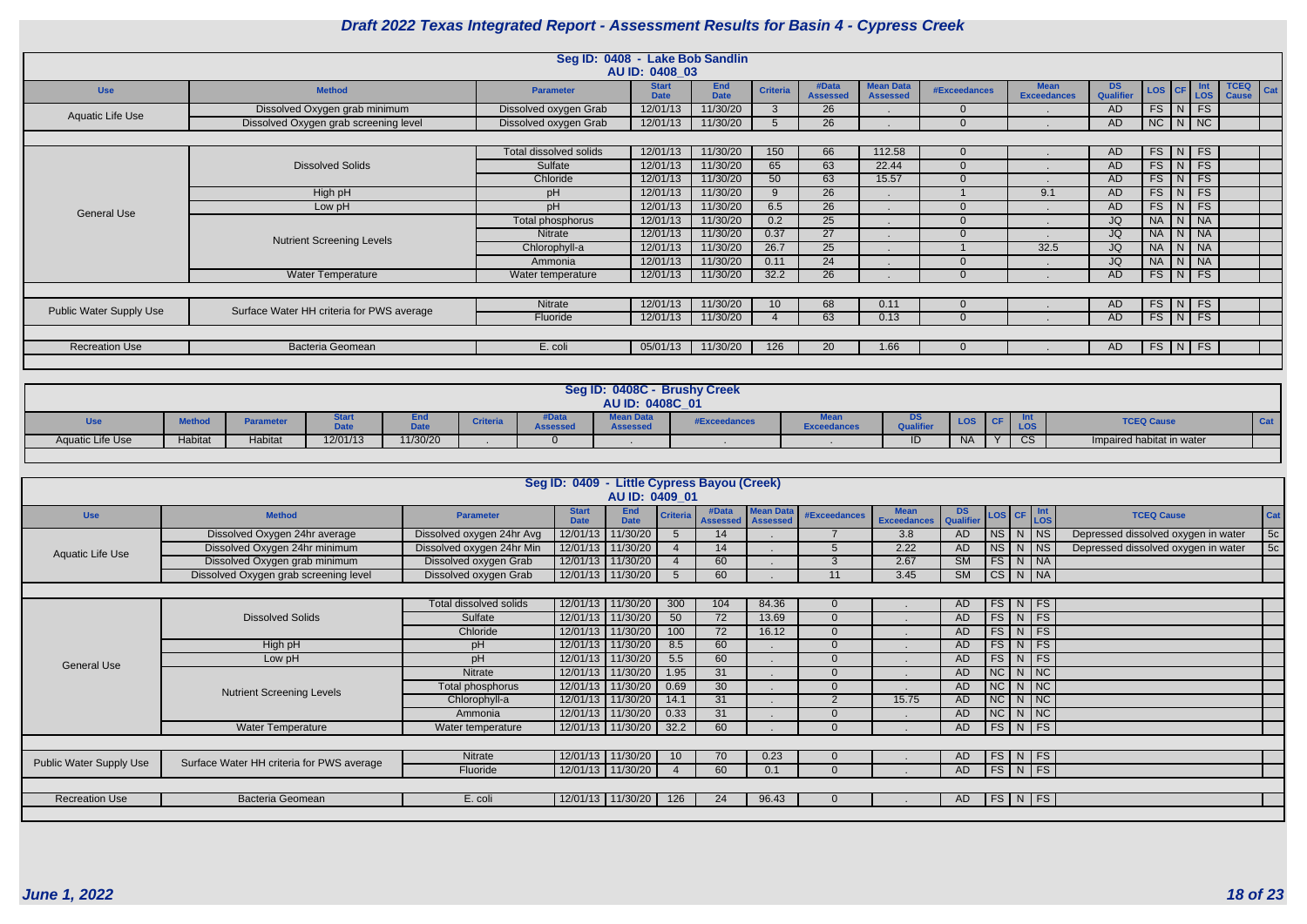|                                |                                           |                           |                             | Seg ID: 0409 - Little Cypress Bayou (Creek)<br>AU ID: 0409_02 |                 |                              |           |              |                                                                       |     |                         |          |                                     |     |
|--------------------------------|-------------------------------------------|---------------------------|-----------------------------|---------------------------------------------------------------|-----------------|------------------------------|-----------|--------------|-----------------------------------------------------------------------|-----|-------------------------|----------|-------------------------------------|-----|
| <b>Use</b>                     | <b>Method</b>                             | <b>Parameter</b>          | <b>Start</b><br><b>Date</b> | <b>End</b><br><b>Date</b>                                     | <b>Criteria</b> | #Data<br>Assessed   Assessed | Mean Data | #Exceedances | <b>Mean</b><br>Mean DS LOS CF Int<br>Exceedances Qualifier LOS CF LOS |     |                         |          | <b>TCEQ Cause</b>                   | Cat |
| <b>Aquatic Life Use</b>        | Dissolved Oxygen 24hr average             | Dissolved oxygen 24hr Avg |                             | 12/01/13 11/30/20                                             |                 |                              |           |              |                                                                       |     | NA I                    | $ $ NS   | Depressed dissolved oxygen in water | 5c  |
|                                | Dissolved Oxygen 24hr minimum             | Dissolved oxygen 24hr Min |                             | 12/01/13 11/30/20                                             |                 |                              |           |              |                                                                       |     | NA I                    | CN       | Depressed dissolved oxygen in water |     |
|                                |                                           |                           |                             |                                                               |                 |                              |           |              |                                                                       |     |                         |          |                                     |     |
|                                |                                           | Total dissolved solids    |                             | $12/01/13$   11/30/20                                         | 300             | 104                          | 84.36     |              |                                                                       | AD  | FS I                    | $N$ FS   |                                     |     |
| <b>General Use</b>             | <b>Dissolved Solids</b>                   | Sulfate                   |                             | 12/01/13 11/30/20                                             | 50              | 72                           | 13.69     |              |                                                                       | AD. | $FS$ N FS               |          |                                     |     |
|                                |                                           | Chloride                  |                             | $12/01/13$ 11/30/20                                           | 100             | 72                           | 16.12     |              |                                                                       | AD. | $FS\mid N \mid FS \mid$ |          |                                     |     |
|                                |                                           |                           |                             |                                                               |                 |                              |           |              |                                                                       |     |                         |          |                                     |     |
|                                | Surface Water HH criteria for PWS average | Nitrate                   |                             | 12/01/13 11/30/20                                             | 10 <sup>1</sup> | 70                           | 0.23      |              |                                                                       | AD. | $FS$ N FS               |          |                                     |     |
| <b>Public Water Supply Use</b> |                                           | Fluoride                  |                             | 12/01/13 11/30/20                                             |                 | 60                           | 0.1       |              |                                                                       | AD. | $FS$ N FS               |          |                                     |     |
|                                |                                           |                           |                             |                                                               |                 |                              |           |              |                                                                       |     |                         |          |                                     |     |
| <b>Recreation Use</b>          | Bacteria Geomean                          | E. coli                   |                             | 12/01/13 11/30/20                                             | 126             |                              |           |              |                                                                       | ID  | $\vert$ NA $\vert$      | $ Y $ NS | Bacteria in water                   | 5c  |
|                                |                                           |                           |                             |                                                               |                 |                              |           |              |                                                                       |     |                         |          |                                     |     |

|                                |                                           | Seg ID: 0409 - Little Cypress Bayou (Creek) |                             |                           |                 |                          |                                     |                     |                                   |                        |                        |   |            |                   |            |
|--------------------------------|-------------------------------------------|---------------------------------------------|-----------------------------|---------------------------|-----------------|--------------------------|-------------------------------------|---------------------|-----------------------------------|------------------------|------------------------|---|------------|-------------------|------------|
|                                |                                           |                                             | AU ID: 0409 03              |                           |                 |                          |                                     |                     |                                   |                        |                        |   |            |                   |            |
| <b>Use</b>                     | <b>Method</b>                             | <b>Parameter</b>                            | <b>Start</b><br><b>Date</b> | <b>End</b><br><b>Date</b> | <b>Criteria</b> | #Data<br><b>Assessed</b> | <b>Mean Data</b><br><b>Assessed</b> | <b>#Exceedances</b> | <b>Mean</b><br><b>Exceedances</b> | DS.<br>Qualifier       | LOS CF                 |   | Int<br>LOS | <b>TCEQ Cause</b> | Cat        |
|                                | Dissolved Oxygen 24hr average             | Dissolved oxygen 24hr Avg                   | 12/01/13                    | 11/30/20                  | 1.5             | $\overline{2}$           |                                     | $\Omega$            |                                   | <b>SM</b>              | <b>NA</b>              |   | $N$ NA     |                   |            |
| Aquatic Life Use               | Dissolved Oxygen 24hr minimum             | Dissolved oxygen 24hr Min                   | 12/01/13                    | 11/30/20                  |                 | $\overline{2}$           |                                     | $\Omega$            |                                   | $\overline{\text{SM}}$ | <b>NA</b>              |   | N NA       |                   |            |
|                                | Dissolved Oxygen grab minimum             | Dissolved oxygen Grab                       | 12/01/13                    | 11/30/20                  |                 | $\overline{23}$          |                                     | $\Omega$            |                                   | AD                     | FS                     |   | $N$ FS     |                   |            |
|                                | Dissolved Oxygen grab screening level     | Dissolved oxygen Grab                       | 12/01/13                    | 11/30/20                  | 5               | 23                       |                                     | $\Omega$            |                                   | AD                     | NC                     |   | $N$ NC     |                   |            |
|                                |                                           |                                             |                             |                           |                 |                          |                                     |                     |                                   |                        |                        |   |            |                   |            |
|                                |                                           | Chloride                                    | 12/01/13                    | 11/30/20                  | 100             | 72                       | 16.12                               | $\Omega$            |                                   | AD                     | FS                     |   | $N$ FS     |                   |            |
|                                | <b>Dissolved Solids</b>                   | Total dissolved solids                      | 12/01/13                    | 11/30/20                  | 300             | 104                      | 84.36                               | $\Omega$            |                                   | AD                     | FS                     |   | $N$   FS   |                   |            |
|                                |                                           | Sulfate                                     | 12/01/13                    | 11/30/20                  | 50              | 72                       | 13.69                               | $\Omega$            |                                   | AD                     | FS                     |   | $N$ FS     |                   |            |
|                                | High pH                                   | pH                                          | 12/01/13                    | 11/30/20                  | 8.5             | 23                       |                                     | $\Omega$            |                                   | AD                     | FS                     |   | $N$ FS     |                   |            |
| <b>General Use</b>             | Low pH                                    | pH                                          | 12/01/13                    | 11/30/20                  | 5.5             | 23                       |                                     | $\Omega$            |                                   | AD                     | FS                     |   | $N$ FS     |                   |            |
|                                |                                           | Chlorophyll-a                               | 12/01/13                    | 11/30/20                  | 14.1            | 21                       |                                     | $\Omega$            |                                   | AD                     | NC                     |   | $N$ NC     |                   |            |
|                                | <b>Nutrient Screening Levels</b>          | Ammonia                                     | 12/01/13                    | 11/30/20                  | 0.33            | 20                       |                                     |                     | 0.88                              | AD                     | NC                     |   | $N$   NC   |                   |            |
|                                |                                           | Total phosphorus                            | 12/01/13                    | 11/30/20                  | 0.69            | 19                       |                                     |                     |                                   | AD                     | NC                     |   | $N$ NC     |                   |            |
|                                |                                           | Nitrate                                     | 12/01/13                    | 11/30/20                  | 1.95            | 21                       |                                     |                     |                                   | AD                     | $\overline{\text{NC}}$ |   | $N$   NC   |                   |            |
|                                | <b>Water Temperature</b>                  | Water temperature                           | 12/01/13                    | 11/30/20                  | 32.2            | $\overline{23}$          |                                     |                     |                                   | <b>AD</b>              | FS                     |   | $N$ FS     |                   |            |
|                                |                                           |                                             |                             |                           |                 |                          |                                     |                     |                                   |                        |                        |   |            |                   |            |
|                                |                                           | Nitrate                                     | 12/01/13                    | 11/30/20                  | 10              | 70                       | 0.23                                | $\Omega$            |                                   | AD.                    | FS                     |   | $N$ FS     |                   |            |
| <b>Public Water Supply Use</b> | Surface Water HH criteria for PWS average | Fluoride                                    | 12/01/13                    | 11/30/20                  |                 | 60                       | 0.1                                 | $\Omega$            |                                   | AD                     | FS                     |   | $N$ FS     |                   |            |
|                                |                                           |                                             |                             |                           |                 |                          |                                     |                     |                                   |                        |                        |   |            |                   |            |
| <b>Recreation Use</b>          | Bacteria Geomean                          | E. coli                                     | 05/01/13                    | 11/30/20                  | 126             | 20                       | 206.37                              |                     |                                   | AD                     | <b>NS</b>              | N | <b>NS</b>  | Bacteria in water | $\vert$ 5c |
|                                |                                           |                                             |                             |                           |                 |                          |                                     |                     |                                   |                        |                        |   |            |                   |            |

|                    |                                       | Seg ID: 0409 - Little Cypress Bayou (Creek) |                      | AU ID: 0409 04            |                  |                          |                                     |              |                    |                        |                                                            |                             |                   |            |
|--------------------|---------------------------------------|---------------------------------------------|----------------------|---------------------------|------------------|--------------------------|-------------------------------------|--------------|--------------------|------------------------|------------------------------------------------------------|-----------------------------|-------------------|------------|
| <b>Use</b>         | <b>Method</b>                         | <b>Parameter</b>                            | <b>Start</b><br>Date | <b>End</b><br><b>Date</b> | Criteria         | #Data<br><b>Assessed</b> | <b>Mean Data</b><br><b>Assessed</b> | #Exceedances | <b>Exceedances</b> | <b>DS</b><br>Qualifier | $\left  \text{Los} \right $ CF $\left  \text{Int} \right $ |                             | <b>TCEQ Cause</b> | <b>Cat</b> |
| Aquatic Life Use   | Dissolved Oxygen grab minimum         | Dissolved oxygen Grab                       | 12/01/13             | 11/30/20                  | 2.17             | 20                       |                                     |              |                    | AD <sup>7</sup>        | $FS$ $N$                                                   | $\overline{\phantom{a}}$ FS |                   |            |
|                    | Dissolved Oxygen grab screening level | Dissolved oxygen Grab                       | 12/01/13             | 11/30/20                  | 3.17             | 20                       |                                     |              |                    | AD                     |                                                            | $NC$ $N$ $NC$               |                   |            |
|                    |                                       |                                             |                      |                           |                  |                          |                                     |              |                    |                        |                                                            |                             |                   |            |
|                    |                                       | Total dissolved solids                      | 12/01/13             | 11/30/20                  | 300              | 104                      | 84.36                               |              |                    | AD                     |                                                            | $FS \mid N \mid FS$         |                   |            |
|                    | <b>Dissolved Solids</b>               | Sulfate                                     | 12/01/13             | 11/30/20                  | 50 <sup>°</sup>  | $72^{\circ}$             | 13.69                               |              |                    | AD                     |                                                            | $FS$ N FS                   |                   |            |
| <b>General Use</b> |                                       | Chloride                                    | 12/01/13             | 11/30/20                  | 100 <sup>7</sup> | $72^{\circ}$             | 16.12                               |              |                    | AD                     | $FS$ $N$                                                   | $\overline{\phantom{a}}$ FS |                   |            |
|                    | High pH                               | рH                                          | 12/01/13             | 11/30/20                  | 8.5              | 20 <sub>1</sub>          |                                     |              |                    | AD                     | $FS$   N                                                   | $\overline{\phantom{a}}$ FS |                   |            |
|                    | Low pH                                | <b>DH</b>                                   | 12/01/13             | 11/30/20                  | 5.5              | 20 <sub>1</sub>          |                                     |              |                    | AD                     |                                                            | $FS$ $N$ $FS$               |                   |            |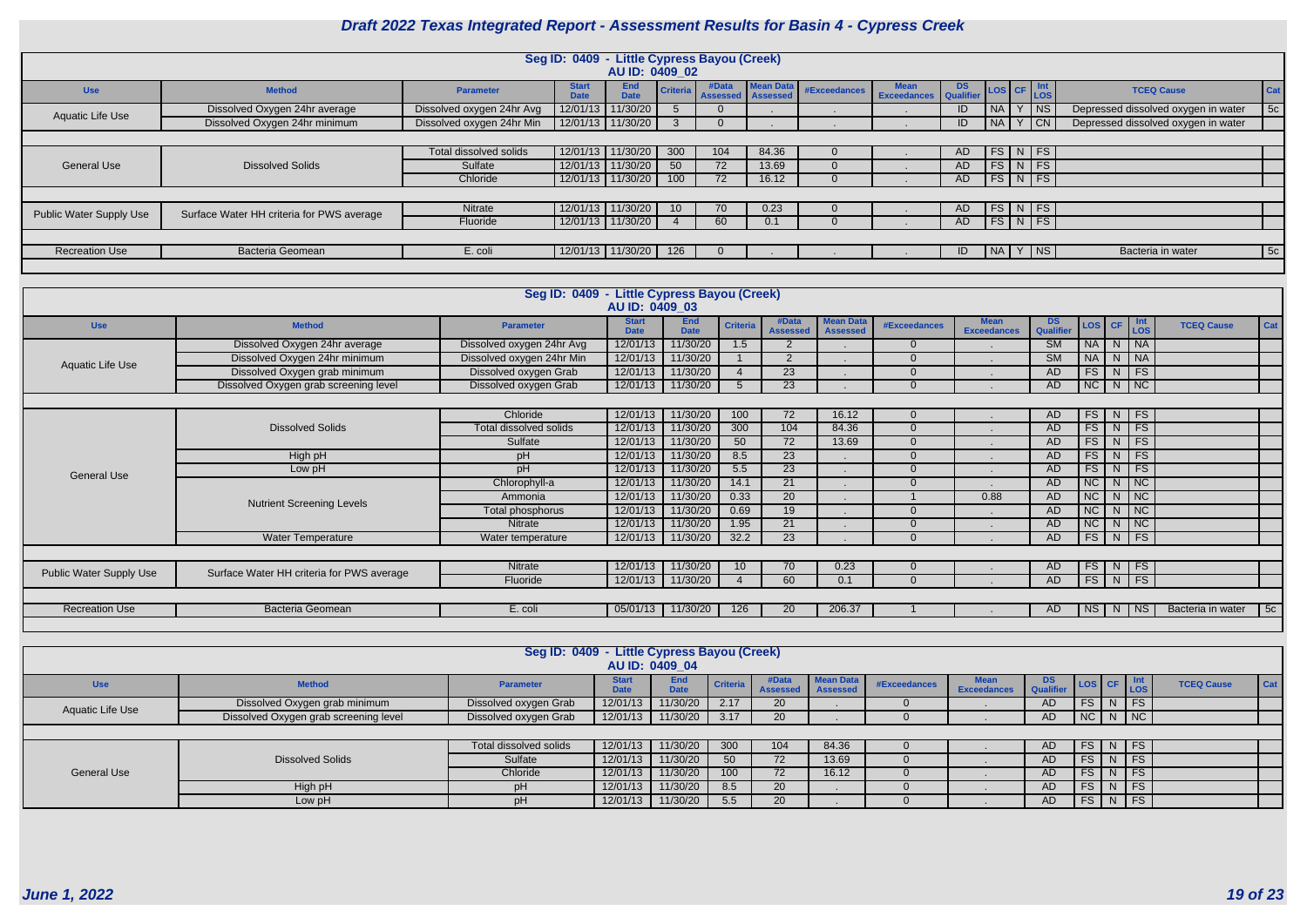|                                |                                           | Seg ID: 0409 - Little Cypress Bayou (Creek) |                             |                           |                 |                          |                                     |              |                                   |                 |            |              |                             |                   |            |
|--------------------------------|-------------------------------------------|---------------------------------------------|-----------------------------|---------------------------|-----------------|--------------------------|-------------------------------------|--------------|-----------------------------------|-----------------|------------|--------------|-----------------------------|-------------------|------------|
|                                |                                           |                                             |                             | AU ID: 0409 04            |                 |                          |                                     |              |                                   |                 |            |              |                             |                   |            |
| <b>Use</b>                     | <b>Method</b>                             | <b>Parameter</b>                            | <b>Start</b><br><b>Date</b> | <b>End</b><br><b>Date</b> | <b>Criteria</b> | #Data<br><b>Assessed</b> | <b>Mean Data</b><br><b>Assessed</b> | #Exceedances | <b>Mean</b><br><b>Exceedances</b> | DS<br>Qualifier | LOS CF     |              | Int<br>LOS                  | <b>TCEQ Cause</b> | Cat        |
|                                |                                           | Total phosphorus                            | 12/01/13                    | 11/30/20                  | 0.69            | <b>20</b>                |                                     |              |                                   | AD              | $NC$   $N$ |              | $\overline{\phantom{a}}$ NC |                   |            |
|                                | <b>Nutrient Screening Levels</b>          | <b>Nitrate</b>                              | 12/01/13                    | 11/30/20                  | 1.95            | 23                       |                                     |              |                                   | <b>AD</b>       | $NC$   $N$ |              | $\sqrt{NC}$                 |                   |            |
| <b>General Use</b>             |                                           | Chlorophyll-a                               | 12/01/13                    | 11/30/20                  | 14.1            | 21                       |                                     |              |                                   | AD.             | $NC$   $N$ |              | $\overline{\phantom{a}}$ NC |                   |            |
|                                |                                           | Ammonia                                     | 12/01/13                    | 11/30/20                  | 0.33            | 23                       |                                     |              | 0.57                              | AD              | NC         |              | $\overline{\phantom{a}}$ NC |                   |            |
|                                | Water Temperature                         | Water temperature                           | 12/01/13                    | 11/30/20                  | 32.2            | 20                       |                                     |              |                                   | AD              | $FS$   N   |              | $\overline{\phantom{a}}$ FS |                   |            |
|                                |                                           |                                             |                             |                           |                 |                          |                                     |              |                                   |                 |            |              |                             |                   |            |
| <b>Public Water Supply Use</b> | Surface Water HH criteria for PWS average | Nitrate                                     | 12/01/13                    | 11/30/20                  | $10-10$         | 70                       | 0.23                                |              |                                   | <b>AD</b>       | $FS$   N   |              | $\overline{\phantom{a}}$ FS |                   |            |
|                                |                                           | Fluoride                                    | 12/01/13                    | 11/30/20                  |                 | 60                       | 0.1                                 |              |                                   | AD              | FS         | $\mathsf{N}$ | $\overline{\phantom{a}}$ FS |                   |            |
|                                |                                           |                                             |                             |                           |                 |                          |                                     |              |                                   |                 |            |              |                             |                   |            |
| <b>Recreation Use</b>          | <b>Bacteria Geomean</b>                   | E. coli                                     | 12/01/13                    | 11/30/20                  | 126             | 50                       | 432.28                              |              |                                   | AD              | NS   N     |              | $ $ NS $ $                  | Bacteria in water | $\vert$ 5c |
|                                |                                           |                                             |                             |                           |                 |                          |                                     |              |                                   |                 |            |              |                             |                   |            |

|                         |                                       |                       |                             |                           |                 | Seg ID: 0409A - Lilly Creek<br>AU ID: 0409A 01 |                              |                     |                                   |                  |                                  |                                     |     |
|-------------------------|---------------------------------------|-----------------------|-----------------------------|---------------------------|-----------------|------------------------------------------------|------------------------------|---------------------|-----------------------------------|------------------|----------------------------------|-------------------------------------|-----|
| <b>Use</b>              | <b>Method</b>                         | <b>Parameter</b>      | <b>Start</b><br><b>Date</b> | <b>End</b><br><b>Date</b> | <b>Criteria</b> | #Data<br><b>Assessed</b>                       | Mean Data<br><b>Assessed</b> | <b>#Exceedances</b> | <b>Mean</b><br><b>Exceedances</b> | DS.<br>Qualifier | $\log$ $ CF $ $\frac{Int}{LOS} $ | <b>TCEQ Cause</b>                   | Cat |
| <b>Aquatic Life Use</b> | Dissolved Oxygen grab minimum         | Dissolved oxygen Grab | 12/01/13                    | 11/30/20                  |                 | 25 <sub>2</sub>                                |                              |                     | 1.47                              | AD.              | $FS\vert N \vert FS \vert$       |                                     |     |
|                         | Dissolved Oxygen grab screening level | Dissolved oxygen Grab | 12/01/13                    | 11/30/20                  |                 | 25                                             |                              |                     | $1.6\,$                           | AD               | CS N CS                          | Depressed dissolved oxygen in water |     |
|                         |                                       |                       |                             |                           |                 |                                                |                              |                     |                                   |                  |                                  |                                     |     |
|                         |                                       | Total phosphorus      | 12/01/13                    | 11/30/20                  | 0.69            | 23                                             |                              |                     | 0.8                               | AD.              | $NC\ N\ N$                       |                                     |     |
| <b>General Use</b>      | <b>Nutrient Screening Levels</b>      | Nitrate               | 12/01/13                    | 11/30/20                  | 1.95            | 24                                             |                              |                     |                                   | AD               | $NC\mid N\mid NC\mid$            |                                     |     |
|                         |                                       | Chlorophyll-a         | 12/01/13                    | 11/30/20                  | 14.1            | 19                                             |                              |                     | 28.27                             | AD               | CS N CS                          | Chlorophyll-a in water              |     |
|                         |                                       | Ammonia               | 12/01/13                    | 11/30/20                  | 0.33            | 24                                             |                              |                     | 0.82                              | AD.              | $N$ C $N$ $N$                    |                                     |     |
|                         |                                       |                       |                             |                           |                 |                                                |                              |                     |                                   |                  |                                  |                                     |     |
| <b>Recreation Use</b>   | <b>Bacteria Geomean</b>               | E. coli               | 12/01/13                    | 11/30/20                  | 126             | 23                                             | 279.58                       |                     |                                   | AD.              | NS N NS                          | Bacteria in water                   | 5b  |
|                         |                                       |                       |                             |                           |                 |                                                |                              |                     |                                   |                  |                                  |                                     |     |

|                         |                                       |                       |              | Seg ID: 0409B - South Lilly Creek |          | AU ID: 0409B 01          |                              |              |                            |                                       |                   |                       |                                     |                |
|-------------------------|---------------------------------------|-----------------------|--------------|-----------------------------------|----------|--------------------------|------------------------------|--------------|----------------------------|---------------------------------------|-------------------|-----------------------|-------------------------------------|----------------|
| <b>Use</b>              | <b>Method</b>                         | <b>Parameter</b>      | <b>Start</b> | End<br><b>Date</b>                | Criteria | #Data<br><b>Assessed</b> | <b>Mean Data</b><br>Assessed | #Exceedances | <b>Mean</b><br>Exceedances | DS LOS CF Int<br>Qualifier LOS CF LOS |                   |                       | <b>TCEQ Cause</b>                   | <b>Cat</b>     |
| <b>Aquatic Life Use</b> | Dissolved Oxygen grab minimum         | Dissolved oxygen Grab | 12/01/13     | 11/30/20                          |          | 23 <sup>°</sup>          |                              |              | 1.18                       | <b>AD</b>                             |                   | $N_S$ $N$ $N_S$       | Depressed dissolved oxygen in water | 5c             |
|                         | Dissolved Oxygen grab screening level | Dissolved oxygen Grab |              | 12/01/13 11/30/20                 |          | 23                       |                              |              | 1.18                       | <b>AD</b>                             |                   | CS N CS               | Depressed dissolved oxygen in water |                |
|                         |                                       |                       |              |                                   |          |                          |                              |              |                            |                                       |                   |                       |                                     |                |
|                         |                                       | Total phosphorus      | 12/01/13     | 11/30/20                          | 0.69     | 16                       |                              |              | 0.89                       | <b>AD</b>                             |                   | $NC\mid N\mid NC\mid$ |                                     |                |
| <b>General Use</b>      | <b>Nutrient Screening Levels</b>      | Nitrate               | 12/01/13     | 11/30/20                          | 1.95     | 16                       |                              |              | 2.17                       | <b>AD</b>                             |                   | $NC\ N\ N$            |                                     |                |
|                         |                                       | Chlorophyll-a         | 12/01/13     | 11/30/20                          | 14.1     | 16                       |                              |              | 17.17                      | <b>AD</b>                             | $NC\mid N\mid NC$ |                       |                                     |                |
|                         |                                       | Ammonia               | 12/01/13     | 11/30/20                          | 0.33     | 16                       |                              |              | 2.09                       | <b>AD</b>                             |                   | NCI N/NC              |                                     |                |
|                         |                                       |                       |              |                                   |          |                          |                              |              |                            |                                       |                   |                       |                                     |                |
| <b>Recreation Use</b>   | <b>Bacteria Geomean</b>               | E. coli               | 12/01/13     | 11/30/20                          | 126      | 21                       | 454                          |              |                            | AD                                    |                   | NS N NS               | Bacteria in water                   | 5 <sub>b</sub> |
|                         |                                       |                       |              |                                   |          |                          |                              |              |                            |                                       |                   |                       |                                     |                |

|                    |                                       |                       | Seg ID: 0409D - Lake Gilmer | AU ID: 0409D 01    |                 |                          |                                     |              |                                   |                  |           |      |               |                                        |
|--------------------|---------------------------------------|-----------------------|-----------------------------|--------------------|-----------------|--------------------------|-------------------------------------|--------------|-----------------------------------|------------------|-----------|------|---------------|----------------------------------------|
| <b>Use</b>         | <b>Method</b>                         | <b>Parameter</b>      | <b>Start</b><br><b>Date</b> | End<br><b>Date</b> | <b>Criteria</b> | #Data<br><b>Assessed</b> | <b>Mean Data</b><br><b>Assessed</b> | #Exceedances | <b>Mean</b><br><b>Exceedances</b> | DS.<br>Qualifier | LOS CF    |      | ∣ Int<br>∣LOS | <b>TCEQ</b><br>$ $ Cat<br><b>Cause</b> |
| Aquatic Life Use   | Dissolved Oxygen grab minimum         | Dissolved oxygen Grab | 12/01/13                    | 11/30/20           |                 | 54                       |                                     |              |                                   | AD               | FS        | N.   | <b>FS</b>     |                                        |
|                    | Dissolved Oxygen grab screening level | Dissolved oxygen Grab | 12/01/13                    | 11/30/20           |                 | 54                       |                                     |              | 3.69                              | AD               | NC        | N I  | NC            |                                        |
|                    |                                       |                       |                             |                    |                 |                          |                                     |              |                                   |                  |           |      |               |                                        |
|                    |                                       | Total phosphorus      | 12/01/13                    | 11/30/20           | 0.2             | 47                       |                                     |              |                                   | JQ               | NA -      | N NA |               |                                        |
| <b>General Use</b> | <b>Nutrient Screening Levels</b>      | Nitrate               | 12/01/13                    | 11/30/20           | 0.37            | 52                       |                                     |              | 0.57                              | JQ               | <b>NA</b> |      | <b>NA</b>     |                                        |
|                    |                                       | Chlorophyll-a         | 12/01/13                    | 11/30/20           | 26.7            | 49                       |                                     | 14           | 40.81                             | JQ               |           |      | <b>NA</b>     |                                        |
|                    |                                       | Ammonia               | 12/01/13                    | 11/30/20           | 0.11            | 52                       |                                     |              | 0.27                              | JQ               | <b>NA</b> | N    | NA            |                                        |
|                    |                                       |                       |                             |                    |                 |                          |                                     |              |                                   |                  |           |      |               |                                        |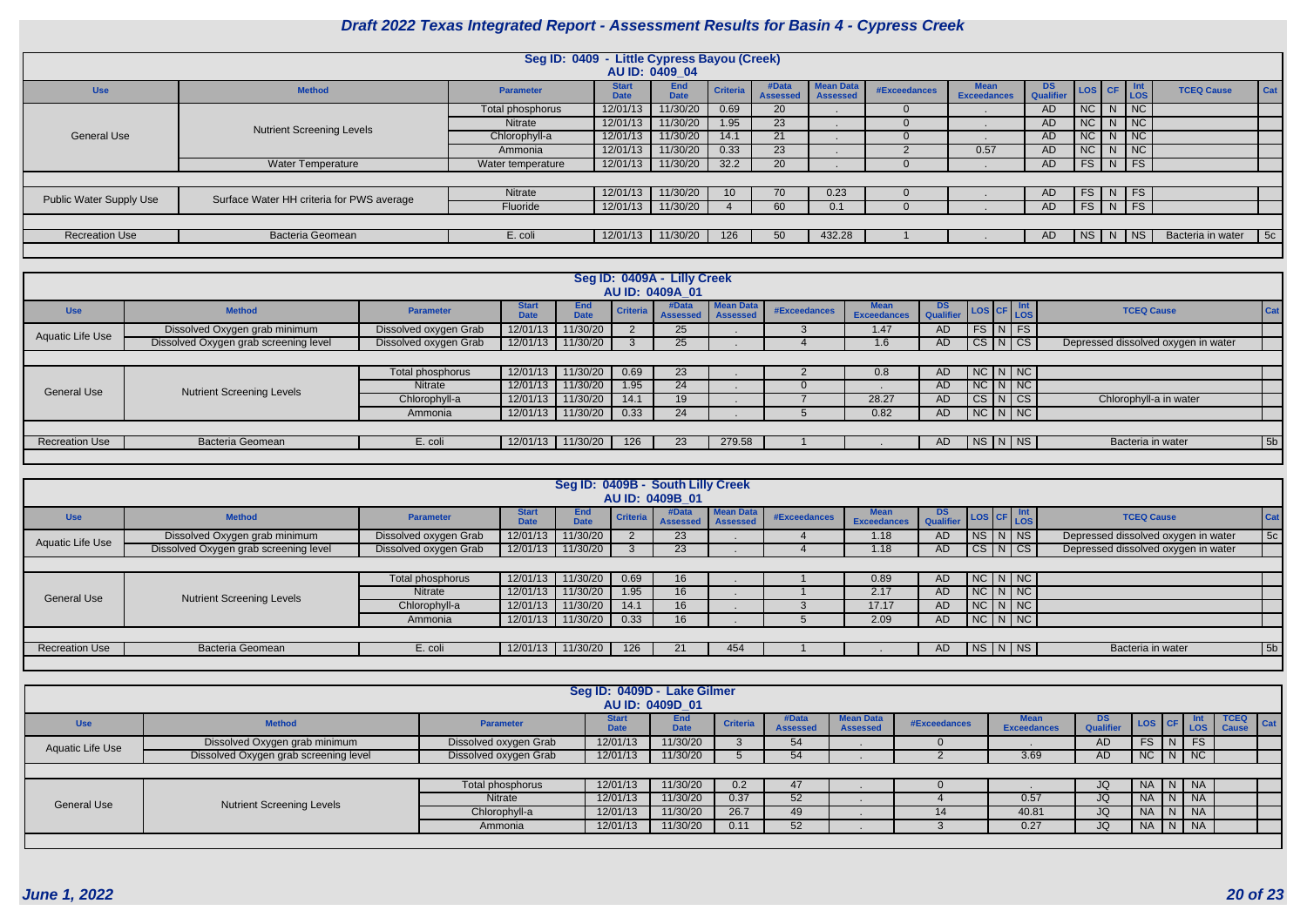|                |                      |                  | Seg ID: 0409D - Lake Gilmer | AU ID: 0409D_01            |                |                                |                              |              |                         |                                     |         |          |                     |  |
|----------------|----------------------|------------------|-----------------------------|----------------------------|----------------|--------------------------------|------------------------------|--------------|-------------------------|-------------------------------------|---------|----------|---------------------|--|
|                | <b><i>Mathan</i></b> | <b>Parameter</b> | <b>BALL</b><br>pau          | ---<br><b>Data</b><br>pale | <b>Criteri</b> | #Data<br>$A$ cccccc<br>noouoou | <b>Mean Data</b><br>Accocood | #Exceedances | .<br><b>Exceedances</b> | <b>DO</b><br><u>ט </u><br>Qualifier | LOS I ( |          | <b>TCEQ</b><br>l Ca |  |
| Recreation Use | Bacteria Geomean     | E. coli          | 12/01/13                    | 11/30/20                   | 126            | $\sim$                         | $\Omega$ $\Gamma$<br>ບ.ບ     |              |                         | AD                                  | re-     | $\Gamma$ |                     |  |
|                |                      |                  |                             |                            |                |                                |                              |              |                         |                                     |         |          |                     |  |

|                  |                                      |                        |             |                    |          | Seg ID: 0409E - Clear Creek<br>AU ID: 0409E 01 |              |                    |          |           |           |                                          |  |
|------------------|--------------------------------------|------------------------|-------------|--------------------|----------|------------------------------------------------|--------------|--------------------|----------|-----------|-----------|------------------------------------------|--|
| Use              | <b>Method</b>                        | <b>Parameter</b>       | <b>Data</b> | End<br><b>Date</b> | Criteria |                                                | #Exceedances | <b>Exceedances</b> | - I Qual |           |           | <b>TCEQ Cause</b>                        |  |
| Aquatic Life Use | Habitat                              | Habitat                | 12/01/13    | 11/30/20           |          |                                                |              |                    |          | <b>NA</b> | <b>CS</b> | Impaired habitat in water                |  |
|                  | Macrobenthic community (Qualitative) | Macrobenthic community |             | 12/01/13 11/30/20  |          | $\Omega$                                       |              |                    | ID       | NA I      | $ $ CN    | Impaired macrobenthic community in water |  |
|                  |                                      |                        |             |                    |          |                                                |              |                    |          |           |           |                                          |  |

|                             |                                       |                           | Seg ID: 0410 - Black Cypress Bayou (Creek) | AU ID: 0410 01            |                  |                          |                                     |                     |                                   |                        |                 |                |                                     |                   |     |
|-----------------------------|---------------------------------------|---------------------------|--------------------------------------------|---------------------------|------------------|--------------------------|-------------------------------------|---------------------|-----------------------------------|------------------------|-----------------|----------------|-------------------------------------|-------------------|-----|
| <b>Use</b>                  | <b>Method</b>                         | <b>Parameter</b>          | <b>Start</b><br><b>Date</b>                | <b>End</b><br><b>Date</b> | <b>Criteria</b>  | #Data<br><b>Assessed</b> | <b>Mean Data</b><br><b>Assessed</b> | <b>#Exceedances</b> | <b>Mean</b><br><b>Exceedances</b> | <b>DS</b><br>Qualifier | LOS             | <b>CF</b>      | Int<br>LOS                          | <b>TCEQ Cause</b> | Cat |
|                             |                                       | Zinc (dissolved)          | 12/01/13                                   | 11/30/20                  | 22.73            | 6                        |                                     | $\Omega$            |                                   | LD.                    | $\overline{NC}$ | N <sub>1</sub> | $\overline{\overline{\mathsf{NC}}}$ |                   |     |
|                             |                                       | Silver (ionic)            | 12/01/13                                   | 11/30/20                  | 0.8              | $\overline{7}$           |                                     | $\Omega$            |                                   | LD                     | NC              | N              | NC                                  |                   |     |
|                             |                                       | Nickel (dissolved)        | 12/01/13                                   | 11/30/20                  | 91.07            | $6 \overline{6}$         |                                     | $\overline{0}$      |                                   | LD                     | $\overline{NC}$ | N              | NC                                  |                   |     |
|                             |                                       | Lead (dissolved)          | 12/01/13                                   | 11/30/20                  | 7.46             | 6                        |                                     | $\overline{0}$      |                                   | LD                     | $\overline{NC}$ | N <sub>1</sub> | $\overline{NC}$                     |                   |     |
|                             | Acute Toxic Substances in water       | Copper (dissolved)        | 12/01/13                                   | 11/30/20                  | 2.29             | 6                        |                                     | $\overline{0}$      |                                   | LD                     | $\overline{NC}$ | Y              | $\overline{\mathsf{NS}}$            | Copper in water   | 5c  |
|                             |                                       | Chromium (Tri)(dissolved) | 12/01/13                                   | 11/30/20                  | 116.76           | 6                        |                                     | $\mathbf 0$         |                                   | LD                     | NC              | N              | NC                                  |                   |     |
|                             |                                       | Cadmium (dissolved)       | 12/01/13                                   | 11/30/20                  | $\overline{1.3}$ | 6                        |                                     | $\Omega$            |                                   | LD                     | NC              | $\mathsf{N}$   | NC                                  |                   |     |
|                             |                                       | Arsenic (dissolved)       | 12/01/13                                   | 11/30/20                  | $\overline{340}$ | $\overline{7}$           |                                     | $\Omega$            |                                   | $\overline{LD}$        | $\overline{NC}$ | $\overline{N}$ | $\overline{NC}$                     |                   |     |
|                             |                                       | Aluminum (dissolved)      | 12/01/13                                   | 11/30/20                  | 991              | $\overline{7}$           |                                     | $\Omega$            |                                   | LD                     | $\overline{NC}$ | $\overline{N}$ | NC                                  |                   |     |
| <b>Aquatic Life Use</b>     |                                       | Zinc (dissolved)          | 12/01/13                                   | 11/30/20                  | 28.93            | 6                        | 2.84                                | $\Omega$            |                                   | LD                     | $\overline{NC}$ | N              | $\overline{\phantom{1}}$ NC         |                   |     |
|                             |                                       | Nickel (dissolved)        | 12/01/13                                   | 11/30/20                  | 12.76            | 6                        | $\overline{2.5}$                    | $\Omega$            |                                   | $\overline{LD}$        | $\overline{NC}$ | N              | $\overline{\mathsf{N}\mathsf{C}}$   |                   |     |
|                             |                                       | Lead (dissolved)          | 12/01/13                                   | 11/30/20                  | 0.4              | $\overline{7}$           | 0.29                                | $\Omega$            |                                   | LD                     | NC              | N              | NC                                  |                   |     |
|                             | Chronic Toxic Substances in water     | Copper (dissolved)        | 12/01/13                                   | 11/30/20                  | 2.29             | $\overline{7}$           | 0.78                                | $\Omega$            |                                   | LD                     | NC              |                | $\overline{C}N$                     | Copper in water   |     |
|                             |                                       | Chromium (Tri)(dissolved) | 12/01/13                                   | 11/30/20                  | 19.02            | $6 \overline{6}$         | $\overline{2}$                      | $\overline{0}$      |                                   | LD                     | NC              | N              | $\overline{NC}$                     |                   |     |
|                             |                                       | Cadmium (dissolved)       | 12/01/13                                   | 11/30/20                  | 0.08             | $\overline{7}$           | 0.04                                | $\overline{0}$      |                                   | LD                     | $\overline{NC}$ | N              | $\overline{NC}$                     |                   |     |
|                             |                                       | Arsenic (dissolved)       | 12/01/13                                   | 11/30/20                  | 150              | $\overline{7}$           | 1.14                                | $\overline{0}$      |                                   | LD                     | NC              | N              | $\overline{\phantom{a}}$ NC         |                   |     |
|                             | Dissolved Oxygen 24hr average         | Dissolved oxygen 24hr Avg | 12/01/13                                   | 11/30/20                  | 2.15             | 2                        |                                     | $\overline{0}$      |                                   | $\overline{\text{SM}}$ | <b>NA</b>       | N              | <b>NA</b>                           |                   |     |
|                             | Dissolved Oxygen 24hr minimum         | Dissolved oxygen 24hr Min | 12/01/13                                   | 11/30/20                  | 1.15             | $\overline{2}$           |                                     | $\Omega$            |                                   | $\overline{\text{SM}}$ | <b>NA</b>       | $\overline{N}$ | $\overline{\mathsf{NA}}$            |                   |     |
|                             | Dissolved Oxygen grab minimum         | Dissolved oxygen Grab     | 12/01/13                                   | 11/30/20                  | $\overline{4}$   | 30                       |                                     | $\Omega$            |                                   | <b>AD</b>              | FS              | ${\sf N}$      | FS                                  |                   |     |
|                             | Dissolved Oxygen grab screening level | Dissolved oxygen Grab     | 12/01/13                                   | 11/30/20                  | $5\overline{5}$  | 30                       |                                     | 2                   | 4.5                               | <b>AD</b>              | $\overline{NC}$ | $\overline{N}$ | NC                                  |                   |     |
|                             |                                       |                           |                                            |                           |                  |                          |                                     |                     |                                   |                        |                 |                |                                     |                   |     |
|                             |                                       | Nickel (dissolved)        | 12/01/13                                   | 11/30/20                  | 1140             | 19                       | 2.56                                | $\Omega$            |                                   | AD                     | FS              | ${\sf N}$      | FS                                  |                   |     |
| <b>Fish Consumption Use</b> | HH Bioaccumulative Toxics in water    | Mercury                   | 12/01/13                                   | 11/30/20                  | 0.01             | $\overline{1}$           | $\Omega$                            | $\Omega$            |                                   | ID                     | NA              | $\overline{N}$ | $\overline{\big }$ NA               |                   |     |
|                             |                                       | Lead (dissolved)          | 12/01/13                                   | 11/30/20                  | 3.83             | 21                       | 0.48                                | $\Omega$            |                                   | <b>AD</b>              | FS              | N              | $\overline{\phantom{a}}$ FS         |                   |     |
|                             |                                       |                           |                                            |                           |                  |                          |                                     |                     |                                   |                        |                 |                |                                     |                   |     |
|                             | High pH                               | pH                        | 12/01/13                                   | 11/30/20                  | -8               | $\overline{30}$          |                                     | $\Omega$            |                                   | <b>AD</b>              | FS              | N              | FS                                  |                   |     |
|                             | Low pH                                | pH                        | 12/01/13                                   | 11/30/20                  | 5.5              | 30                       |                                     | $\Omega$            |                                   | <b>AD</b>              | $\overline{FS}$ | ${\sf N}$      | F <sub>S</sub>                      |                   |     |
|                             |                                       | <b>Nitrate</b>            | 12/01/13                                   | 11/30/20                  | 1.95             | $\overline{23}$          |                                     | $\Omega$            | $\sim$                            | <b>AD</b>              | NC              | $\mathsf{N}$   | NC                                  |                   |     |
| <b>General Use</b>          |                                       | <b>Total phosphorus</b>   | 12/01/13                                   | 11/30/20                  | 0.69             | 19                       |                                     |                     | 0.71                              | <b>AD</b>              | NC              | N              | NC                                  |                   |     |
|                             | <b>Nutrient Screening Levels</b>      | Chlorophyll-a             | 12/01/13                                   | 11/30/20                  | 14.1             | 21                       |                                     |                     | 20.1                              | A <sub>D</sub>         | $\overline{NC}$ | N              | $\overline{NC}$                     |                   |     |
|                             |                                       | Ammonia                   | 12/01/13                                   | 11/30/20                  | 0.33             | 21                       |                                     | $\overline{0}$      |                                   | <b>AD</b>              | NC              | $\mathsf{N}$   | NC                                  |                   |     |
|                             | <b>Water Temperature</b>              | Water temperature         | 12/01/13                                   | 11/30/20                  | 32.2             | 30                       |                                     | $\overline{0}$      |                                   | <b>AD</b>              | FS              | N              | FS                                  |                   |     |
|                             |                                       |                           |                                            |                           |                  |                          |                                     |                     |                                   |                        |                 |                |                                     |                   |     |
| <b>Recreation Use</b>       | <b>Bacteria Geomean</b>               | E. coli                   | 06/01/11                                   | 11/30/20                  | 126              | <b>20</b>                | 118.18                              | $\Omega$            |                                   | AD.                    |                 |                | $FS$ N FS                           |                   |     |
|                             |                                       |                           |                                            |                           |                  |                          |                                     |                     |                                   |                        |                 |                |                                     |                   |     |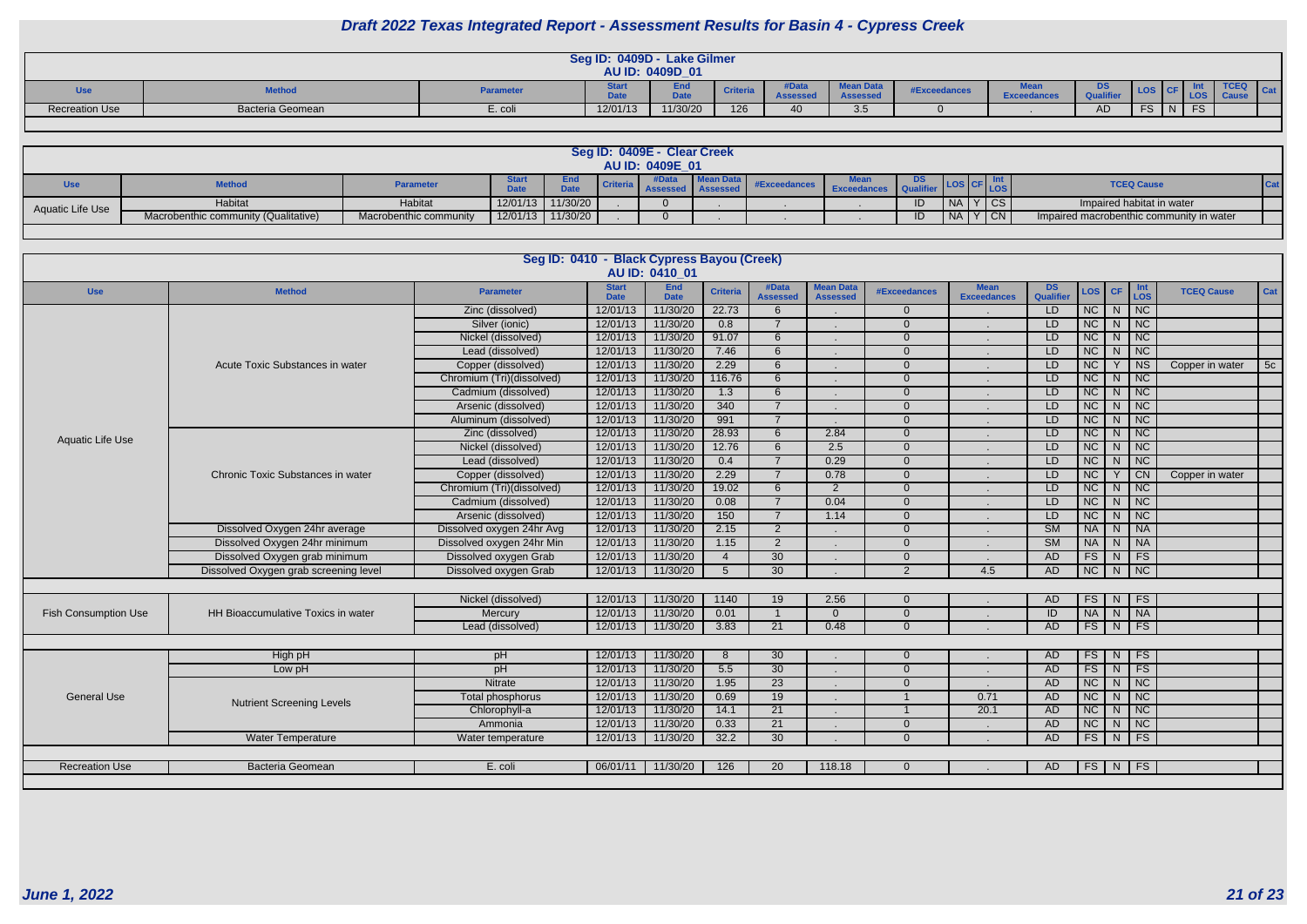|                                                                                     |                                                                |                           | Seg ID: 0410 - Black Cypress Bayou (Creek) |                           |                 |                          |                                     |              |                                   |                         |               |               |  |                                     |     |
|-------------------------------------------------------------------------------------|----------------------------------------------------------------|---------------------------|--------------------------------------------|---------------------------|-----------------|--------------------------|-------------------------------------|--------------|-----------------------------------|-------------------------|---------------|---------------|--|-------------------------------------|-----|
|                                                                                     |                                                                |                           |                                            |                           | AU ID: 0410 02  |                          |                                     |              |                                   |                         |               |               |  |                                     |     |
| <b>Use</b>                                                                          | <b>Method</b>                                                  | <b>Parameter</b>          | <b>Start</b><br><b>Date</b>                | <b>End</b><br><b>Date</b> | <b>Criteria</b> | #Data<br><b>Assessed</b> | <b>Mean Data</b><br><b>Assessed</b> | #Exceedances | <b>Mean</b><br><b>Exceedances</b> | DS Qualifier LOS CF LOS |               |               |  | <b>TCEQ Cause</b>                   | Cat |
|                                                                                     | Dissolved Oxygen 24hr average                                  | Dissolved oxygen 24hr Avg | 12/01/13                                   | 11/30/20                  |                 | 14                       |                                     | 3            | 3.9                               | AD                      | NS N NS       |               |  | Depressed dissolved oxygen in water | 5c  |
| Aquatic Life Use                                                                    | Dissolved Oxygen 24hr minimum                                  | Dissolved oxygen 24hr Min | 12/01/13                                   | 11/30/20                  |                 | 14                       |                                     |              | 2.9                               | AD.                     |               | $FS$ N FS     |  |                                     |     |
|                                                                                     | Dissolved Oxygen grab minimum                                  | Dissolved oxygen Grab     | 12/01/13                                   | 11/30/20                  |                 | 44                       |                                     | $\Omega$     | 2.7                               | SM                      |               | $FS$ $N$ $N$  |  |                                     |     |
|                                                                                     | Dissolved Oxygen grab screening level                          | Dissolved oxygen Grab     |                                            | 12/01/13 11/30/20         |                 | 44                       |                                     |              | 3.99                              | $\overline{\text{SM}}$  | $CS$ N $NA$   |               |  |                                     |     |
| Nickel (dissolved)<br>12/01/13<br>11/30/20<br>$FS$ N FS<br>2.56<br>1140<br>19<br>AD |                                                                |                           |                                            |                           |                 |                          |                                     |              |                                   |                         |               |               |  |                                     |     |
|                                                                                     |                                                                |                           |                                            |                           |                 |                          |                                     |              |                                   |                         |               |               |  |                                     |     |
| <b>Fish Consumption Use</b>                                                         | HH Bioaccumulative Toxics in water                             | Mercury                   |                                            |                           | 0.01            |                          |                                     | $\Omega$     |                                   | ID                      |               |               |  |                                     |     |
|                                                                                     |                                                                | Lead (dissolved)          |                                            |                           | 3.83            | 21                       | 0.48                                |              |                                   | AD.                     |               |               |  |                                     |     |
|                                                                                     | NA N NA<br>12/01/13 11/30/20<br>12/01/13   11/30/20<br>FS N FS |                           |                                            |                           |                 |                          |                                     |              |                                   |                         |               |               |  |                                     |     |
|                                                                                     | High pH                                                        | pH                        | 12/01/13                                   | 11/30/20                  | -8              | 44                       |                                     |              | 8.2                               | AD                      |               | FS N FS       |  |                                     |     |
|                                                                                     | Low pH                                                         | pН                        | 12/01/13                                   | 11/30/20                  | 5.5             | 44                       |                                     |              |                                   | AD                      |               | $FS$ N FS     |  |                                     |     |
|                                                                                     |                                                                | Total phosphorus          | 12/01/13                                   | 11/30/20                  | 0.69            | 16                       |                                     |              |                                   | AD                      | $NC$ $N$ $NC$ |               |  |                                     |     |
| <b>General Use</b>                                                                  | <b>Nutrient Screening Levels</b>                               | Nitrate                   | 12/01/13                                   | 11/30/20                  | 1.95            | 16                       |                                     | $\Omega$     |                                   | AD                      | $NC$ $N$ $NC$ |               |  |                                     |     |
|                                                                                     |                                                                | Chlorophyll-a             | 12/01/13                                   | 11/30/20                  | 14.1            | 16                       |                                     |              | 40.8                              | AD                      | NC N NC       |               |  |                                     |     |
|                                                                                     |                                                                | Ammonia                   | 12/01/13                                   | 11/30/20                  | 0.33            | 16                       |                                     |              |                                   | AD                      |               | $NC$ $N$ $NC$ |  |                                     |     |
|                                                                                     | <b>Water Temperature</b>                                       | Water temperature         | 12/01/13                                   | 11/30/20                  | 32.2            | 44                       |                                     |              |                                   | AD                      |               | $FS$ N FS     |  |                                     |     |
|                                                                                     |                                                                |                           |                                            |                           |                 |                          |                                     |              |                                   |                         |               |               |  |                                     |     |
| <b>Recreation Use</b>                                                               | <b>Bacteria Geomean</b>                                        | E. coli                   | 12/01/13                                   | 11/30/20                  | 126             | 13 <sup>°</sup>          | 298.89                              |              |                                   | LD.                     | $CN$ N $ CN$  |               |  | Bacteria in water                   |     |
|                                                                                     |                                                                |                           |                                            |                           |                 |                          |                                     |              |                                   |                         |               |               |  |                                     |     |

|                             |                                          |                           | Seg ID: 0410 - Black Cypress Bayou (Creek) | AU ID: 0410 03 |                 |                 |                  |                |                    |           |                              |                    |            |                          |     |
|-----------------------------|------------------------------------------|---------------------------|--------------------------------------------|----------------|-----------------|-----------------|------------------|----------------|--------------------|-----------|------------------------------|--------------------|------------|--------------------------|-----|
|                             |                                          |                           | <b>Start</b>                               | <b>End</b>     |                 | #Data           | <b>Mean Data</b> |                | <b>Mean</b>        | <b>DS</b> |                              |                    |            |                          |     |
| <b>Use</b>                  | <b>Method</b>                            | <b>Parameter</b>          | <b>Date</b>                                | <b>Date</b>    | <b>Criteria</b> | <b>Assessed</b> | <b>Assessed</b>  | #Exceedances   | <b>Exceedances</b> | Qualifier | $\textsf{LoS}$ $\textsf{CF}$ |                    | Int<br>LOS | <b>TCEQ Cause</b>        | Cat |
|                             |                                          | Silver (ionic)            | 12/01/13                                   | 11/30/20       | 0.8             | $\overline{14}$ |                  | $\Omega$       |                    | AD        | FS                           | $\vert N \vert$ FS |            |                          |     |
|                             |                                          | Nickel (dissolved)        | 12/01/13                                   | 11/30/20       | 29.7            | 13              |                  | $\overline{0}$ |                    | <b>AD</b> | FS                           | N                  | FS         |                          |     |
|                             |                                          | Mercury                   | 12/01/13                                   | 11/30/20       | 2.4             |                 |                  | $\overline{0}$ |                    | ID        | <b>NA</b>                    | N NA               |            |                          |     |
|                             |                                          | Lead (dissolved)          | 12/01/13                                   | 11/30/20       | 1.63            | 14              |                  | $\overline{1}$ | 1.7                | <b>AD</b> | FS                           | N                  | FS         |                          |     |
|                             | Acute Toxic Substances in water          | Zinc (dissolved)          | 12/01/13                                   | 11/30/20       | 7.4             | 13 <sup>°</sup> |                  | $\overline{0}$ |                    | AD        | FS                           | N                  | FS         |                          |     |
|                             |                                          | Copper (dissolved)        | 12/01/13                                   | 11/30/20       | 0.66            | 13              |                  | $\overline{4}$ | 0.99               | AD        | N <sub>S</sub>               | $N$ NS             |            | Copper in water          | 5c  |
|                             |                                          | Chromium (Tri)(dissolved) | 12/01/13                                   | 11/30/20       | 39.47           | 13              |                  | $\overline{0}$ |                    | AD        | $\overline{FS}$              | $N$ FS             |            |                          |     |
|                             |                                          | Cadmium (dissolved)       | 12/01/13                                   | 11/30/20       | 0.36            | 14              |                  | $\overline{0}$ |                    | AD        | FS                           | N                  | FS         |                          |     |
|                             |                                          | Arsenic (dissolved)       | 12/01/13                                   | 11/30/20       | 340             | 13              |                  | $\overline{0}$ |                    | AD        | FS                           | N                  | FS         |                          |     |
| <b>Aquatic Life Use</b>     |                                          | Aluminum (dissolved)      | 12/01/13                                   | 11/30/20       | 991             | $\overline{13}$ |                  | $\overline{0}$ |                    | <b>AD</b> | FS                           | N                  | FS         |                          |     |
|                             |                                          | Zinc (dissolved)          | 12/01/13                                   | 11/30/20       | 28.93           | 13              | 3.71             | $\overline{0}$ |                    | <b>AD</b> | FS                           | $N$ FS             |            |                          |     |
|                             |                                          | Nickel (dissolved)        | 12/01/13                                   | 11/30/20       | 12.76           | 13              | 2.59             | $\Omega$       |                    | <b>AD</b> | FS                           | $N$ FS             |            |                          |     |
|                             |                                          | Mercury                   | 12/01/13                                   | 11/30/20       | 1.3             |                 | $\Omega$         | $\overline{0}$ |                    | ID        | <b>NA</b>                    | N.                 | <b>NA</b>  |                          |     |
|                             | Chronic Toxic Substances in water        | Lead (dissolved)          | 12/01/13                                   | 11/30/20       | 0.4             | 14              | 0.43             | $\mathbf 1$    |                    | <b>AD</b> | NS                           | N                  | NS         | Lead in water            | 5c  |
|                             |                                          | Copper (dissolved)        | 12/01/13                                   | 11/30/20       | 2.29            | 13              | 0.87             | $\overline{0}$ |                    | AD        | FS                           | N                  | FS         |                          |     |
|                             |                                          | Chromium (Tri)(dissolved) | 12/01/13                                   | 11/30/20       | 19.02           | 13              | 1.65             | $\overline{0}$ |                    | <b>AD</b> | FS                           | $N$ FS             |            |                          |     |
|                             |                                          | Cadmium (dissolved)       | 12/01/13                                   | 11/30/20       | 0.08            | 14              | 0.04             | $\overline{0}$ |                    | <b>AD</b> | $\overline{FS}$              | $N$ FS             |            |                          |     |
|                             |                                          | Arsenic (dissolved)       | 12/01/13                                   | 11/30/20       | 150             | 13              | 1.06             | $\overline{0}$ |                    | AD        | FS                           | N                  | FS         |                          |     |
|                             | Dissolved Oxygen grab minimum            | Dissolved oxygen Grab     | 12/01/13                                   | 11/30/20       |                 | $\overline{20}$ |                  | $\overline{0}$ |                    | <b>AD</b> | FS                           | N                  | FS         |                          |     |
|                             | Dissolved Oxygen grab screening level    | Dissolved oxygen Grab     | 12/01/13                                   | 11/30/20       | 1.5             | 20              |                  | $\Omega$       |                    | <b>AD</b> | $\overline{NC}$              | $N$ NC             |            |                          |     |
|                             |                                          |                           |                                            |                |                 |                 |                  |                |                    |           |                              |                    |            |                          |     |
|                             | <b>DSHS Limited Consumption Advisory</b> | Mercury                   | 12/01/13                                   | 11/30/20       |                 |                 |                  |                |                    | <b>OE</b> | NS                           | N                  | <b>NS</b>  | Mercury in edible tissue | 5c  |
|                             |                                          | Nickel (dissolved)        | 12/01/13                                   | 11/30/20       | 1140            | 19              | 2.56             | $\overline{0}$ |                    | AD        | FS                           | $N$ FS             |            |                          |     |
| <b>Fish Consumption Use</b> | HH Bioaccumulative Toxics in water       | Mercury                   | 12/01/13                                   | 11/30/20       | 0.01            |                 | $\Omega$         | $\overline{0}$ |                    | ID        | <b>NA</b>                    | $\overline{N}$     | NA         |                          |     |
|                             |                                          | Lead (dissolved)          | 12/01/13                                   | 11/30/20       | 3.83            | 21              | 0.48             | $\Omega$       |                    | <b>AD</b> | FS                           | $N$ FS             |            |                          |     |
|                             |                                          |                           |                                            |                |                 |                 |                  |                |                    |           |                              |                    |            |                          |     |
|                             | High pH                                  | pH                        | 12/01/13                                   | 11/30/20       | 8               | 20              |                  | $\overline{0}$ |                    | AD        | FS                           | $N$ FS             |            |                          |     |
| <b>General Use</b>          | Low pH                                   | pH                        | 12/01/13                                   | 11/30/20       | 5.5             | 20              | $\blacksquare$   | $\overline{0}$ |                    | AD        | FS                           | $\overline{N}$     | FS         |                          |     |
|                             | Water Temperature                        | Water temperature         | 12/01/13                                   | 11/30/20       | 32.2            | $\overline{20}$ |                  | $\overline{0}$ |                    | <b>AD</b> | FS                           | $\vert N \vert$ FS |            |                          |     |
|                             |                                          |                           |                                            |                |                 |                 |                  |                |                    |           |                              |                    |            |                          |     |